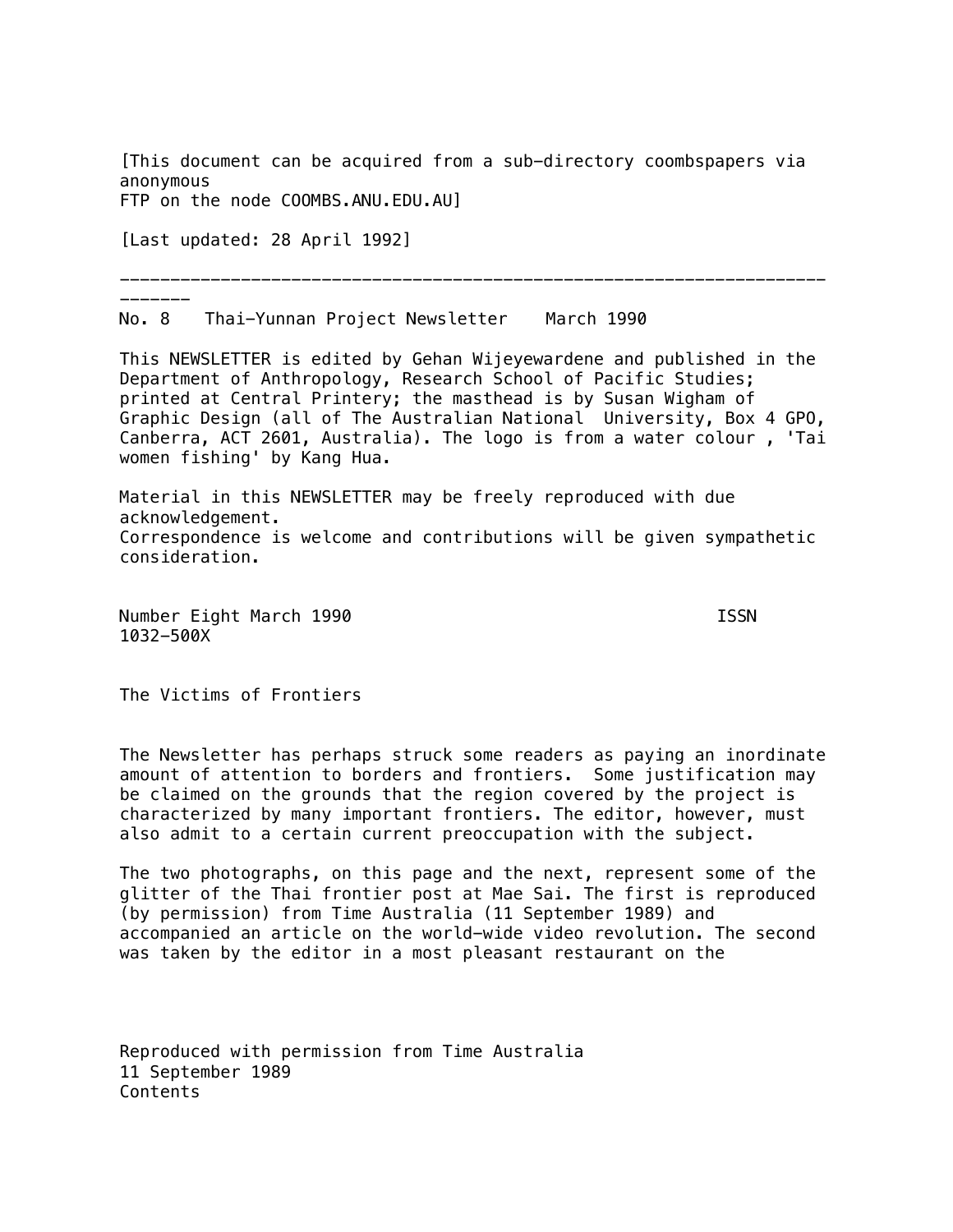The victims of frontiers 1 Scott and Wa political institutions 3 Mon and ethnonyms for their neighbours 8 Historical context of Dodd The Tai Race 8 Logging (Walton) 10 Logging (BS<sup>o</sup>nziger) 11 Logging (McKinnon) 12 Cartoon (Nop) 13 Shans unite 14 Translations Zhuang frog worship 15 Mou of Gweizhou 18 Miao medicine 22 New books 26 News and correspondence 27

river looking across to Myanmar. To legally cross that river at this frontier post one must be of either Burmese or Thai citizenship. Gone are the days when Tha Kilek on the Myanmar side was a major centre for the distribution of heroin and it is eight years since Khun Sa burned down the police station in Mae Sai. Today it is an interesting and prosperous town, the terminus of Highway 1 (the Paholyothin Road) from Bangkok and the northernmost point of Thailand. No one who has been there will forget the brightly-clad children, all girls, who pester visitors to have their photographs taken at five baht a time. The caption to the Time photograph, however, is inaccurate. They are most unlikely to be 'hilltribe' girls and their dress is not 'ceremonial costume' as the magazine suggests. The girls are mostly Tai without Thai citizenship - that is, from across the border. But, it is now said that some Akha girls from across the border have joined them. Of the girls in the photographs two sisters were born in Thailand  $-$  in Ban Hin Taek, in the days when it was Khun Sa's headquarters. After the 1982 attack they fled to Burma and moved by stages to Tha Kilek. They are now resident in the no man's land which is home to many issued with 'pink cards' by the Thai government. The card states that the holder is a refugee of Burmese nationality. Many who hold such cards are in fact citizens of the Peoples Republic of China. The only girl known to be a Thai citizen is also the only one known to have recent hill-tribe ancestry. Her father is from Malaysia working for the Thai government and her mother Akha. Many of these girls are the major earners of income for their families. The enterprise probably began with a Chinese general store which hired the costumes out to the girls. In 1989 the store sold off the costumes and left the business. The girls now seem to operate independently.

Behind the glitter of the brightly-coloured clothes and the pretty faces is a hard economic reality and often a determination to improve the family's status. But perhaps these girls are the lucky ones. It is now known that cross-border traffic is supplying an increasingly significant part of Thailand's trade in prostitutes and Mae Sai itself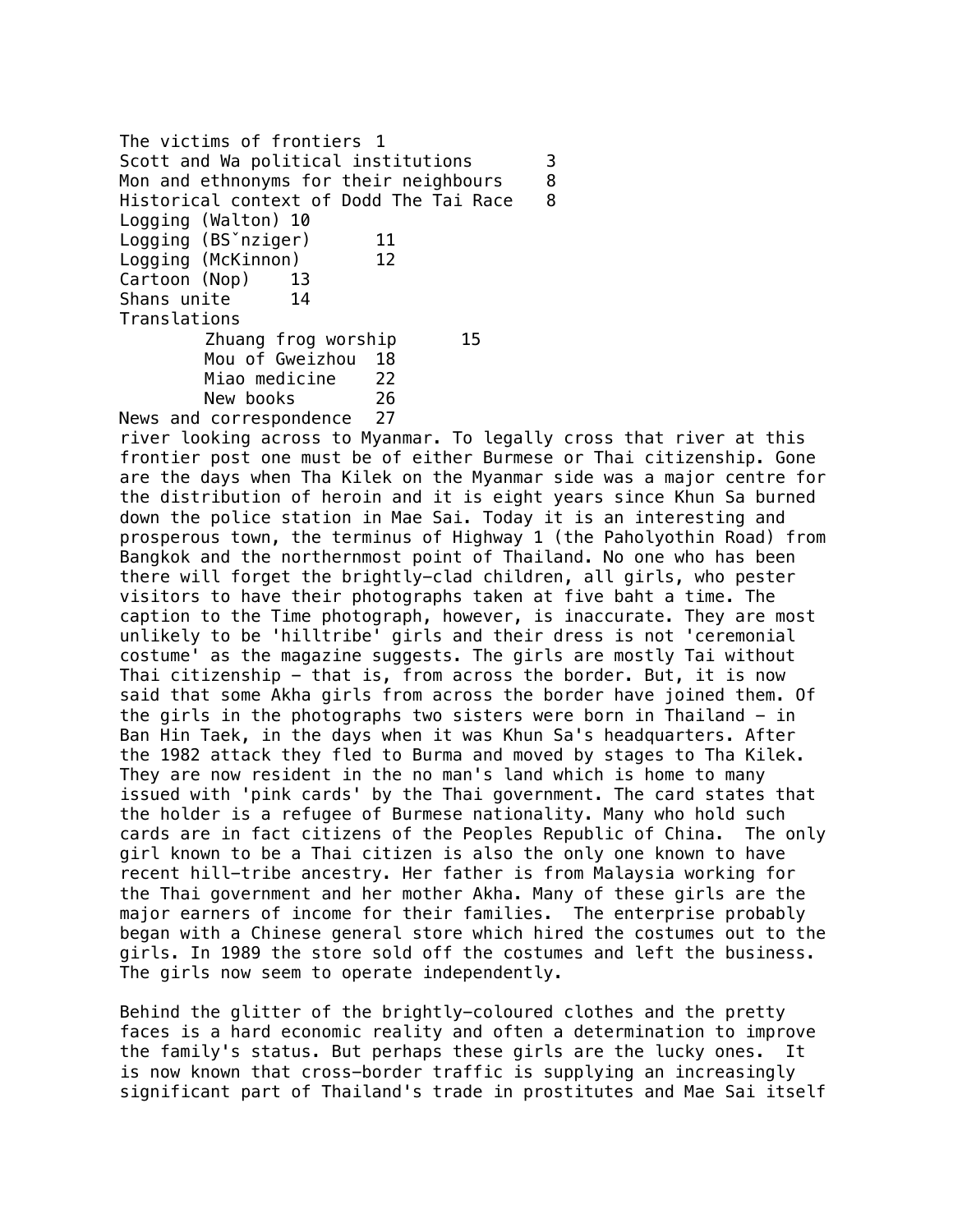has developed a reputation for its brothels.

As victims go in the modern world the 'refugees' of Mae Sai are among the more fortunate. Parents may find it difficult to educate their children and some miss out altogether. But work is available even within the restricted zone. At a price work may be available elsewhere and even permanent residence may be bought.

There are others in Southeast Asia, however, who are not as fortunate. We know that among the occupants of many refugee camps are those classified as unaccompanied minors. These are children who have been consigned by their Vietnamese parents to little boats in the hope that they will ultimately find acceptance and domicile in some other country. Are those who reach the camps, having escaped pirates and the other horrors of the journey the lucky ones? It is now unlikely that children in the camps will not get permanent residence status in Thailand (where many of them are) or some other country. Yet, we are told, that the parents refuse to take the children back when international agencies offer to facilitate their return, because of the parents absolute conviction that their children are the means to a passage to some promised land - perhaps, 'California'.

It is naive to suggest that it is only now and here that parents behave so brutally to their own children. But we can argue that many of the post-Vietnam war horrors in Cambodia and Vietnam are a consequence of international support for the Khmer Rouge which has isolated Vietnam from the community of nations and the world economy. The impetus for this has come from China, sections of ASEAN and sections of the United States of America. The justification has been noble support for the principle of respect for international boundaries. There have been suggestions that the American position is dictated by desire for retribution for the defeat in Vietnam. A much more rational explanation is that it was a considered strategy to stop the advance of communism in Asia. This has been pre-eminently successful. This, of course, was an aim supported by ASEAN, but these latter nations also used the defence of the Khmer Rouge as the adhesive of their own unity. However praiseworthy these national aims might be, some, particularly in ASEAN, have been most cynical in the pursuit of these policies. They must take responsibility for the creation of conditions which have resulted in the public breakdown of the basis of human social systems.

\* \* \*

Sir James George Scott and the Political Institutions of the Wa Cholthira Satyawadhna In 1893, a British party, including James Scott as Political Officer, first crossed the centre of the Wa territory. At 'Msˇng Hka' the Wa were declared by the Shan head-man to be stupid creatures who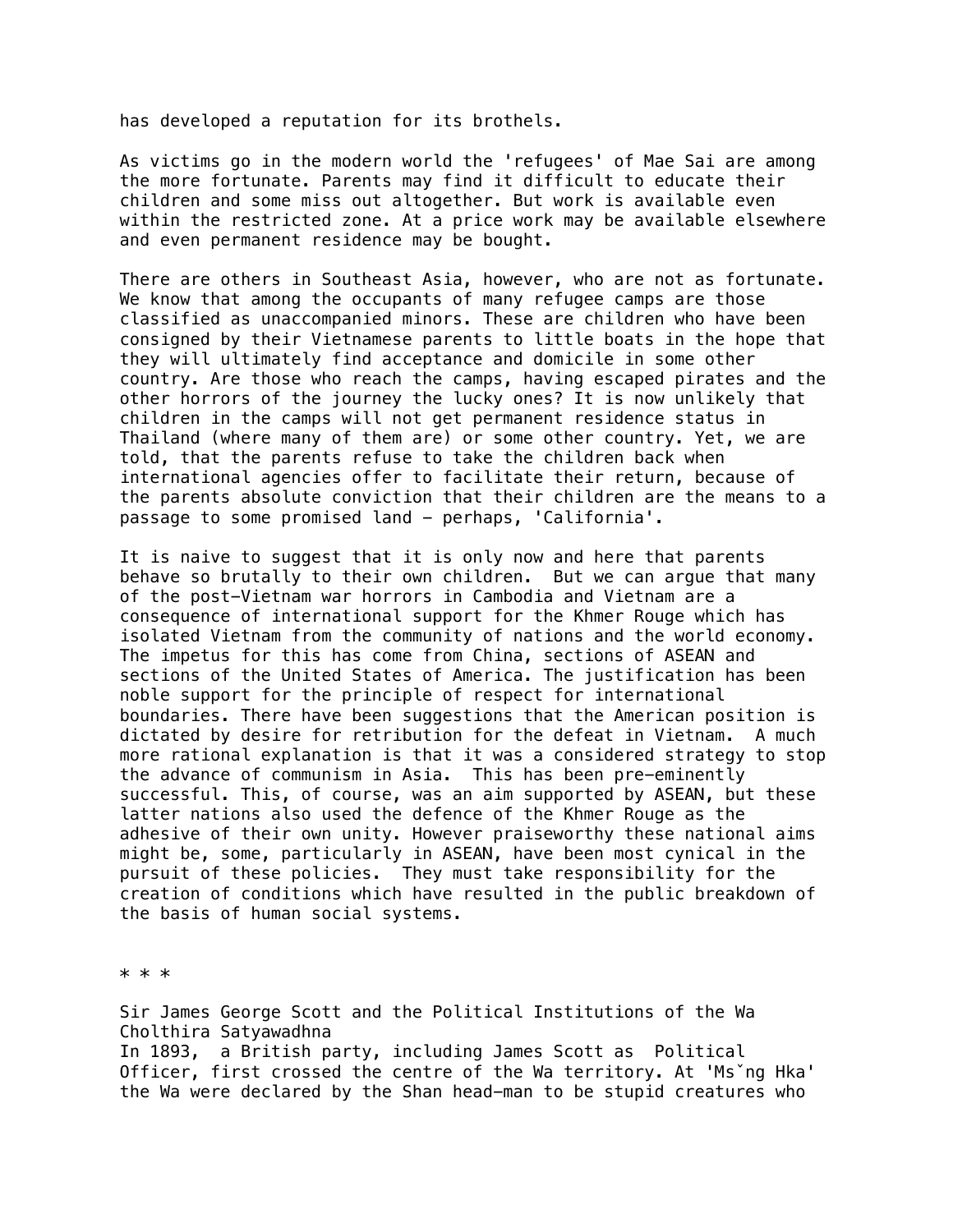did no harm if you did not bother them. Anyway, when the party marched between the villages of 'Hsan Tung' and 'Sung Ramang', a headless body was found lying, apparently killed where it was, for the body lay askew across the track. It was explained by the local Shan guide that the head-hunting season had begun. Just before coming across this proof, the party passed a skull avenue, the longest by far of any that they saw, though at intervals here and there they found others.

Scott's data on the head-hunting Wa is interesting, particularly as it is now almost impossible to do field research in Wa territory within Burma because it has been a liberated zone of the Wa in rebellion against Burmese authority; this insurgency also implies a resistance which began with the imposition of British hegemony.My own fieldwork in Yunnan lends support to my argument on Wa state-formation, the reconstruction of Lawa States in terms of an Asiatic mode of confederation in pre-modern Southeast Asia.

Head-hunting and human-head sacrifice are the pinnacle of the spirit cults within the Wa belief system commonly practised even in the early twentieth century when Scott took part in the British mapping mission. Scott diligently kept notes on his mission and submitted a report, but it was considered to be unfit for publication, for it never appeared. It has to be admitted that there are things about the Wa that do not permit of frank description (Scott 1932: 294).

What should be read between the lines of Scott's version of Wa ethnography? Similar to Lua/Lawa ethnography in Thai perception, there has been again some mystery about Wa history, a political mystery. Fortunately, in his official ethnography of the Wa, Scott gave us some clues, at least two major points should be raised:

a) Scott suggests that the Wa, despite their 'wild tribal instinct' for head-hunting, also had a certain kind of 'federation': The Wa, as has been explained, really form a series of village communities, but the most powerful chieftains, like Sung Ramang in the north and Ho Kha in the south, are said to rule over a number of villages and look upon the connection as a federation rather than a government (Scott 1932: 209).

b) Also, Scott was inclined to believe that once in the past, his so-called Wa 'federation' occupied a larger area, covered the whole state of Kengtung and the area he called 'Siamese Shan states', including Chiang Mai:

It is certain that at one time they occupied the whole state of Kengtung, and held what are now the Siamese Shan states as far south as Chiengmai, and even farther. Their skull avenues, no less than their outrageous hill-ranges, are a warning to land-snatchers that they are not going to stand it any longer (Scott 1932: 299-300).

It was on his first journey to Kengtung in December 1890 for frontier work that Scott began to collect material about the Wa. His mission at Kengtung was successful, the submission of the Kengtung Sawbwa has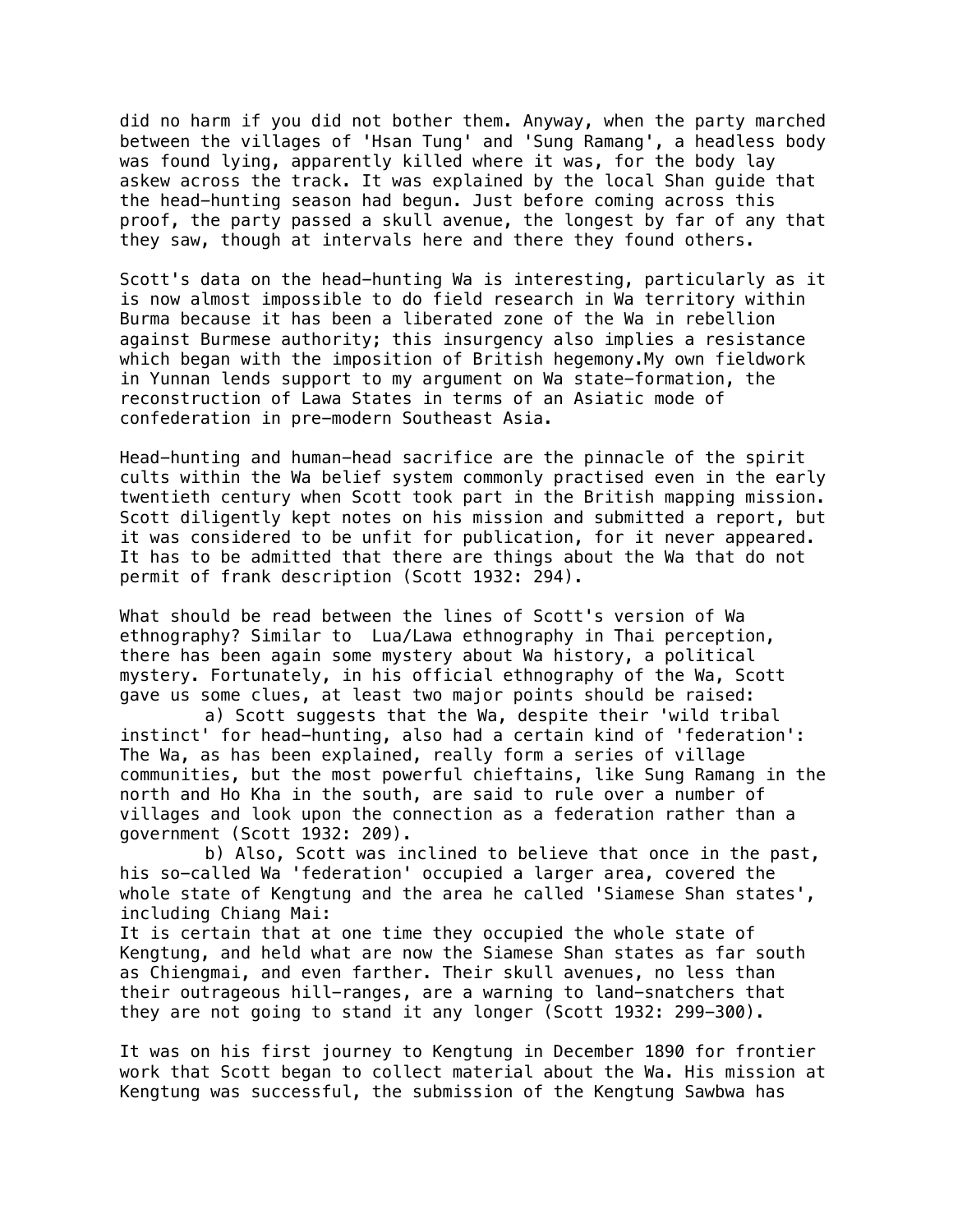added from 15,000 to 20,000 square miles and 'many exceedingly wild subjects to the charge'(Mitton 1936: 159). But it was not until December 1892 that Scott had received orders to go to East Manglun to get the formal submission of the great Ton Sang, a chief who was himself a Wa but ruled over Shans (Mitton 1936: 179). According to Scott's report, Ton Sang was supposed to be chief of both West and East Manglun territories on each side of the Salween, who had been formally placed in charge of this state. But later, Sau Maha, the sub-chief of the Western division had rebelled against him, and Ton Sang had asked the British for help. The insurectionist Sau Maha 'had bribed Wa chiefs to aid and abet him; moreover, he was supposed to be getting secret backing from the Chinese' (Mitton 1936: 179-180). When called on to submit to the British, he disappeared and 'showed no sign of obeying'. Also along Scott's journey from south to north, some of the rebel forces fired volleys from long distances. In one settlement the sub-chief had joined the rebels and Scott appointed the only possible person, a little boy of six, 'of the ruling family,' in his place and left him in charge of a regency of thirteen men: headmen and neighbouring chiefs. Ton Sang was their overlord. The reason was, explained Scott, 'it was the only thing to do, the wild men of this region would submit to none but one of their ruling house, and this boy was the only member of it available' (Mitton 1936: 180-181).

Lady Scott who compiled Scott's notes and reports, writes, They do not group themselves, as the Shans do, into states, but each chief has his own fortress on the top of a steep hill. It is barricaded by a huge earthwork, ages old, grown over with prickly plants and shrubs, through which is driven a tunnel, made to turn at an angle, so that there can be no straight shooting down it (Mitton 1936: 181).

Lady Scott also writes that Sung Ramang, the name of the greatest chief was 'the leader of the innermost circle of the Wild Wa' (Mitton 1936: 181). And when Scott arranged a meeting, it was described: All the headmen of the state excepting the Shans of Na Fan came in to the meeting and the whole hillside swarmed with armed men. The discussion was very long and noisy, and was conducted almost entirely in Wa...There was at the end a great chanting of ritual by the elders, a passing backwards and forwards of fowls' legs and pigs' hams, and finally the slaughtering of a gigantic buffalo which the meeting ate (Mitton 1936: 185).

After the meeting of over 1,000 Wa, Scott continued on his trip in order to meet the 'celebrated' Sung Ramang, the highest Wa chief. Along the way, he came across a Lahu community which was nominally a tributary of Sung Ramang, this Buddhist community sent the powerful Wa chief annual offerings of bullocks, pigs, opium and liquor (Mitton 1936: 188). Ta fu ye, the religious Lahu chief told Scott that the Chinese also made him pay tribute by force majeure.1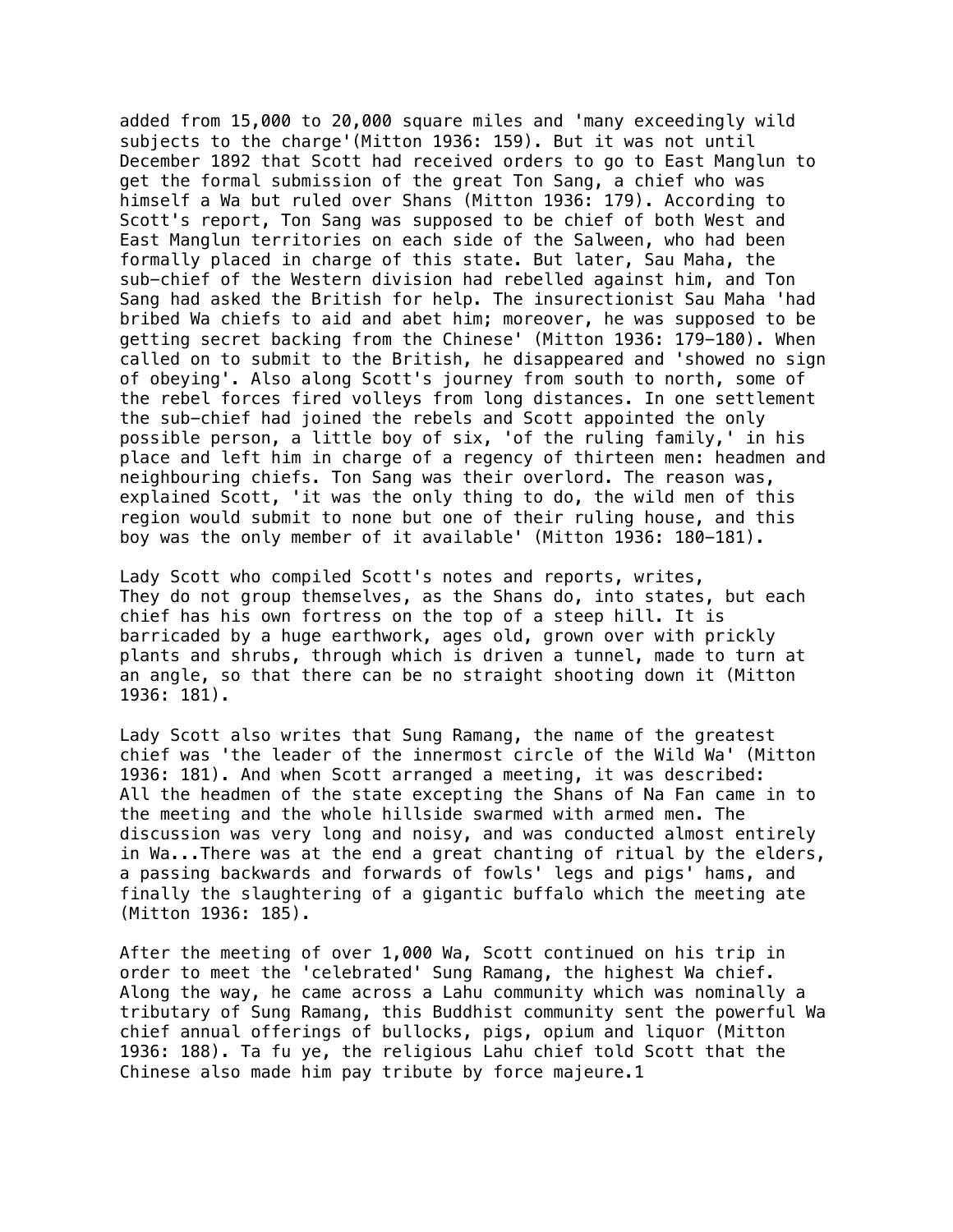Scott and the British party marched further and for five days passed through the country of the Wild Wa until they arrived a huge big place which was believed to be the great Sung Ramang's village. They were asked not to enter the village, but they did. Five persons were successively presented to him as Chief, but all in turn, when pressed, admitted it was not so (Mitton 1936: 190). The party marched through several Wa villages in the innermost parts of the Wa country, where all night long the people shouted and beat their drums. Scott's first encounter with the Wa was a failure. No submission was made, except two puppets appointed by the British, i.e., the senior defector, Ton Sang, and the six-year-old Wa boy of the ruling house. The highest Wa authority, Sung Ramang, never presented himself to British authority.

These incidents give us at least a rough picture of Wa societies and the hierarchy within them. A prominent feature was the hereditary authority above the village level. Confederacy, what Scott called 'federation', seemed to be the most prominent feature of Wa social formation, in which many Wa villages were combined. Manglun seemed to be an example of a dependent 'state' with a subordinate township. In this region, the Wa were not always the ones subjugated by Shans or Burmese. In fact, in Manglun, Wa authority ruled over the Shan population. There is also the evidence just mentioned that a Lahu Buddhist community was a tributary of the Central Wa. Again, while the more advanced state-formations, the Burmese and Shan states, submitted to the British, the Wa ignored and rebelled against British authority.

On his second trip to the Wa country, Scott frequently met, in his words,

massing and arming of Wa chiefs, the swearing of blood-brotherhood, and the intention to resist any British force which might enter the country" (Mitton 1936: 226).

The Wa country was then between the paws of both China and Britain. When Ton Sang, the British puppet of Wa origin, met the British Commissioner, Scott writes,

He was afraid to receive Chinese letters, he was afraid to answer them, and he was mortally afraid of not answering them - he was almost tearful in his entreaties that I protect him from China (Mitton 1936: 226).

Again, when Scott reached Loi Nung, the Sawbwa, Naw Kham U, had simply run away and refused to come and see Scott. Scott, this time, had to appoint his uncle to administer the state in his place. The uncle told Scott that the Chinese had actually made arrangements with the (ex-) Sawbwa for coercing the Wild Wa of the Gold Tracts (Mitton 1936: 228).

The status of the Sawbwa of Loi Nung was apparently significant and probably very close to Sung Ramang who was supposed to be the highest authority of the Wa of the Gold Tracts. Scott tried his best to arrange the meeting with the Gold Tract Wa Chiefs. The local people themselves classified this tract as the 'Wa Pet Ken' or the Eight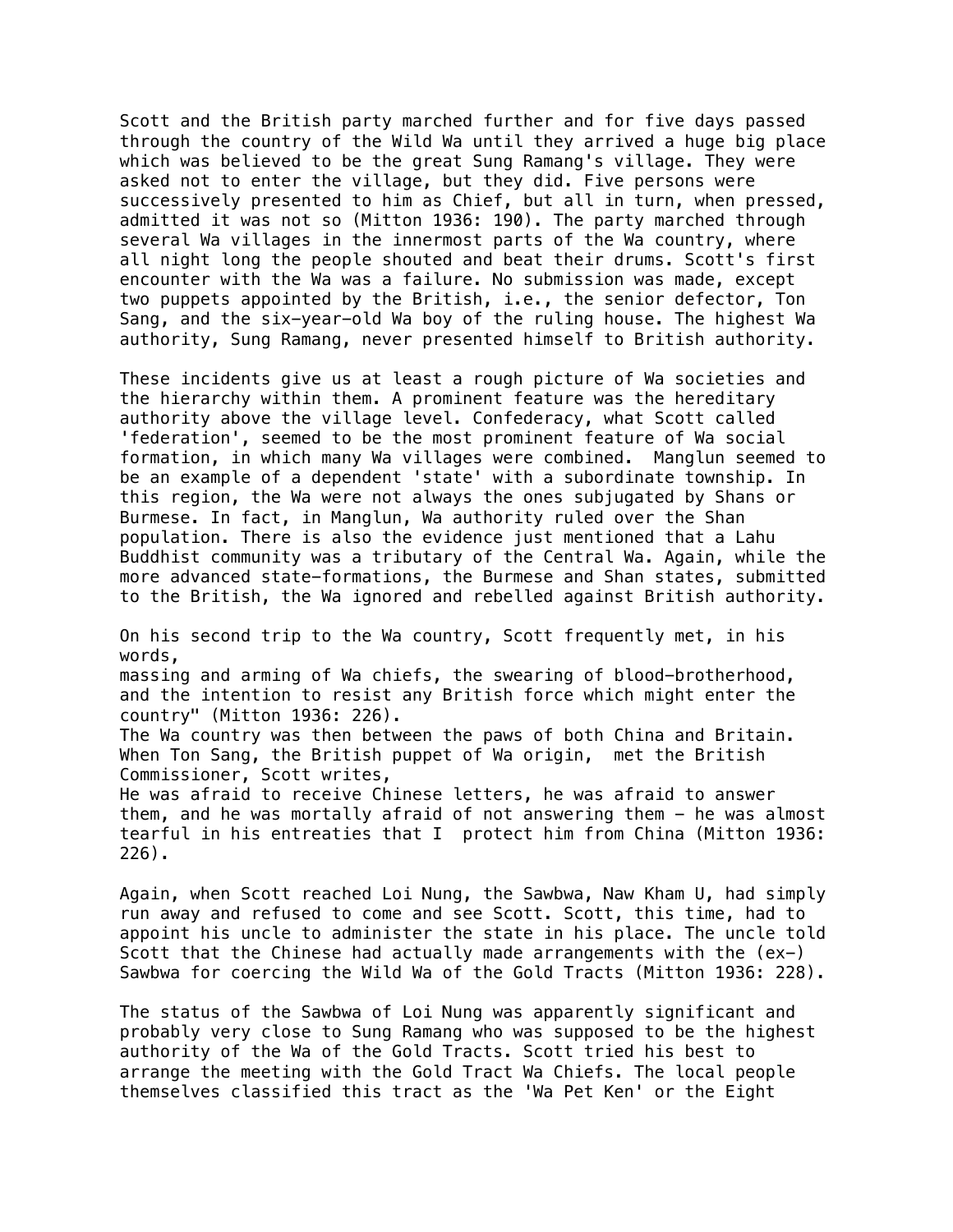Petty Chiefdoms (Mitton 1936: 235). At Loi Lon, the British came across men armed with spears and guns, the Sawbwa of Loi Lon was not there; instead his father-in-law, fighting men, and some headmen confronted the British party. Admittance to the village was refused and the meeting was rejected. Scott tried to force them to make the Sawbwa appear by threatening huge fines if he did not.

The next day armed men poured into the citadel from all directions. The headman said they had come 'to guard the village.' The Loi Nung road was blocked and no one could go either way. Confronting such difficult situation, Scott wrote,

I said the village would be fined thirty rifles if our road were interrupted. Without a word in reply he (the headman) handed me a letter in Chinese and a flat thin silver plaque about the size of a cheese-plate stamped with Chinese characters. I saw no more of him. The characters merely said, 'The Puerh Taotai, Southern Taotai of Yunnan, presents this.' (Mitton 1936: 237) Scott's interpretation was the Wa people of Loi Lon looked on it as a sort of letter patent, in appearance it suggested the badge of the "Free Foresters," i.e., the rights given by the Southern "Cao Tai" of

Yunnan to the Wa in occupying the areas.

 In Northern Thailand, there have been reports of at least two such silver plates found in Lua/Lawa communities; Kraisri reports on the Laap Ngeun (silver plate) inscribed by Queen Rajasudhidevi (Kraisri), a research team from Phayap College found another one. This was unearthed for them for research purposes. These plates, which have high ritual value, are usually carefully hidden and only brought out on special occasions once every several years (Krisana). The plates are interpreted as giving land rights to the Lua'Lawa and exempting them from corvZˇe on the grounds that their ancestors were the original

inhabitants of the land.

The Wa had never met such demands as that made by the British and were probably attempting to make their traditional rights manifest and affirm their rights and dignity.

The next day, the British party marched into the village where they believed the Pet Ken Chiefs were assembled to meet them. With 70 men, Scott went forward, pulled down a hastily constructed stockade, and went through the tunnel.2

In that large village of 200 houses, Scott searched for the house of the Sawbwa but could not find him. A mass of letters were found, showing they never had any intention of meeting Scott, even worse, the Wa coalition against British authority had a real existence. His note went on, 'I therefore decided to burn the place. It was too formidable a position to risk having to take a second time' (Mitton 1936: 239). The citadel full of rice and pigs and fowls was plundered for three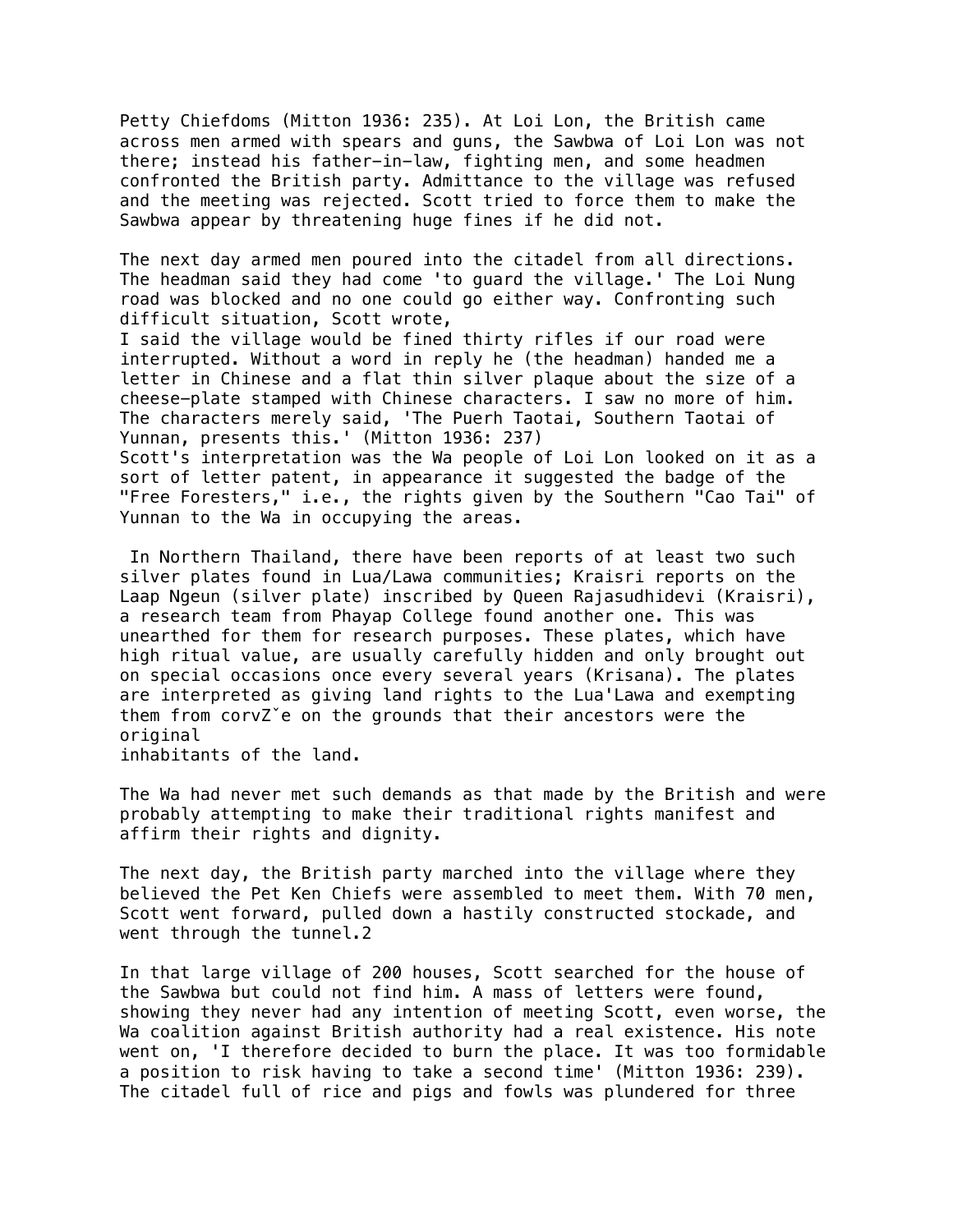hours and then burnt. Scott wrote, Up to this moment we had done nothing that could be called an act of war...I cannot see that under the circumstances any other course was open to me...(Mitton 1936: 239)3

Scott had not given up his intention to meet the Wa Chiefs of Pet Ken; he marched on and finally achieved a formal meeting. There were fifteen chiefs and eleven of them presented tribute. The British were asked by the Wa chiefs to attack and burn Lem villages; they claimed that Monglem had steadily taken territory from them for the last ten or twelve years, that there was still a stone in Monglem bazaar which marked their boundary (Mitton 1936: 246).

In his Official Report, Scott said it was difficult to estimate the value of this Pet Ken trip. It was reported that of 33 'circles' in the Wa 'state', only 17 had made submission to Naw Hseng (British appointed Chief). On his way back to Loi Lon (the starting point), four miles on, two shots were fired from an ambuscade, two guards in the party were killed. At night, shots were fired into the British camp. The next day, another two guards were shot, one died, and another was seriously wounded. So in turn, all the villages in the Ngek Te were burnt. Scott explained,

it was necessary to give our men something to do to steady their nerves and the Wa deserved punishment. Burning villages is contemptible, but it is better than sitting quiet to be shot at (Mitton 1936: 251).

 The frontier work during the year 1896-1897 through the Wa country was perhaps the most terrible, in Scott's words, 'the fighting was the most difficult kind of jungle warfare' (Mitton 1936: 253). It might perhaps mark the beginning of the long-term people's war in this region, an uprising against foreign domination. This Wa insurgency which first started from a real 'jungle warfare' against British colonization has become the longest resistance against an established government that has ever occurred in Southeast Asia.4

In 1900, Scott went up on the frontier again to meet the Chinese Commissioner in order to finish his mission of frontier-making. This time, the task had to be done by cutting through the Wild Wa country. According to Scott's official report, there were three Wa states of which one was adjudged to be on the China side of line, and the other two on the British; in doing such work there were no maps on both sides (Mitton 1936: 273). They proceeded along the track with difficulty because 'it was blocked by felled trees and panjis (bamboo spikes), and the Wa rolled large pieces of rock down the steep hillsides as they passed' (Mitton 1936: 274). The instructions being very positive to avoid fighting if possible, but it occurred. It was reported in the Rangoon Times:

We regret to report that a very serious outrage was perpetrated on the 9th Feb., Major Kiddle, R.A.M.C., in medical charge of the British party of the Burma-Chinese Boundary Commission, and Mr. A.B.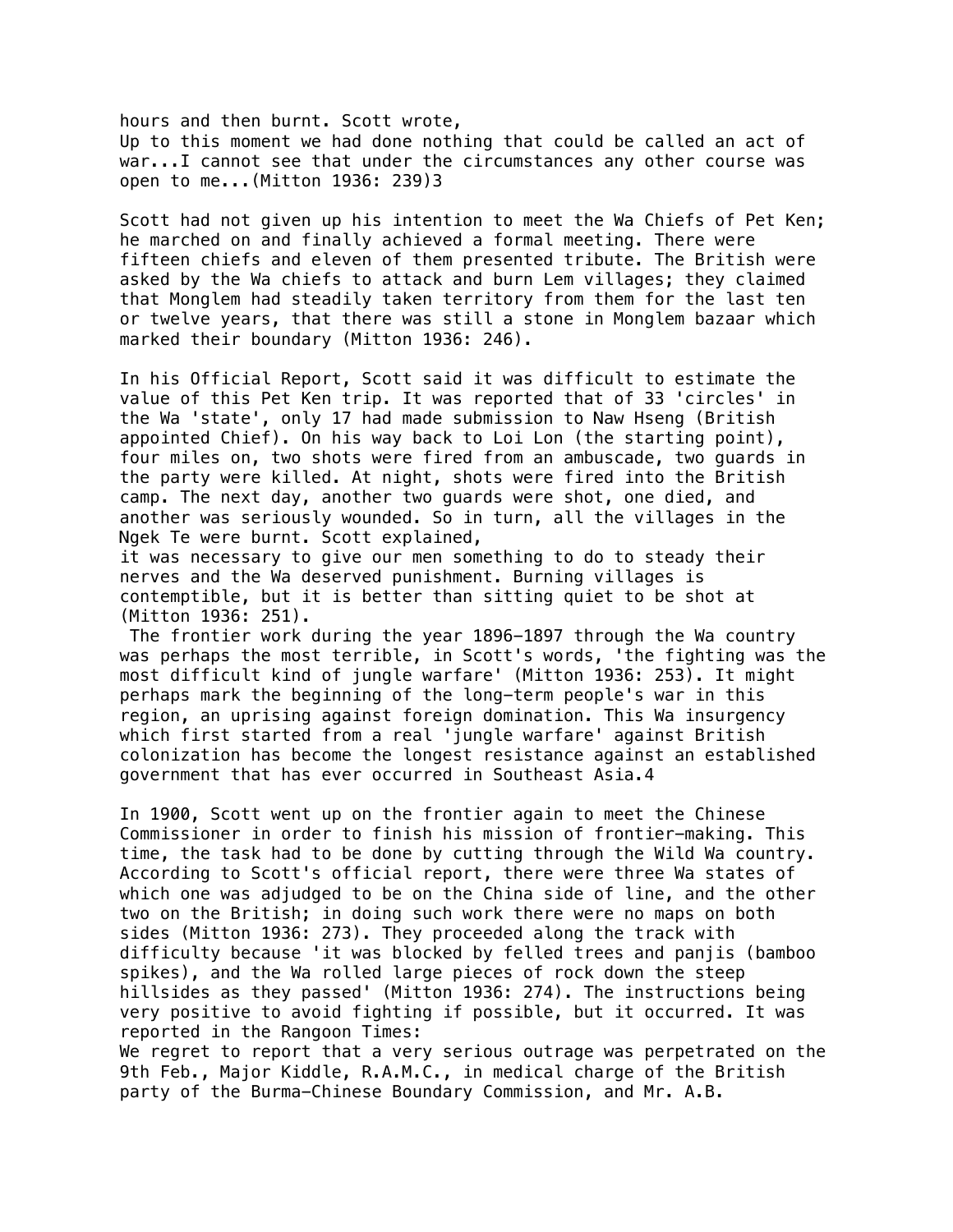Sutherland, Extra Assistant Commissioner on special duty, being killed, while Mr. G.J.L. Litton, H.M.'s Consul at Ssumao, was wounded. No details yet received beyond the fact that it happened at Mong-hem, which is not marked on any map. (Mitton 1936: 275). In his report, Scott stated that these two British officers were killed by the Wild Wa at Mong Hka on their way back to the British camp. Their heads were hacked off half a mile or so from the gate where their headless bodies were found. It was hopeless to search for the heads of the two officers, in Scott's words: 'The Wa were punished in a way they are never likely to forget...' (Scott 1932: 312-313).

On the 27th, an operation was made against a group of villages situated on the water-shed while the Chinese would work in other directions. British forces composed of 40 Durhams and 150 military police had smashed the Wa villages which probably numbered two or three hundred houses. Every house, war-drum, spirit-house, including livestocks, liquor stores and granaries were summarily burnt; probably the heads of the two officers were also burnt in the fire.

The demarcation of the frontier succeeded. It should be noted that at the beginning while Scott suggested the desirability of demarcating a frontier which would imply going into the Wild Wa country, a Chinese General, Liu, of the Chinese Boundary Commission suggested it was unwise to do so and requested not to stir the Wa if possible (Mitton 1936: 271). Also, Scott insisted that Chinese posts in the Pet Ken were distinctly 'unfriendly' and contrary to the Agreement of 1897 at Peking. When the task was fulfilled, Scott wrote: We had been humble and accommodating everywhere to the east and south-east, but we were firm as adamant about conical peaks and precipitous ranges where there were no inhabitants but independent and semi-barbarous hillmen....However, a passable frontier line was agreed from the neighbourhood of the selected peak down to the Mekhong. The frontier exists on maps and was formally intimated to the Chinese Government, but it is absolutely ignored on the ground...If we had had a little common sense of enterprise like the French, the Wa country might have been an enclave, and we could have taken up the management and control of it when we chose. As it is we have not even got the whole of the Wa country but we have the whole responsibility for its behaviour--sooner or later we shall be called upon to keep our Wild Wa in order, it may be at a time that is not convenient for us (Mitton 1936: 281-2).

Lady Scott ended her compilation of Scott's ethnography of the Wa with a dramatic expression: 'We are, as a nation, terribly afraid of being accused of "earth-hunger"' (Mitton 1936: 282). Scott was truly a typical man of mission. He faced the real situation and uncovered the reality with an innocent eagerness to achieve his major goal - the mapping of the frontier for Britain's ultimate benefit. That is why and how the truth crept in --the existence and disappearance of Wa States.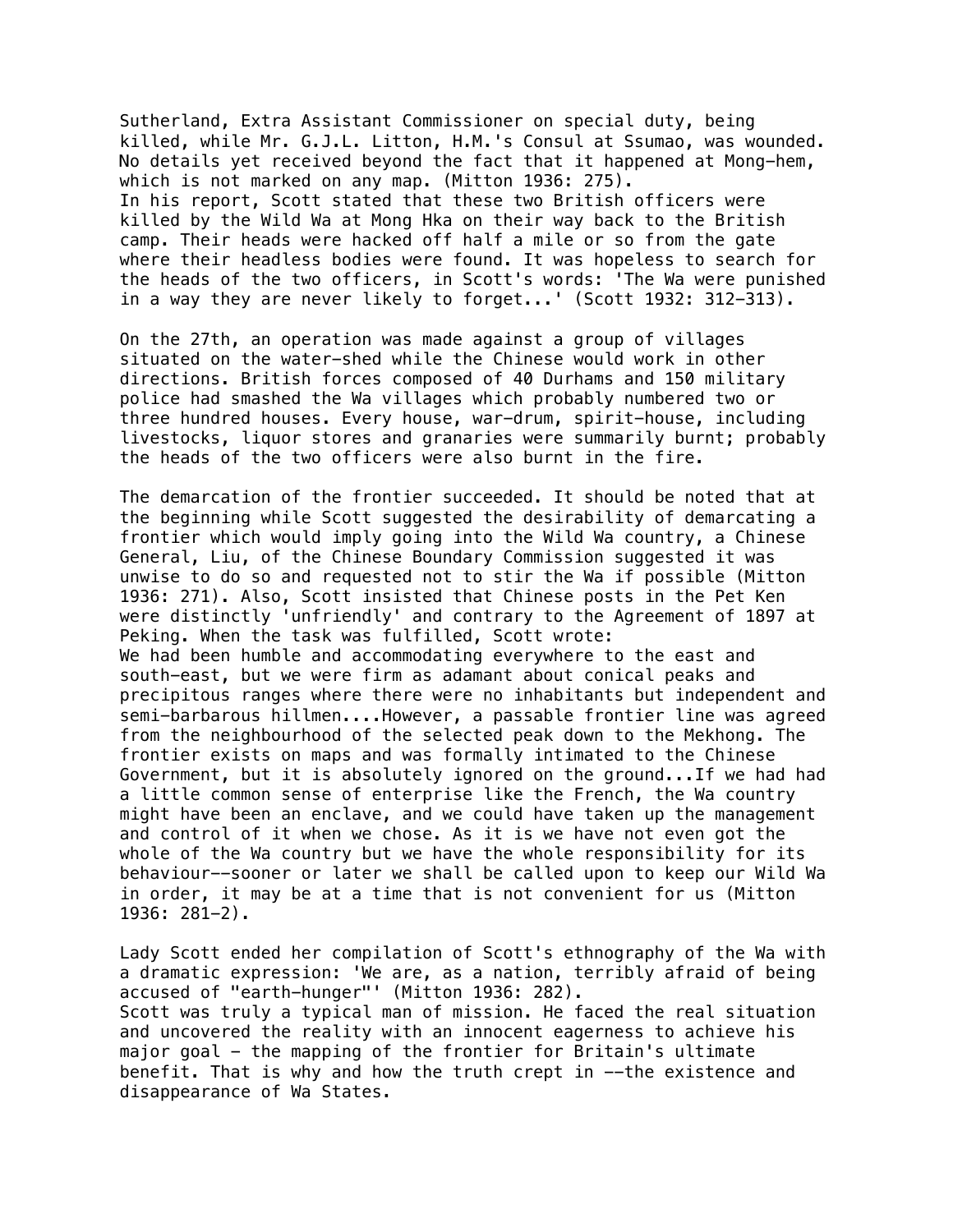References

Kraisri Nimmanhaeminda 1965 'An inscribed silver-plate grant to the Lawa of Boh Luang' Felicitation Volumes of Southeast-Asian Studies. (Presented to Prince Dhaninivat) Bangkok: The Siam Society, pp. 233-38. Krishna Charoenwong 1988 'Research among Lua in five districts' (in Thai) Proceedings of a seminar on research on the Lua of Lanna Teachers College, Chiangmai and the Inited colleges of Theorem Chiangmai and the Inited colleges of 15-24. Mitton, G.E. (Lady Scott) 1936 Scott of the Shan Hills: Orders and Impressions London: Butler and Tanner. Scott, Sir James George 1932 Burma and Beyond London: Grayson and Grayson.

\* \* \*

The Mon and the ethnonyms of their neighbours

Christian Bauer

[The short account below was (but is not now) part of a paper entitled 'Language and Ethnicity: the Mon in Burma and Thailand' which is to appear in the Project publication Ethnic Groups across national boundaries in mainland Southeast Asia (see Number Seven p. 28). Bauer's argument is that ethnonyms used for their neighbours, sometimes even of themselves, are to a greater or lesser extent influenced by Mon. The claims deserve to be brought to the attention of other linguists for comment. Ed.]

a) Karen

Mon distinguish between two Karen groups, kare?n man /k¨rea» màon/ and kare?n bam%a /k¨rea» h¨màäa/, Pwo Karen(Phlow or Phlong their endonym) and Sgaw Karen respectively. The same distinction is made by Burmans but it is likely that this distinction was adopted from Mon given the longstanding and extensive contacts between Karen and Mon. The Thai term /k!aÖr!ia»/ is also borrowed from Mon as is the English term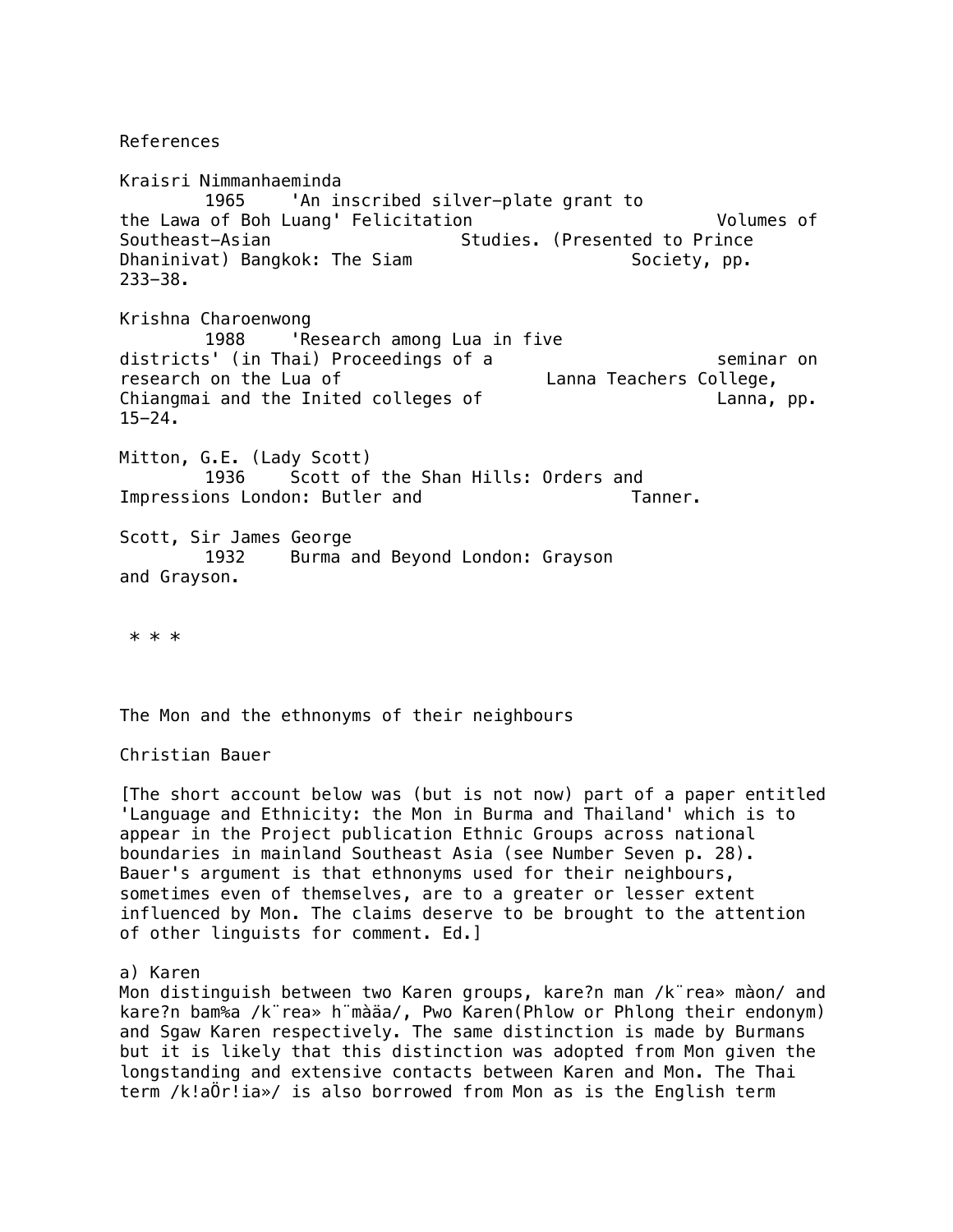Karen.5 The modern Thai form is problematic insofar as its diphthong corresponds to the Old Burmese from karya?n; the low tone in the major syllable also warrants some explanation. b) Burman The OM word for Burman is attested since 1102 as mirm°a /m¨rma/, OBurm. mranm°a. The modern Burmese form may be a re-borrowing from the MM form bam%a; the modern Mon form is /h¨màäa/. The English term is, again, likely to have been borrowed from Mon. c) Khmer The OM word for Khmer is OM krom attested since the llth Century, OBurm. krwam &c., which Shorto connects with \*kprum (whence Sre /prum/ meaning 'Cham'). Another etymology would interpret OM krom as a Khmer loan, meaning 'below, south', hence modern Thai /kh<1:m/ for 'Khmer', again borrowed via Mon, as supported by the relative chronology of Thai-Mon and Thai-Khmer contacts as shown in Bauer 1990. d) Tai Referring to various Tai groups Mon, today, use the ethnonym /sem/.6 Mon in Burma use this name to designate Shan, Mon in Thailand to refer to Thais. Lao are referred to, in both countries, as /làäa/. In Burma, the term /càocàäa/ denotes Thailand; it is derived from the name Ayuthya, LM dyody%a. e) Pyu The Old mon name for Pyu is tircul which has been accepted by Luce to be their endonym. For discussion the reader is referred to Luce's Phases ..., op. cit., pp. 47, 56 n. 5. f)Lawa The Mon-Khmer-speaking Lawa living north and northeast of the Mon are attested in an Old Mon inscription as lwa', hence the term /lœaÖ/. Following regular sound changes its modern Mon reflex is wa /wàäÖ/ which, however, is identified today with the Wa living in northeastern Burma. Although obviously related, Wa and Lawa are linguistically distinct today. \* \* \* The Historical Context of William Clifton Dodd's The Tai Race by Herbert R. Swanson\*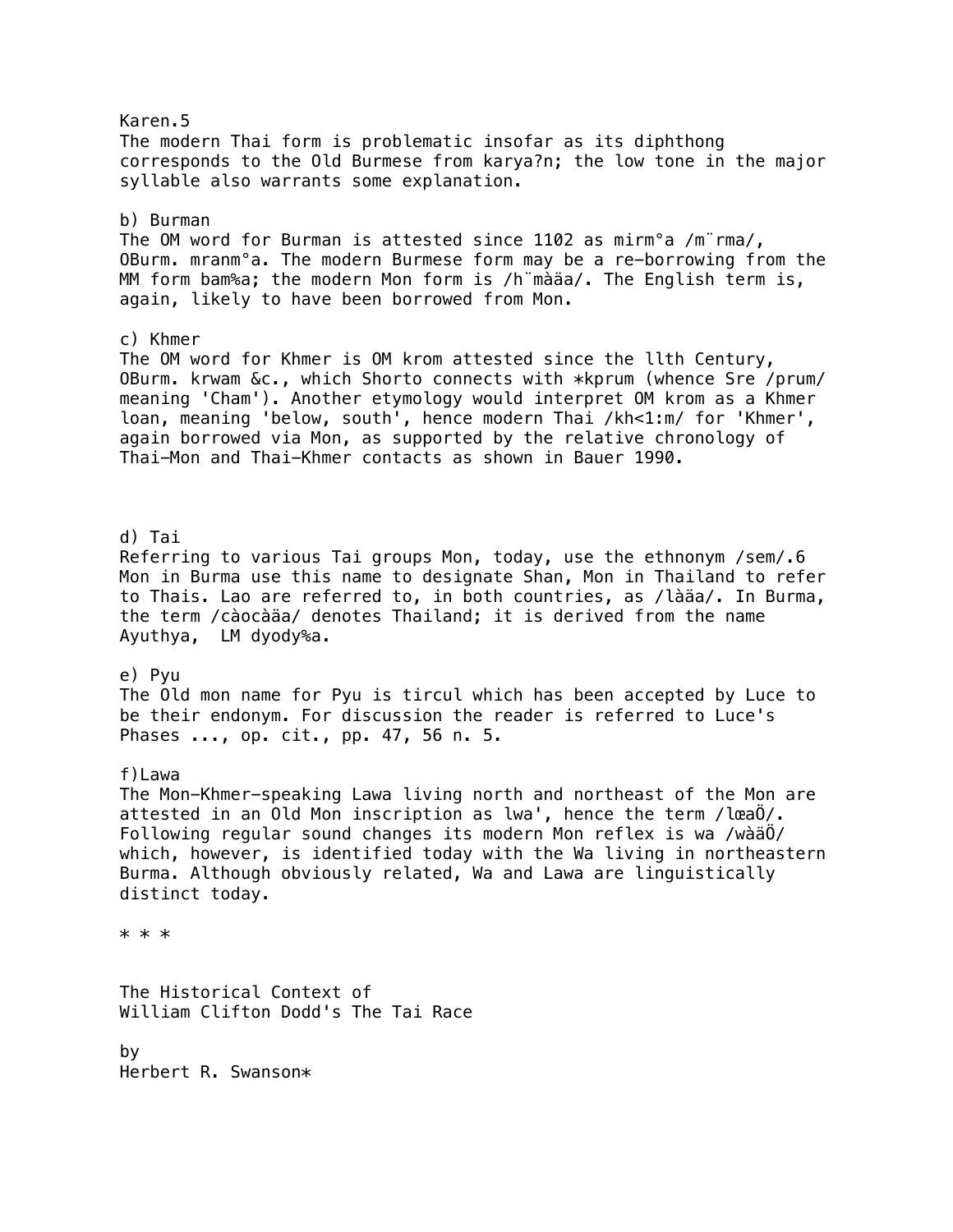The Tai Race by William Clifton Dodd (1857-1919), Presbyterian missionary in northern Siam, symbolizes the problems scholars face in interpreting the missionary role in Asia. The book itself represents an artifact of a long American Presbyterian heritage that grew out of both the sixteenth-century Protestant Reformation and the eighteenth-century Scottish Englightenment. Scholars, thus, cannot properly evaluate the data Dodd presents in The Tai Race without an appreciation of how its American social and religious context influenced its content.

Dodd's book further inhibits cogent appraisal by masking its immediate historical context, which context directly relates to its larger intellectual environment. Stated briefly, in the late nineteenth and early twentieth centuries the American Presbyterian in northern Siam (called the 'Laos Mission') fell into a territorial dispute with the American Baptists in Burma concerning who would work in Kengtung. Each side claimed that they could better 'evangelize' Kengtung State. The Baptists claimed Kengtung because it fell within British Burma. The Presbyterian claimed it because they believed that the Shans of Kengtung were ethnic Tai, closely related racially and linguistically to the 'Laos' of northern Siam. The Baptists, on the other hand, argued that the Shans were not so closely related to the Laos as the Presbyterians claimed. The Baptists set up a mission station in Kengtung in 1901, and the Presbyterians followed suit in 1904.

This territorial dispute generated a large body of correspondence, memoranda, articles, and studies all aimed at proving the better claim of the one side or the other. Dodd played a leading role in preparing the Presbyterian arguments, which he aimed primarily at the Presbyterian Board of Foreign Missions in New York because 'the Board' was inclined to let the Baptists have Kengtung. Dodd and his colleagues lobbied the Board with two purposes in mind: first of all, to prove that the Laos Mission could better spread Protestant Christianity in Kengtung State and, therefore, the Board had a moral and religious duty to support Presbyterian work there; and, secondly, to enthuse the Board with the idea that Kengtung stood as a 'gateway' to a much larger Tai-speaking inland population which only the Presbyterians could Christianize.

The Board of Foreign Missions ended the dispute in 1907 by ordering the closure of Presbyterian work in Kengtung, but that order only led Dodd and others to intensify their campaign for Presbyterian work among the Tai peoples. Presbyterian missionaries from northern Siam took a number of extensive survey tours to collect ethnographic and linguistic data on the Tai in southern China, Burma, and French Indochina, all in hopes of persuading the Board to open work in those regions. The Board finally did approve a station in Chiengrung, Yunnan, which was opened in 1916 and where Dodd died in 1919.7

The Tai Race contains a compilation of Dodd's writings during the period he lobbied the Board of Foreign Missions for work beyond Siam. Hence the book itself combines the sometimes confusing characteristics of a travalogue, of missionary propaganda, of a social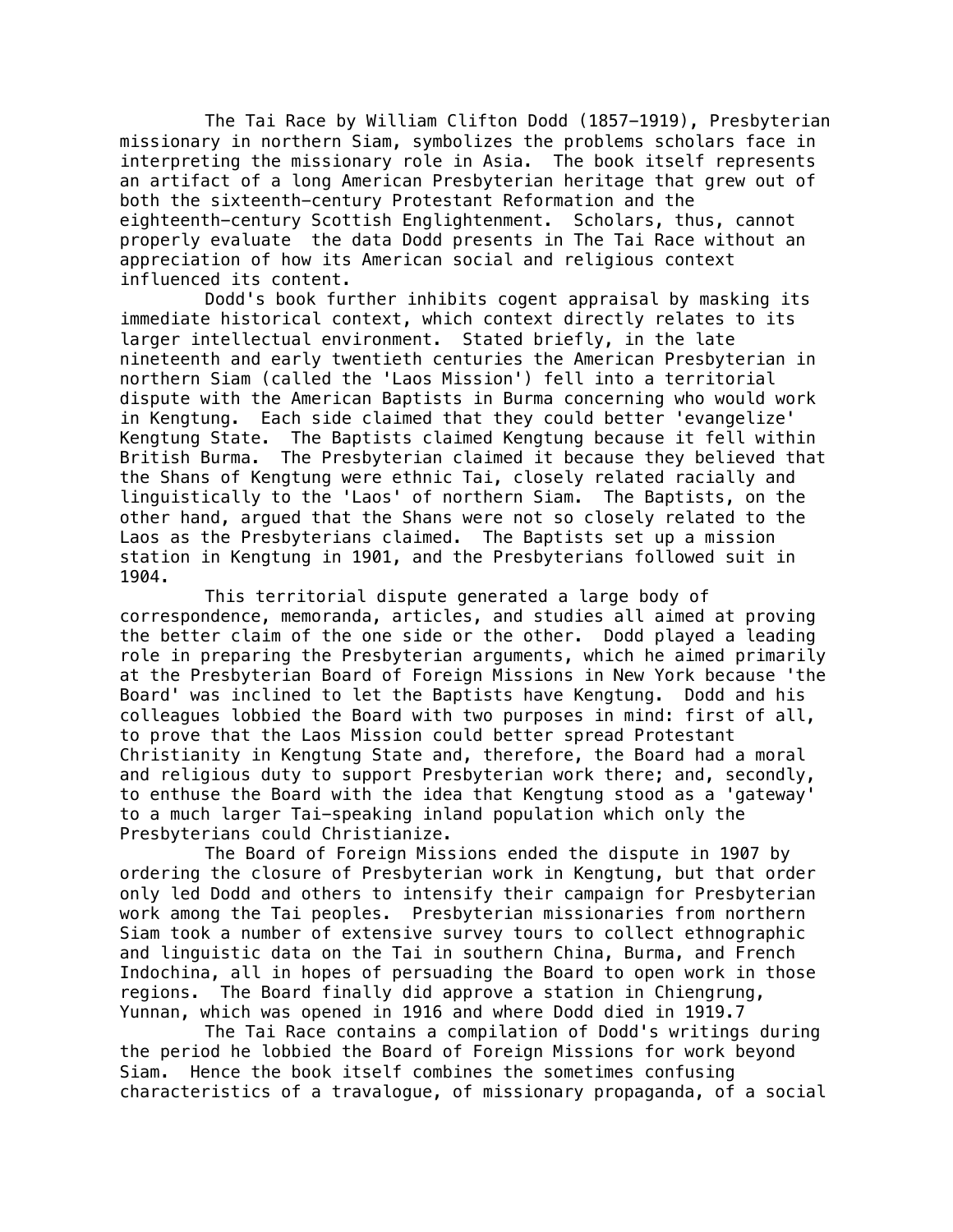science-like monograph, and of history. What does come through clearly is Dodd's intense commitment to spreading the Christian religion. He undertook both his many trips of exploration and the compilation of the book for the purposes of communicating the needs of the Tai peoples for the Christian religions and of alerting the Presbyterian Church of the extent of its responsibility to the Tai race in that regard.8

On his tours beyond Siam, Dodd collected various kinds of evidence to substantiate his argument that the Tai race extended over a large territory and encompassed millions of people. That evidence included personal interviews, vocabulary lists, observations on customs and language, and research into published French, British, and missionary sources. Dodd kept carefully exact notes concerning the 'facts and impressions' he gathered. He constantly jotted down not only facts concerning the racial composition and customs of the peoples he met but also paid particular attention to the similarities and differences of each Tai dialect compared to northern Thai.9 Dodd strongly emphasized linguistic considerations because he sought to prove that the Presbyterian Laos Mission could, and therefore should, communicate its religious convictions to the great Tai population outside Siam. He emphasized how his missionary tours, the basis for much of The Tai Race, involved close, painstaking investigations into the ethnic background, customs, history and language of the peoples he met. He noted how vast was the secondary literature he used and how he tried to use the latest printed sources.10

Dodd, thus, stressed the collection of impressive amounts of carefully collected and collated data as the means by which he sought to convince the Presbyterian Church it should undertake a great Tai mission. He displayed a deep concern to gather 'the facts' and then arrange those facts into an ordered body of knowledge. In doing so he drew upon the intellectual roots of his conservative Presbyterian heritage. That heritage viewed 'truth' as a stable, universal entity that could be stated in precise propositions. It expressed itself, furthermore, through Scottish common sense philosophy's (CSP) inductive method of research and reasoning.11

CSP, an eighteenth-century product of the Enlightenment, sought to protect the Christian religion from attaßcks on it by showing

that Christianity was reasonable and that science and the Bible complimented rather than contradicted each other.12 It emphasized 'inductive reasoning' which meant the careful collection of data, the ordering of that data, and the drawing of careful, precise conclusions from this factual base. Conservative American Presbyterians, such as Dodd, cherished the inductive method as the epitome of scientific thinking. They demanded that scientific generalizations be built upon as complete a set of facts as possible. Such generalizations must be arrived at carefully and take into account all of the facts gathered.13 Thus, for example, they attacked the theory of evolution as a mere speculative hypothesis that failed to take into account all of the known facts. CSP gave conservative Presbyterians a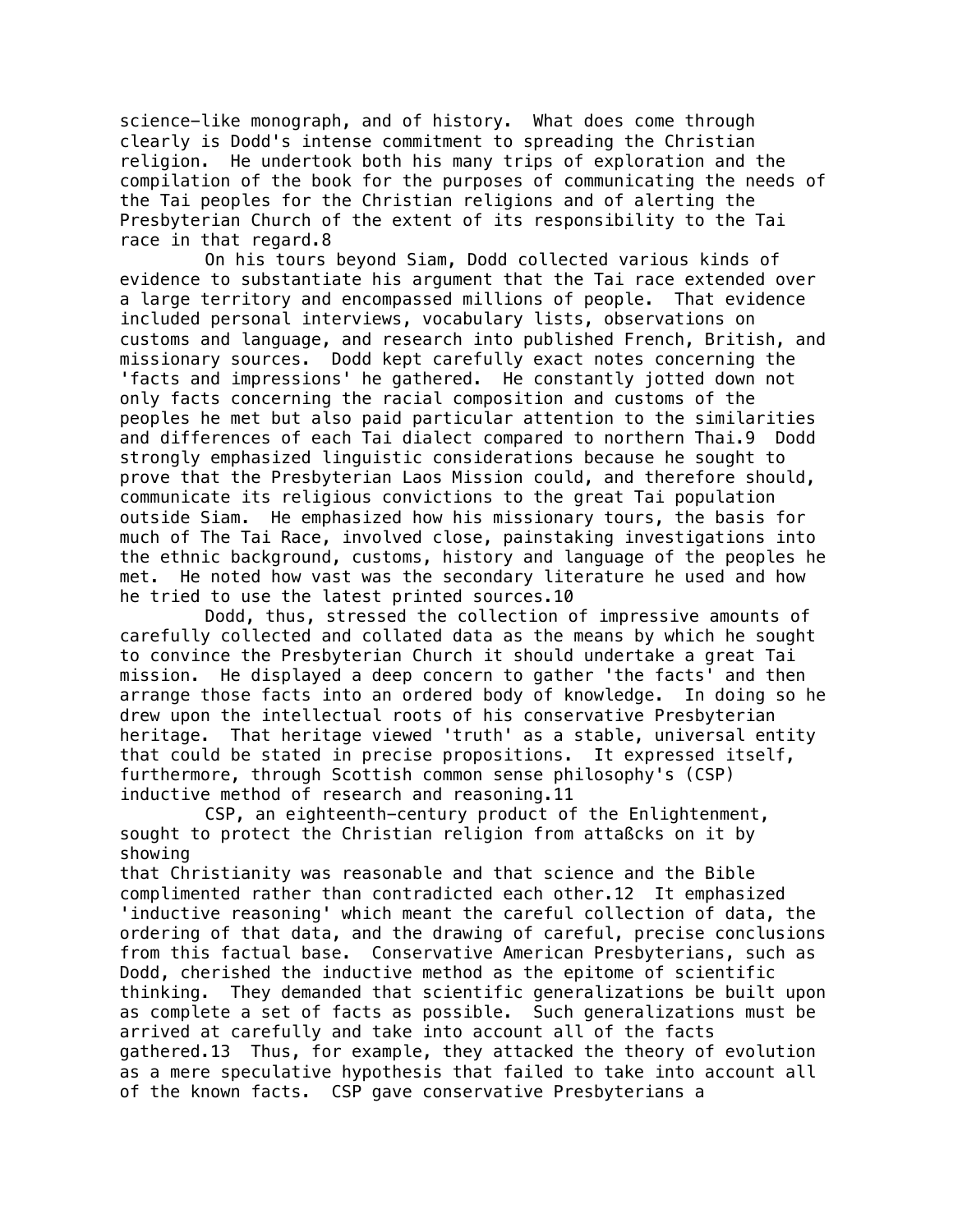philosophical tool for the defense of orthodox Protestant Christian beliefs.14

While the late twentieth-century reader may find in Dodd a confusing conglomerate of facts and religion, The Tai Race represented to Dodd himself the results of long years of the careful application of the inductive method. He 'knew' that his God called him to work among the Tai beyond Siam. Dodd, therefore, used the inductive method to provide him with incontrovertible data to prove that the various Tai ethnic groups he studied all spoke dialects intelligible to his Laos Mission. He felt tha such evidence proved that the Laos Mission had a God-given moral responsibility to spread Christianity to all those groups because it could communicate with them. His carefully conducted research represented for him the proper use of the inductive scientific method for religious ends. the Tai Race, in sum, embodied a dual commitment. It expressed Dodd's commitment to establishing the 'truth' about the Tai race. It also embodied his commitment to the spread of Protestant Christianity. In this way, the Tai Race symbolizes the American Presbyterian belief that faith and facts went hand-in-hand and cannot be understood apart from the dual commitment to religious beliefs and the inductive method.

# Bibliography

Bozeman, Theodore Dwight. 1977. Protestants in an Age of Science: The Baconian Ideal and Antebellum American Religious Thought. Chapel Hill: University of North Carolina Press. Dodd, William Clifton. 1914. 'The Explorations of a Decade', Laos News 11(January):27-30. Dodd, William Clifton. 1923. The Tai Race: Elder Brother of the Chinese. Cedar Rapids, IA: Torch Press. Hovenkamp, Herbert. 1978. Science and Religion in America 1800-1860 . Philadelphia: University of Pennsylvania Press. Marsden, George M. 1980. Fundamentalism and American Culture: The Shaping of Twentieth-Century Evangelicalism: 1870-1925. New York: Oxford University Press. Noll, Mark A. 1985. 'Common Sense Traditions and American Evangelical Thought', American Quarterly 37(summer):216-238. Swanson, Herbert R. 1982. 'The Kengtung Question: Presbyterian Mission and Comity in Eastern Burma, 1896-1913', Journal of Presbyterian History 60(spring):59-79. Vincent, Howell S. 1920. 'A Missionary Statesman', New Era Magazine 26(June):475-481.

\* \* \*

logging the debate continues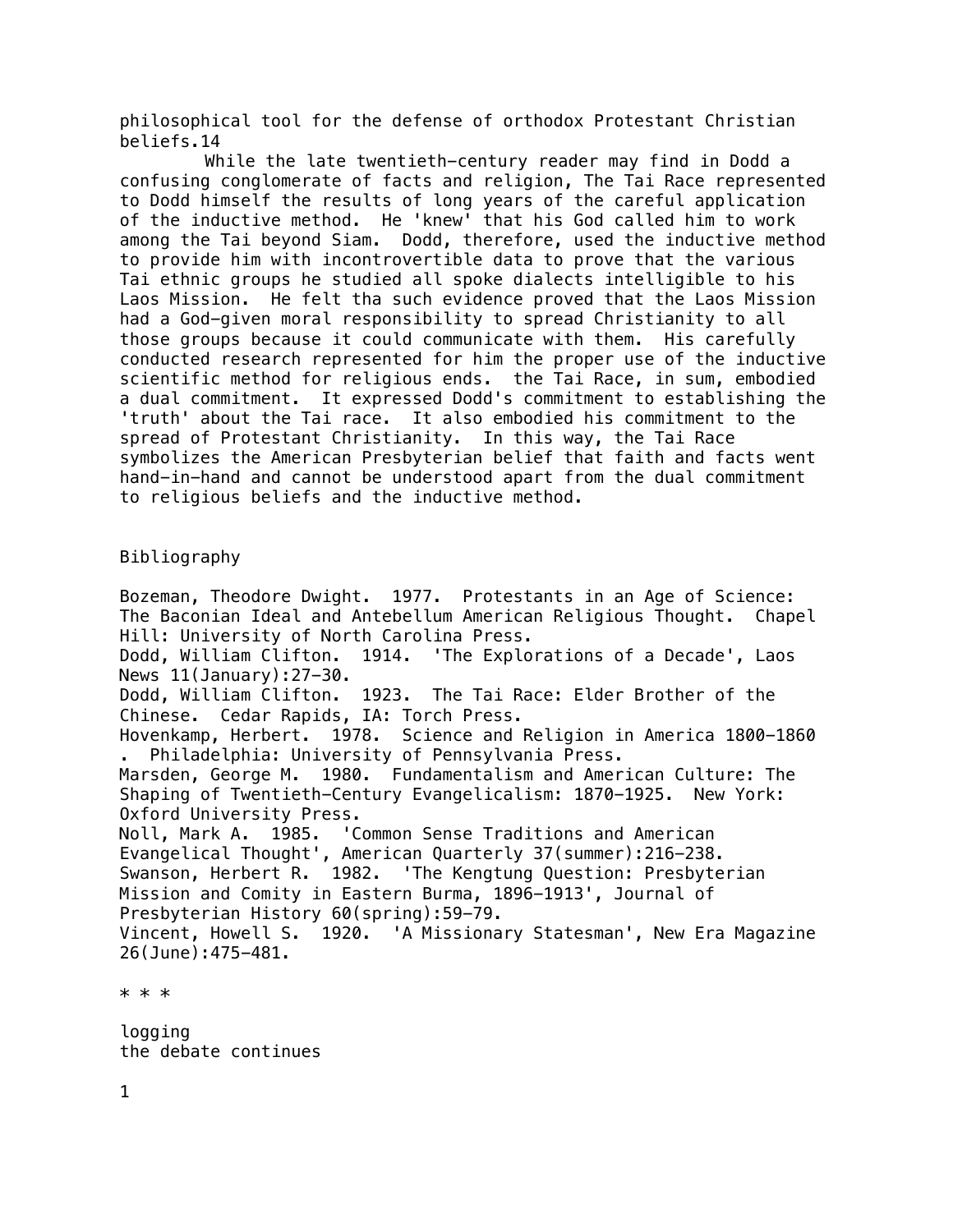Geoffrey Walton15

One respects John McKinnon's sympathy for the highlanders of Thailand and his humanitarian concern over their harsh vicissitudes, as also his intent to register that they have too often been cast in the role of scapegoats as the prime culprits in the deforestation of the nation, and thus in consequence that their sufferings have been compounded in the past and might all too easily be so again in the future.

Nevertheless, his persistent sniping at environmental and conservationist considerations remains puzzling. How has he come to believe that fudging this issue can in any way help the hill-tribes? The sombre reality of environmental ravages are starkly apparent throughout Thailand, not least in the north, and the ethnic minorities are neither immune from their consequences nor totally uninvolved in their perpetration.

Some anthropologists and other seasoned observers of the north-western provinces are reporting a widespread awareness among both highland and lowland villagers that due to the ever-increasing population pressures on the fixed resource base, the old traditions of agriculture, which all depended on yet more forest to expand into at need, are no longer viable since further unclaimed terrain no longer exists. These erstwhile farmers' dilemma is that all too often they lack both the capital and the technical knowhow to adapt successfully to the maelstrom of change by evolving new survival strategies.

Against this, it is also noted that in both highland and lowland settlements a minority is achieving a transition which offers both increased security and status. The majority, though, is descending willy-nilly into an existence as a class of underpaid day-labourers scraping by in deepening proverty.

In analysing the plight of the ethnic minorities, it might thus be worthwhile to widen the focus by recognising the large evident overlap existing between their problems - constituting 1% of the total population - and those of the rural populace at large, who still make up 70% of the kingdom's citizens. Lack of space precludes a full rehearsal of such complexities here, but certain salient features ban be briefly mentioned.

For one, there is Thailand's political scenario - a fitfully evolving nascent democracy in which overcentralization and the continued dominance of the alliance between the military, the bureaucracy and the Sino-Thai nouveaux riche business clans still as yet inhibit any substantial participation in the political process by the rural and urban labouring and the emergent middle and professional classes - though such an engagement is beginning to gain ground.

For another, Thailand continues to bear the brunt of certain repercussions of the fifty years' imbroglio of the great powers' geo-political confrontations enacted through [often proxy] wars in Indochina. The refugees keep coming - from the four decades long civil strife in Burma also - and intermittent battles just beyond and across the nation's frontiers still persist. Military spokesmen thus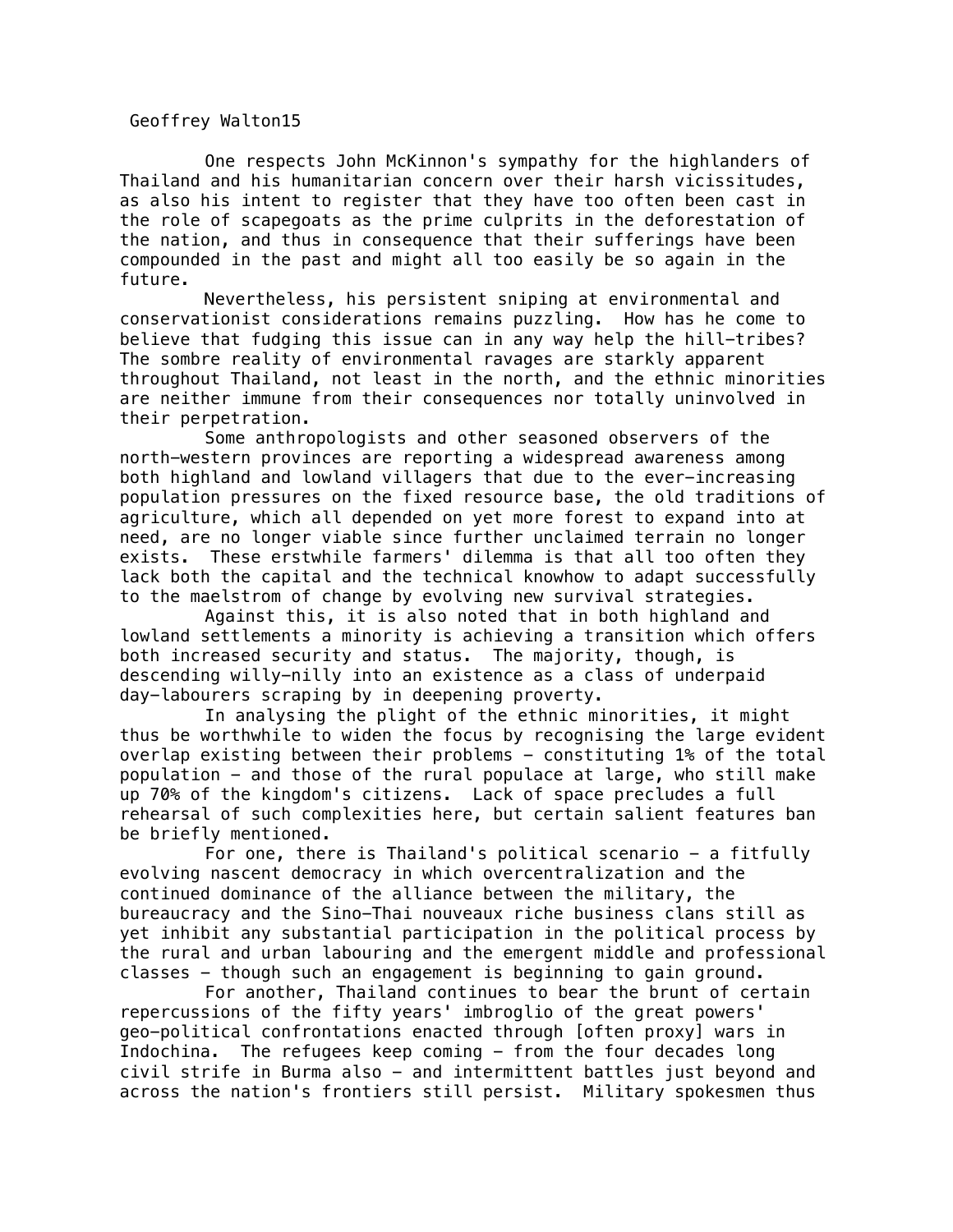have little difficulty in rationalising the army's continuing political involvement at centre stage. Nor, under these circumstances, can the military's lion's share of the national budget be effectively questioned, let alone challenged in parliament.

A third element is that in the industrialised nations the green lobby is having a sufficiently strong impact to result in the enactment and efficient implementation of environmental protection legislation, though unethical entrepreneurs have subsequently exported these problems of pollution and environmental degradation to Third World countries, where local elites have frequently proved only too eager to take the money and damn the consequences.

The 'domino theory' can take on a new lease of life in these changed conditions. After the despoilation and the squandering of Thailand's natural resources, which neighbour will be the next in this sequence to topple.

The foregoing gives but glimpses of the ongoing interactions between Thailand and other weightier global economies. Much of the kingdom's modern history is inextricably blended with the Thai response to such external stimuli.

In light of this, it might be well for expatriates concerned to aid minority refugees and other far longer established highland communities here to beware of interpreting the truly tangled reality in terms of a Mediaeval morality play. In doing so, they risk provoking a backlash among Thai officials and impoverished lowlanders alike, which has already happened more than once.

It should also be bourne in mind that an action inspired by compassion but lacking in wisdom is potentially harmful on two counts, since just as ignorance is no defence in law, so well-meaning acts that contribute to calamities are morally culpable. This may seem a harsh observation but it is the recognised metaphysical reality.

As for environmentalists 'reading events myopically', perhaps it is time you took a look in the mirror, John.

# \*

LOGGING

# 2

Hans BSˇnziger16

While I appreciate Dr. J. McKinnon's concern about the plight of the minorities, his comments on the floods and the landslide disaster in Phipun in southern Thailand, November '88, are somewhat simplistic in squarely blaming the unusually heavy rainfall for the tragedy.

It is of course correct that such prolonged downpours are likely to cause landslides, but these will occur prevalently where the original forest cover has been destroyed or strongly disturbed on steep slopes. The areas where most slides, in fact, happened had been logged and "reforested" with rubber plantations. Rubber trees have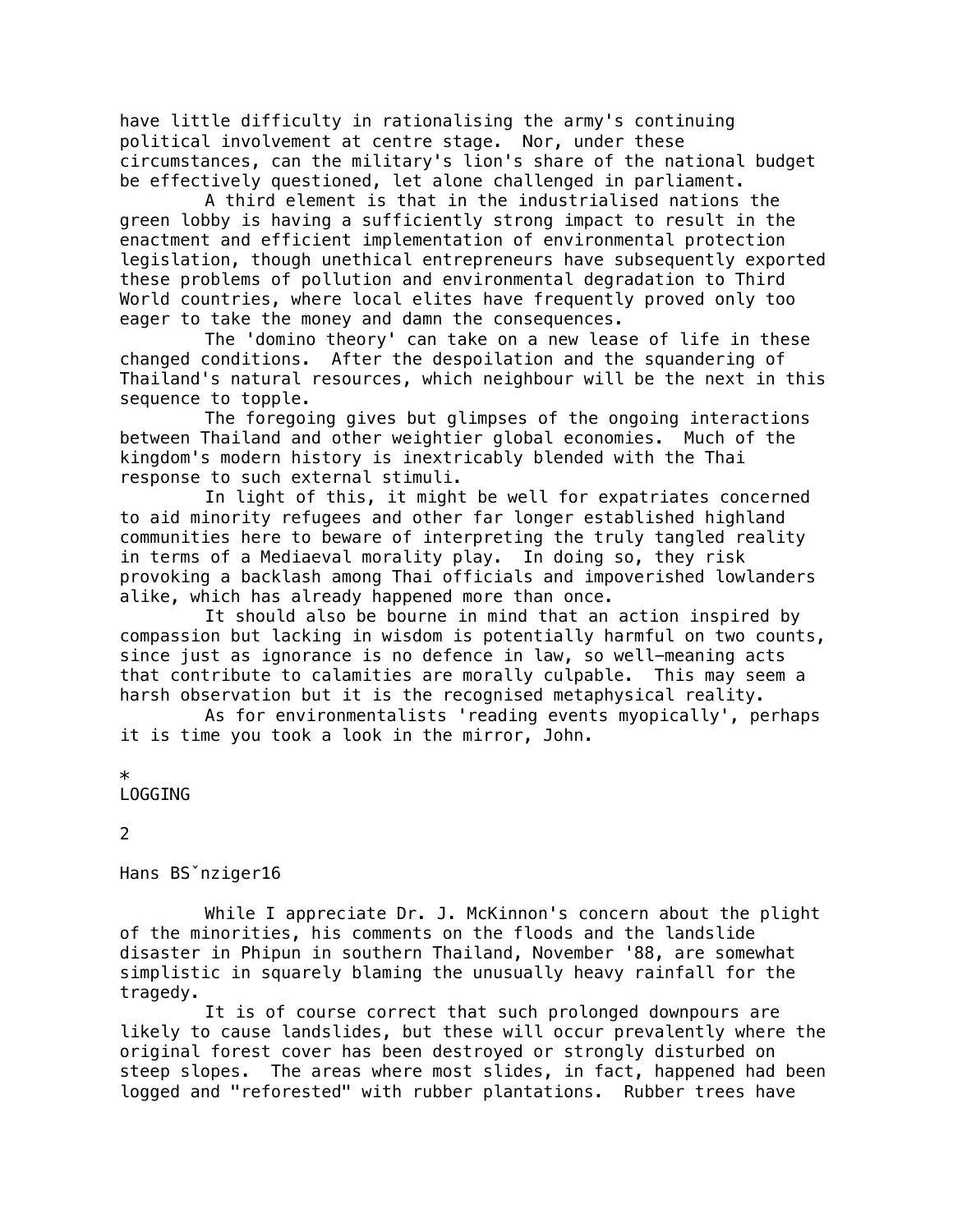shallow root systems; moreover, there was no undergrowth beneath and between the tree rows.

A mature evergreen rain forest, such as is typical of that area, is a highly diverse community of tall emergents, closed canopy, lianas and epiphytes, undergrowth bushes and herbs occupying every niche. This forest cover absorbs much of the rain's impact while the heterogeneous root system anchors the soil. Most importantly, the thick layer of litter and humus soaks in and retains a large amount of the rainfall. On exposed compacted soil, rainwater simply runs down the steep slopes thus causing rapid erosion which leads to landslides and floods.

Furthermore, what caused the public outcry was that the destruction of Phipun village and most of the deaths were caused by the cataract of logs - interspersed with trees swept along in their descent - which was definitely a legacy of recent logging, whether 'legal' or illegal.

\*

3

Rejoinder

John McKinnon

Thanks for the opportunity to provide a rejoinder to my two learned colleagues. Conservationists like Geoffrey Walton and Hans BSˇnziger deserve our support. I have no argument with their general concern. Any development activity in the highlands must, as they observe, be ecologically sound. As I no longer have any formal contacts with any institute or project in the North I rely on such comments to keep me in touch with local feelings. Please thank them for taking the trouble of expressing their opinions. Please assure

them that far from wishing to fudge, snipe and confuse the issue, my original and limited concern was to caution against a politically naive response to the ban on logging which followed the Phipun tragedy. For the sake of brevity my statement simplified the facts. Their frustrated comments indicate that more information is required. To date the only published results I have seen of an investigation into the causes of the Phipun disaster are those of Mr Suvit Vibulsresth, Director, Remote Sensing Division of The Thailand National Research Council. In the areas of the Khlong Din Daeng (Red Earth River) catchment studied, those in which the vegetation had been significantly altered showed that in contrast to areas in which the vegetation was relatively unaltered, 3.5% more slips occurred. This marginal difference tends to support Dr Hans BSˇnziger's observations.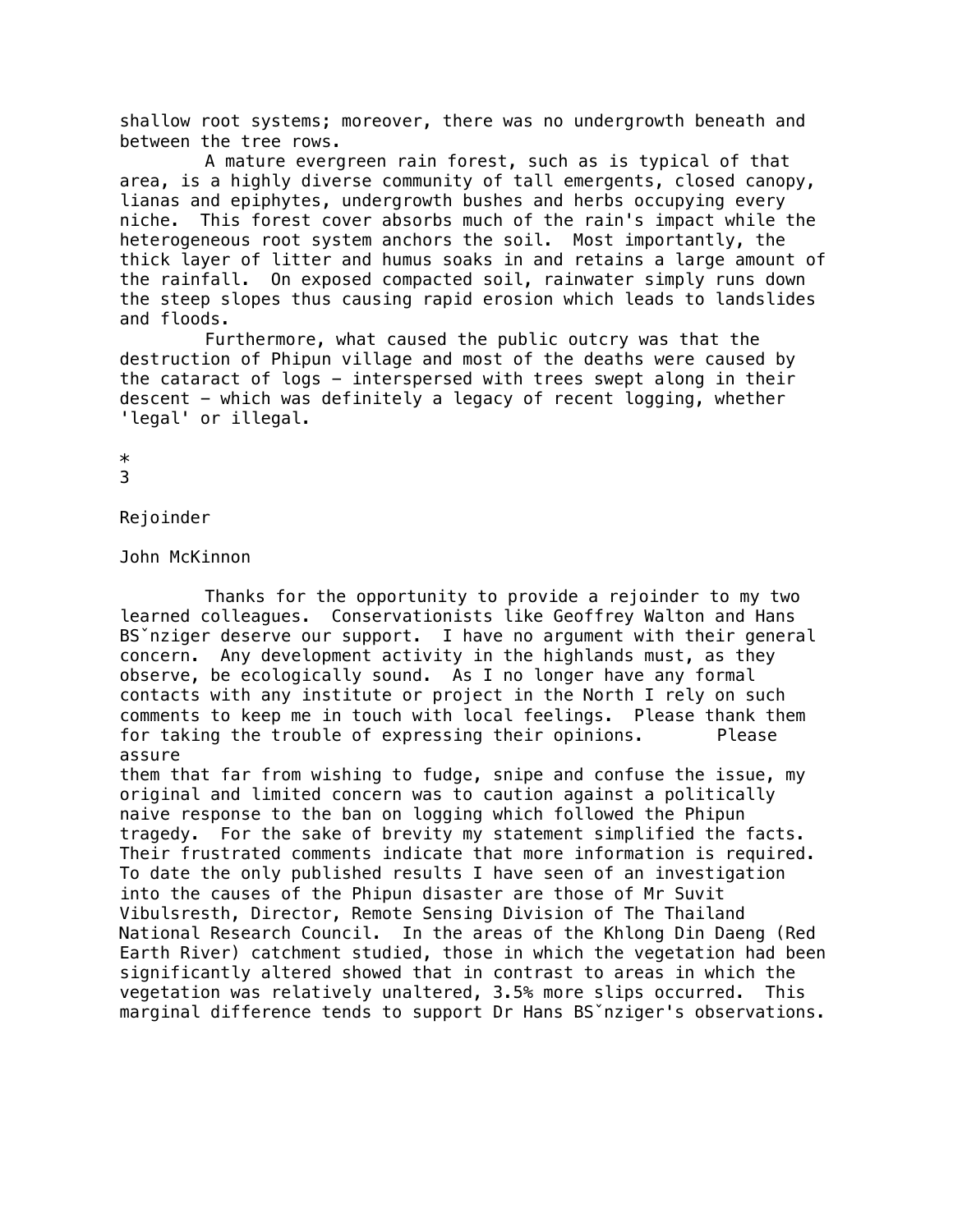CANBERRA ANTHROPOLOGY invites readers of the Thai-Yunnan Project Newsletter to submit papers for publication.

CANBERRA ANTHROPOLOGY provides a forum for the publication of research in all branches of anthropology, focusing on Australasia, the Pacific and Southeast Asia. It is published twice a year and has an international readership.

The Editors would like to increase the journal's coverage of Southeast Asian anthropology.

Papers should not exceed 8000 words, but longer submissions of outstanding quality will be considered. Manuscripts should be typed double-spaced on one side only of A4 paper, with ample margins, accompanied where possible by computer disk using only Word (version 3.02, 4 or 5) for IBM (MS-DOS) or Macintosh computer. Citations should be in short (Harvard) form; references should include all (but only) works cited in the paper; endnotes should be typed on a separate sheet and numbered consecutively throughout the text.

> The Editors Canberra Anthropology Department of Anthropology Research School of Pacific Studies The Australian National University GPO Box 4 CANBERRA ACT 2601 Australia

Cartoon by Nop from the Bangkok Post, Monday, 20 November, 1989; reproduced with permission.

The Suvit sample study areas appear to be limited to this granitic landscape. When aerial photographs of more resilient metamorphic formations in the same catchment are examined the difference between the incidence of slips on altered and unaltered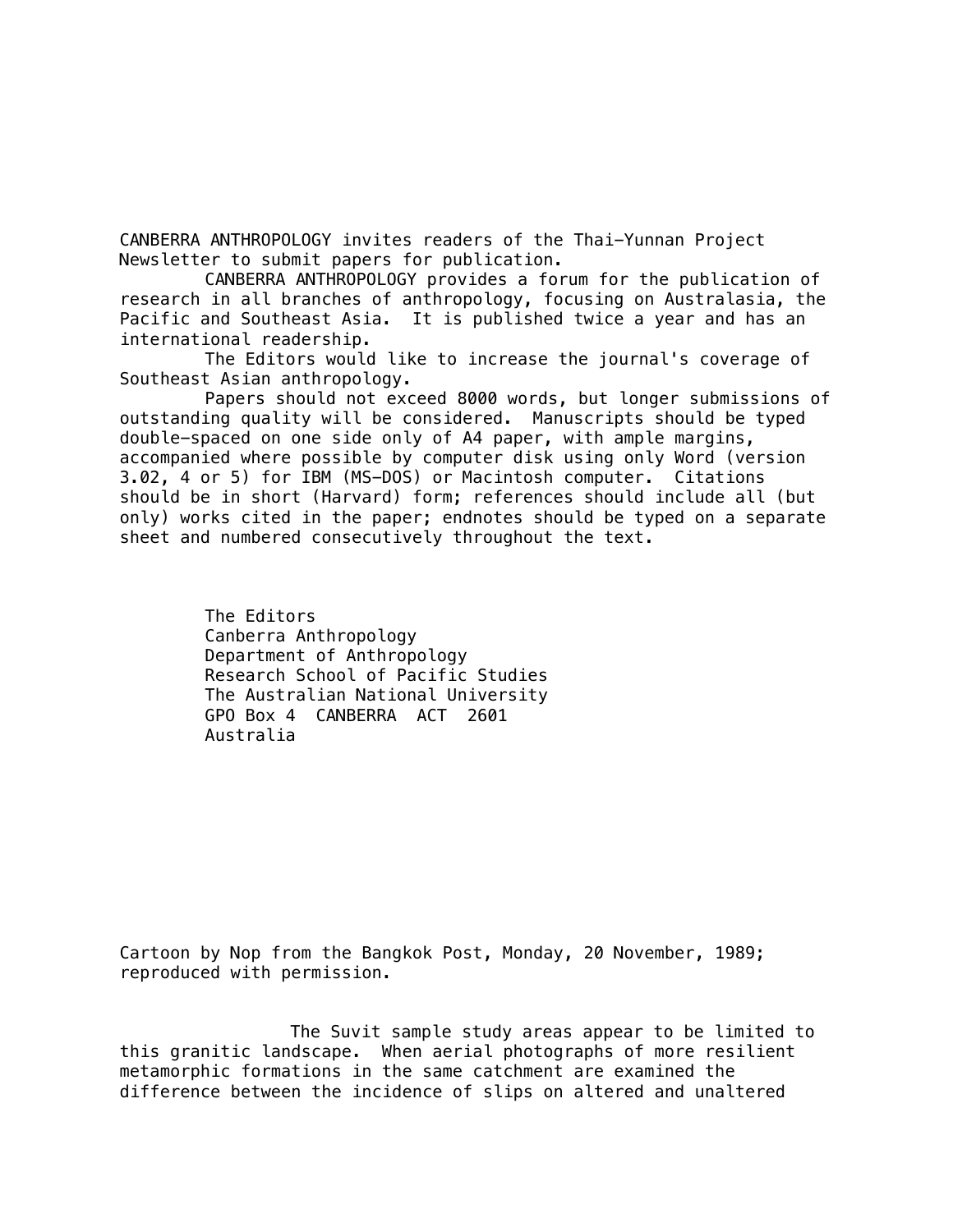vegetation is negligible. As Dr Hans BSˇnziger notes, a 'simplisitic (explanation) ... squarely blaming the unusually heavy rainfall' is unacceptable but neither does it appear to have much to dob with the 'shallow root systems' of rubber trees nor 'the original forest cover'.

Then what happened and why?

The most promising hypothesis is currently under examination at Chiang Mai University. Researchers in the Department of Geography have evidence which indicates that the cyclone which dumped 600mm of water on the catchment over three days at the end of the rainy season on ground already saturated, triggered an endemic environmental hazard. Fissures in the granite already charged with water, subject to increasingly high reates of percolation which contributed both weight and lubrication split, and sent massive slumps of extremely heavy material downhill. The result can be compared with the collapse of a multiplicity of dams. The rush of rock and water carried all before it. Huge trees were torn up root and all, soil was washed away as mud along with any loose material such as logs which lay in the path of the flow.

The arechaeological evidence is too strong to ignore. Cross-sections taken through the sedimentary material which makes up the valley floor indicates a recurring sequence of similar events of the same, or greater, magnitude, every 100 years or so. Periodic infill of the valley floor with large boulders and otehr coarse sedimentary material interspersed with narrow bedding layers of fine silt establishes the fact that serious flooding predates the era in which either farmers or loggers are likely to have significantly altered the vegetation of the upper catchment.

I hope these additional details are of interest. I look forward to reading the published results of the Chiang Mai study.

Department of Geography Victoria University of Wellington

\*\*\*

The Shan Leadership Unites on the Road to Independence [Translated from Khaw Phiset, ('Special News') Bangkok, 15-21 January 1990, 12(4) 657: 28-9.]

When the situation in the lands of our western neighbour should be progressing, the border regions behind the mountain ranges to the west only continue to show the results of old divisions. The twists and turns in the movement of power tighten at all times, particularly in the last three weeks of the old year and the beginning of the new. The latest news reports that on 1 January the leaders of Shan State held an important meeting to seal an agreement with the long-term aim of declaring the independence of the eight million Thai Jai.

In the biting cold, with the temperature falling near zero Celsius, in an area of over-lapping mountain ranges, five important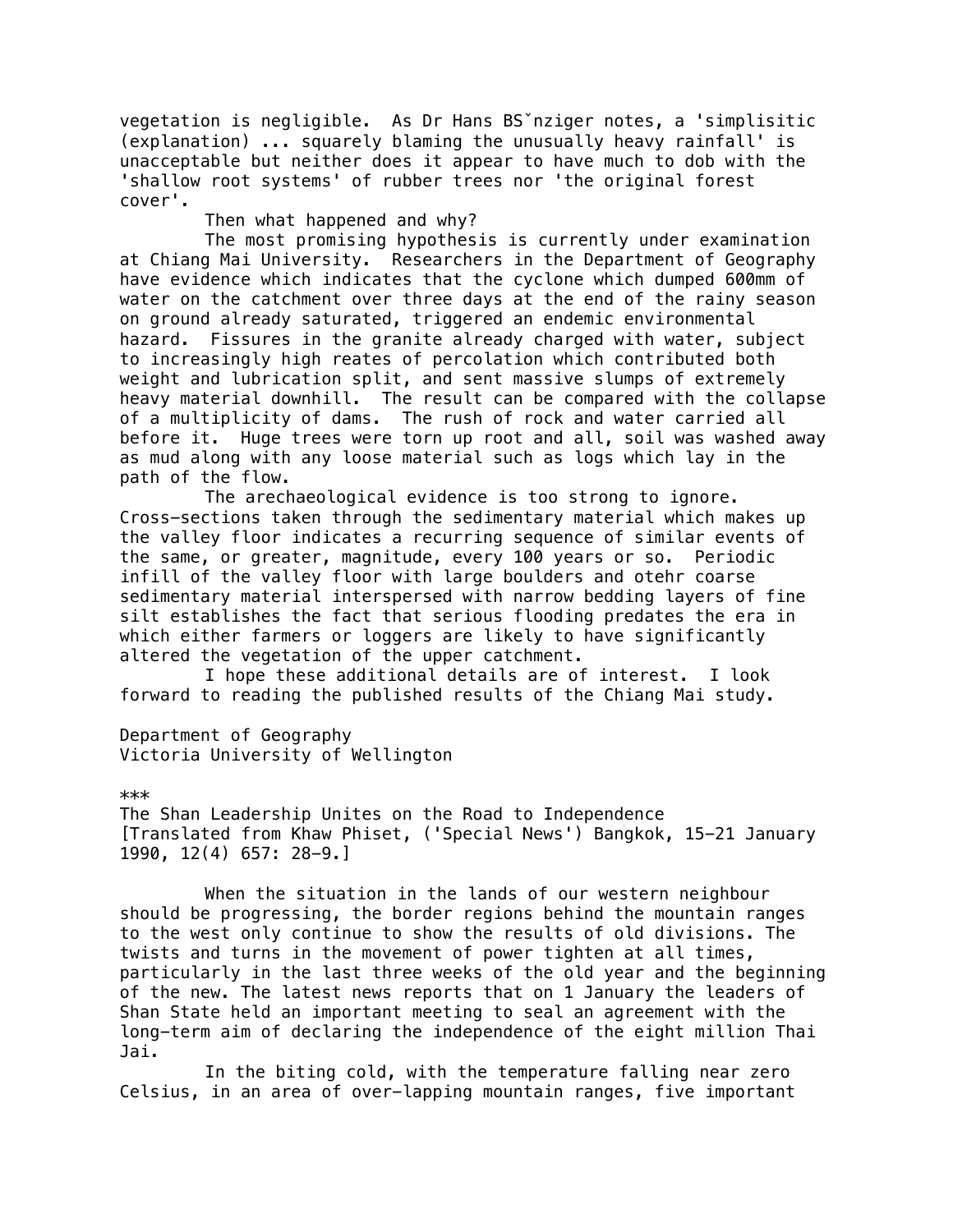mambers of the Shan State Progressive Party, under the leadership of Chai Lek, journeyed secretly and appeared at the meeting place of the Tai Revolutionary Council; with much heated argument they dealt with the problem of agreeing on basic principles for unity on a political and economic program and on the unity of the three Tai armies which had been divided since early days. In fact the Shan Revolutionary Army of Mo Heng and the Shan State Army of the group under the leadership of Khun Sa had united politically and militarily under the banner of the Tai Revolutionary Army. But both parties agreed that until the Shan State Progressive Party joined them, independence would not be possible. This was the reason that this new meeting was taking place. Two of the five SSPP representatives were Caw Noh MŸang and Khun Cai. The TRC representatives, besides Khun Sa and representatives of other Tai Jai revolutionary councils, included Caw Khun Saeng, the President of the TRC and Cang Su Chian alias Fa Lan, the commander of the military camp of Doi Lan had travelled to join the meeting, a source close to the leaders of Shan State informed Khaw Phiset in an interview last week.

Cang Su Chian is Chinese, a member of the Kuo Min Tang who broke with Lao Li and joined Khun Sa. He was the one who devised the plan to abduct the two Russian doctors who were part of a Soviet aid team in Burma so that they could be exchanged for Khun Sa who had been captured by the Rangoon government and was held in Mandalay gaol for five years. He was still on very close terms [with Khun Sa] and had been appointed a military commander.

The news source reported that after many hours of negotiation the representatives of the TRC and SSPP agreed on a number of basic principles and points of view on politics, economics and military affairs.

- the two parties would unite in one Tai Jai state, with the forces of the SSPP under the command of Cai Lek would become a unit in the MŸang Tai Army, the military force of the TRC.

- they would strongly follow an independent economic policy based on revenues raised from taxes, with no attempt to benefit from the trade in opium and heroin.

- in politics, the SSPP would send representatives to join the Thai Jai Revolutionary Council, the supreme body in the state.

- the SSPP would withdraw from the National Democratic Front, the organization of minorities established to fight the military government of Rangoon.

However there are many details that need to be agreed on at a future date. The news source, who attended as an observer, specifically said that though the two parties were able to agree on many principles, there were other points, such as the conditions for the withdrawal of the SSPP from the NDF; the TRC looks to a future in which the Shan State will secede and become independent of the Union of Burma. Remaining in the Union of Burma is something quite unacceptable to the TRC.

In addition the representatives of the two sides had wide-ranging discussions about the future, for instance, after the two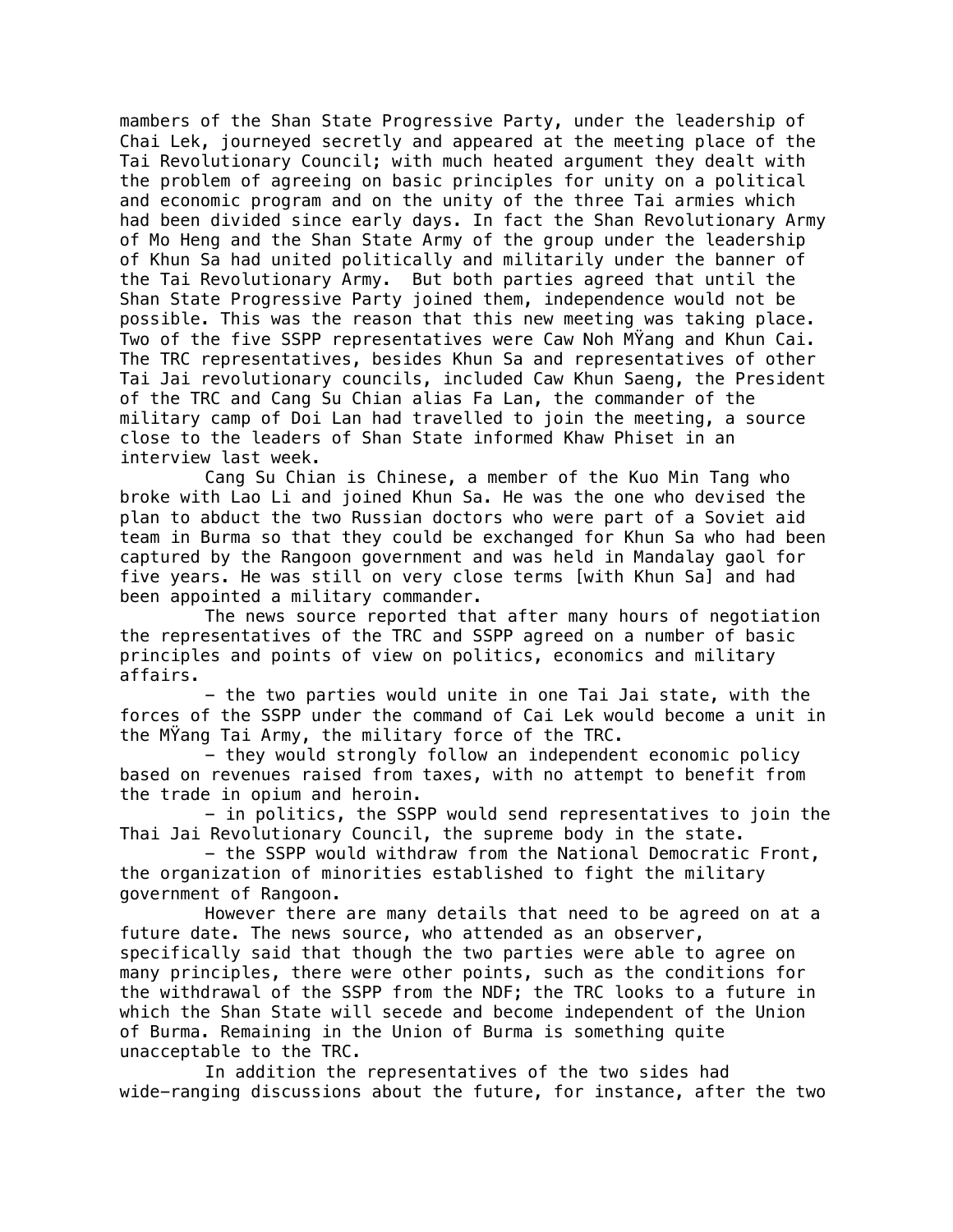parties are united, what system of government should be followed and what would be suitable for the present situation in the territory of this minority. Besides this the representatives of the SSPP expressed fears that they would lose leadership of their group if it was merges with the TRC. But they were assured by Khun Sa that their position would not be affected in any way.

'After thirty years on the road of revolution, this meeting has come near to achieving a major aim - that we should all join together as brothers', the news source drew attention to this section of the address of Caw Noh MŸang, the head of the SSPP representatives, at the end of the meeting.

This was the third attempt to arrive at unity among the Thai Jai people. The other two attempts were in 1988 and 1989. Though it has been a confused and difficult matter to overcome the divisions between the three parties in the past, the aim has been clear for a long time - that is to lead the eight million people down the long, hard road of independence.

The Thai Jai or Shan State is the largest of the minorities within the Union of Burma. After the Second World War, in1967, the breaking of the Treaty of Pang Luang [Panglong] which had guaranteed the rights of Shan State and other minorities on entering the Union, Ne Win forced this territory to declare itself the enemy of the central government and this has continued to the present. The Government in Rangoon has regularly used force every dry season in its attempts to suppress the minorities.

At some periods the Thai Government has given aid to the minorities of Burma, or at least tried to make things more convenient for them; but in recent times the policy has changed somewhat, with the view being taken that these were the internal affairs of a neighbouring country, even though some of these groups, particularly the Thai Jai, were of the same race as the Thai of the Chao Phraya valley.

The isolation of this minority, created the condition that they had no choice but to depend on the production of narcotics, even to the supply of heroin, in order to feed its own population and to supply arms to its forces. This has created the massive problem for the Thai Jai, particularly for Khun Sa who is know as an international 'heroin king', and who is even branded a 'criminal' wanted for punishment by the United States.

Trans. Gehan Wijeyewardene \* Editor's note: A number of articles in recent issues of Khaw Phiset concern the insurrections on the Burmese side of the border. Some of these are listed below.

22-29 January Aphichart Suthiwong '"War" for whose benefit?' on the Mon.

26 Feb.-4 March Chacharin Chaiwat 'Before it is too late' on Karen reactions to Burmese offensive and Thai acceptance of Burmese incursions.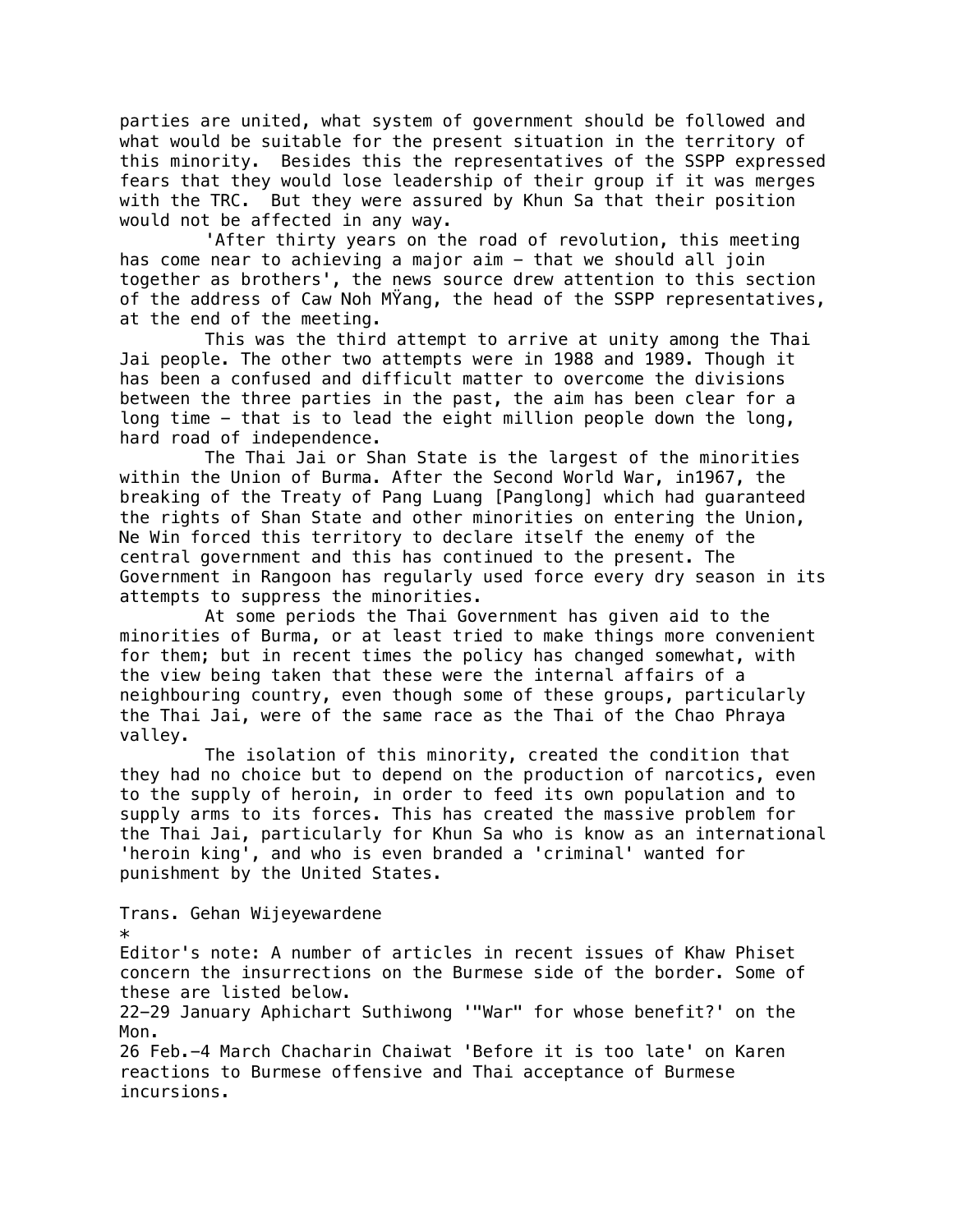Apichart Suthiwong 'Puzzle behind the war. Who guards the western border?' 5-11 March Interview with Caw Noh MŸang. (The Shan leader mentioned in the article above.) Apichart Suthiwong 'Burma-Karen-Forests'. 12-18 March Interview with Dr. Tucha Manam the Kachin leader of the Democratic Alliance of Burma. 'The situation before the election. The plan to confront the Rangoon dictatorship'.

\* \* \* Translations by Irene Bain

Zhuang frog worship

Yu Shi-jie

Zhuang frog worship is most evident in the 'Frog Festival' which is still held in Nan-dan, Dong-lan, Tian-er, Ba-ma, Feng-shan and He-chi of the Red River [Hong-shui] catchment in Guangxi Autonomous Region.

This celebration is also known as the 'Frog-woman festival' or Mai-ma-guai, Mai-guai meaning frog in the Guangxi dialect. The festival is an annual event held in the first lunar month and lasts between three to five days and one month. On the first day of the new lunar year the villagers17 gather and walk to the fields, beating drums and gongs as they go. The first person to find a frog calls out and is immediately surrounded by an excited throng. Three or seven bangs from locally-made firecrackers notify the spirits that a frog has been captured. The finder of the first frog is considered to have good luck for the rest of the year and receives congratulations from the other villagers. This individual then encloses the frog in an intricately carved coffin and places it in a palanquin made of wood and coloured paper. Two young men, surrounded by villagers beating gongs, then carry the chair to the She Huang temple or pavillion outside the village where the coffin is placed. In the evening the villagers reassemble here to keep vigil beside the coffin. They are in a joyous mood, the elderly beating gongs and bronze drums and the young people performing the frog and bronze drum dances in time with the music. This group of young men and women sing folk-songs throughout the night. The festivities continue until the day for burying the frog-coffin.

During the period of the coffin vigil, the village children continue to catch frogs and to parade through the village singing and dancing to the accompaniment of drums and gongs. At each door they pause to sing the "Frog Song" and offer good wishes to the household head. The household head responds with gifts of rice, zong-zi [glutinous rice dumplings which have been wrapped in bamboo leaves and boiled], glutinous rice cakes, meat, coloured eggs and so forth which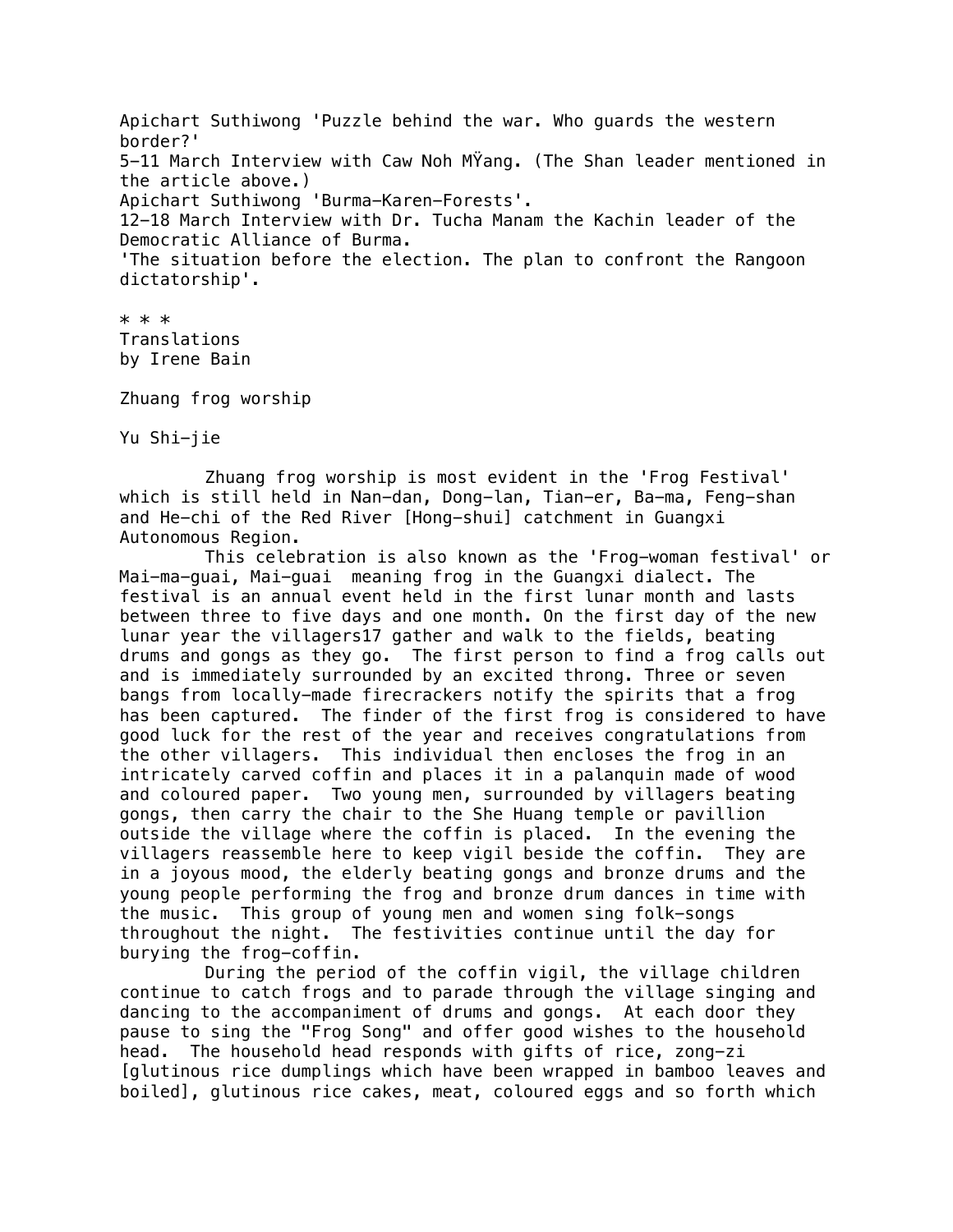are offerings to the frog. In fact, only a small portion of these gifts are placed with the frog, the remainder are divided up and taken home since it is considered that children who consume these offerings will be strong and clever, young people healthy and the elderly blessed with long-life.

A suitable day for burying the frog is selected. That morning the villagers erect bamboo poles at the pavillion where the frog rests and top these with different coloured flags. At the appointed lucky time, gongs and drums are beaten and firecrackers lit as sacrifices to the frog. Youths wearing all sorts of crudely-made masks dance in clever imitation of the frog to the sounds of bronze drums, skin drums and suo-na horns. Each villager carries a triangular flag of coloured paper and an elder leads them in carrying the frog-coffin around a field outside the village. The villagers sing the "Frog Song" as they carry the frog to a specified site where the coffin will be buried and soil heaped on top to form a mound. The villagers first disinter the frog buried the previous year and examine the colour of the corpse to determine prospects for the coming harvest. Blackened frog-bones indicate an unlucky year of natural disasters, bleached bones portend a bumper cotton crop and yellow bones presage favourable growing conditions and abundant grain.18 This custom has a long history: in discussing the customs of Nan-dan-tu Prefecture, the Gazetteer of He-chi County records that "during the first lunar month villagers in each settlement bury frogs to the accompaniment of gongs and drums and will stick coloured flags in the grave mound. On the eve of the new lunar year they divine their fortunes from frog bones".19

Zhuang frog worship is also depicted on bronze drums. Guangxi possesses the largest collection of bronze drums in China and most have been excavated or obtained from areas of Zhuang settlement. Since 1949, a number of drums from the Warring States [475-221 BC] and Western Han [206 BC-8 AD] periods have been excavated in Gui-xian, Tian-lin and Tian-dong Counties.20 These bronze drums can be divided into four different shapes. Four or six cast frogs can be found on the edges of most types of drum. Those from Long-zhou and Qing-xi have a large cast frog bearing a smaller one on its back. It is evident from historical records and from drum excavation sites that the Leng-shui-chong, Bei-liu and Ling-shan shaped drums were distributed in the region of present-day Yu-lin, Qian-zhou and Nan-ning.21

Zhuang frog worship is also depicted on cliff murals. The cliff mural made by the first Zhuang on Hua Shan [Mt. Hua] at Ning-ming is the largest yet found in China. The mural comprises over 1,000 figures of humans and animals. Only the Hua-shan Mural contains such a large number of figures. The figures are all drawn in the same stance; with both arms raised but bent at the elbows and the knees bent in a corresponding manner. Some scholars in China consider that this posture resembles that of a frog preparing to leap and represents the first Zhuang imitating frogs during the dance for the frog sacrifice.22 Indeed, contemporary Zhuang frog dancers at the Frog Festival bear a close resemblance to the figures in the cliff murals.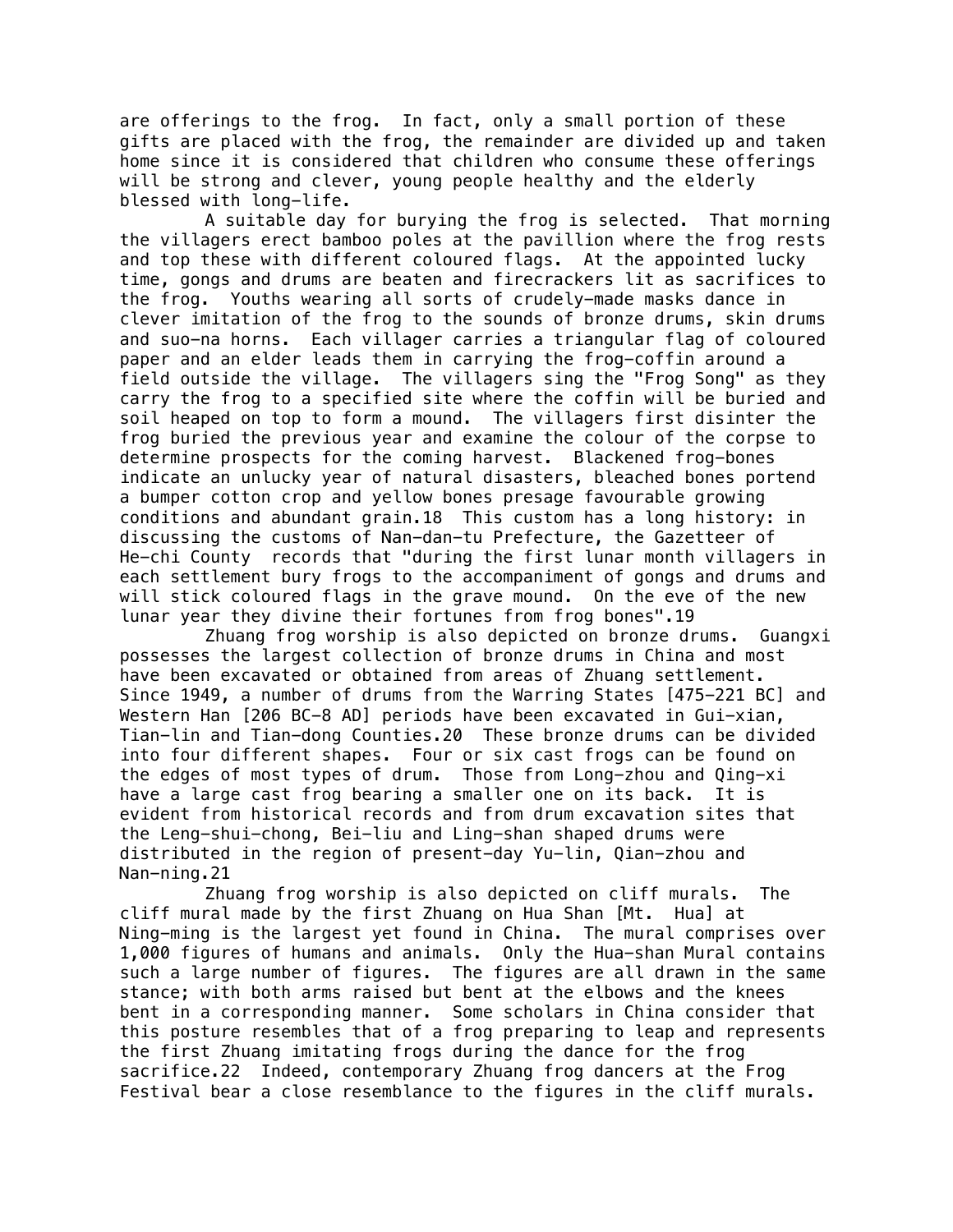The origin of frog worship:

Religion only emerges after societies have reached a certain stage of development. During the earliest stages of human history it is common for natural phenomena which are closely associated with everyday life to become the objects of worship. The Zhuang are agriculturalists and archaeological material provides evidence that agricultural production was developing in Guangxi during the earliest stage of the Neolithic Period and by the late Neolithic this primitive agriculture had recognisably improved. By the end of the Warring States period, agriculture occupied a significant place in the economic life of the Luo-Yue. The Records of Wu Ti in the Han History note that "South of the Yangtze River [they use] slash and burn techniques before growing paddy". The section describing the Jiao-zhou hinterland in the "Commentary on the Water Classic" [Shui-jing Zhu] states that "During the time when the area was divided into Counties, there were Luo fields in the Chao River valley. The farmers who cultivated the land were known as Luo-min; people of Luo. From these accounts it is evident that the history of Zhuang agriculture is comparatively long. According to the Yi-wu Zhi [Chronicle of Oddities] the people of Luo-Yue cultivated two rice-crops per year during the Chin and Han dynasties.

Knowledge of nature and the capacity to alter natural conditions were extremely limited, particularly among those who were heavily dependent on the impact made by the natural world on agricultural production. In terms of rice cultivation the role of water was crucial to ploughing, harrowing, planting and seedling growth. In the period before irrigation developed, rice production was reliant of rainfall. Although Guangxi has a subtropical climate and abundant rainfall, the monsoon and the mountainous topography make drought, waterlogging and low temperatures common occurances. Of these natural disasters, drought is the most common, particularly in springtime. The likelihood of spring drought is 70-90 per cent in the west, 30-50 per cent in central Guangxi and 3-10 per cent in the east.23 These drought conditions frequently precede spring ploughing and adversely affect prospects for harvest. The miriad changes in the weather were beyond the comprehension of the first Zhuang and they devised explanations for processes, conditions and causes which they could neither explain nor control. After a long period of observation they discovered that frogs had a close association with the thunder spirit since shortly after the frogs chorused, thunder would roll. The Zhuang personified and socialised this relationship to produce the tale of the frog spirit and the thunder spirit as retold in the "Frog Song" and similar myths. According to an account from Dong-lan County, the frogs are the children of the thunder spirit and the humans who slaughtered the frogs incurred the thunder spirits' wrath a great drought in which "birds built nests in the river-beds, mice lived on the lake-bottom and the Dragon King became a pauper begging everywhere for drinking water." Only after the people undertook a solemn funeral ceremony for the frogs under the direction of the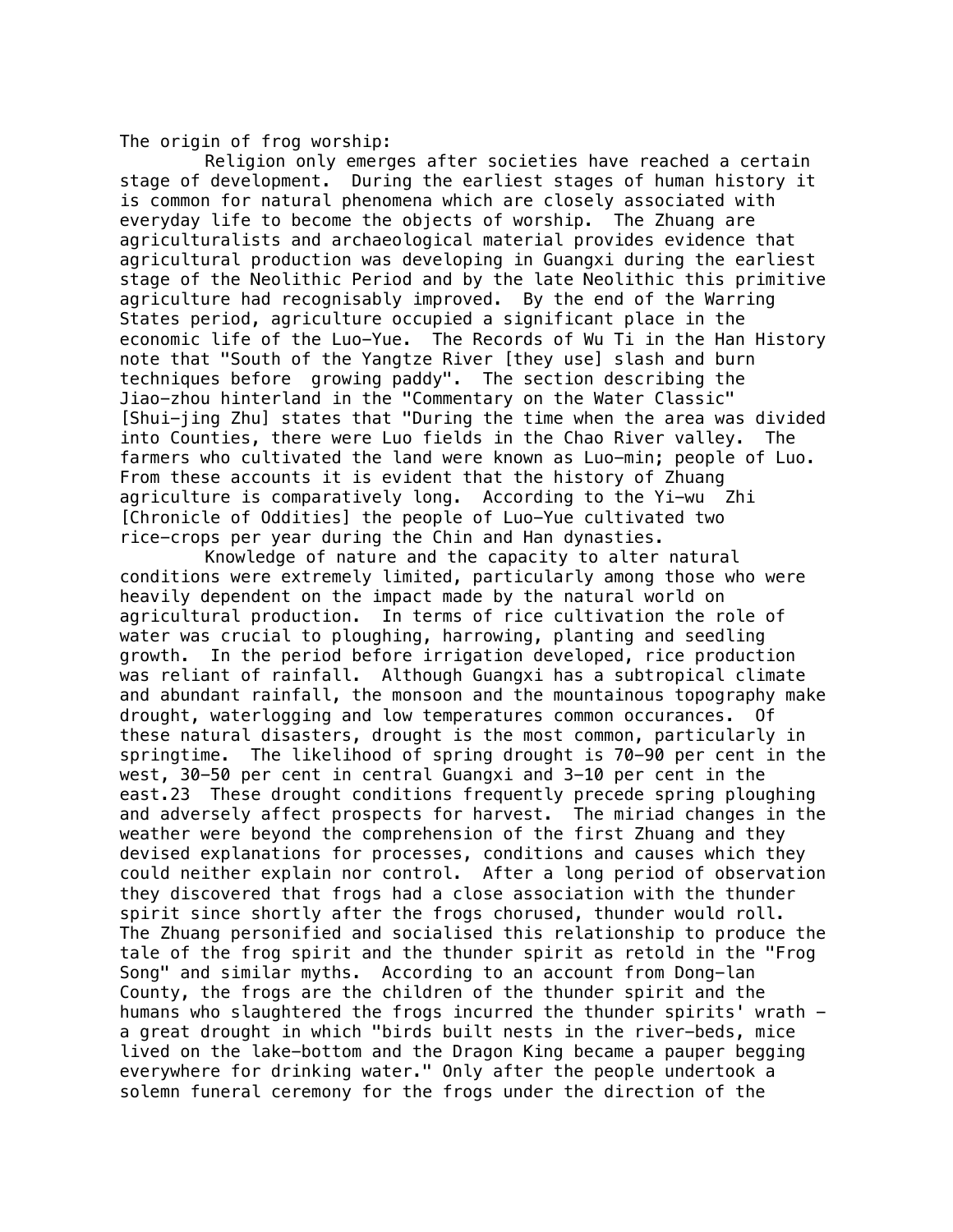ancestors Bu-luo-tuo and Mu-liu-jia did the thunder spirit allow rain to fall. After this event, the people made annual offerings to the frogs. A traditional account from Feng-shan County relates that the frogs were sons of the thunder spirit who interceded on behalf of humanity and were cast to earth by their father to act as messengers from humans requesting rain. The humans appreciated the honest words of the frogs [presumably those which caused their downfall] and presented offerings, witholding nothing. When the frogs died, the people held funeral rites to send their spirits to heaven, thereby hoping to obtain assurance of bountiful harvests.

A story from Tian-er County tells of a drought in ancient times. The Zhuang sacrificed pigs and sheep under the direction of Bu-luo-tuo and placed frogs on top of the bronze drums as offerings. The frogs were touched by the sincerity and suffering of the people and called for their father to let rain fall. After this, the people worshipped the frogs every year.24 Although these stories differ in detail, the common core is that the thunder spirit controls rainfall, the frogs are his children and they have been sent to earth as messengers. Humans who want bountiful harvests should worship the frogs or risk devistation by drought. This worship evolved into a request for rain, but also a joyous celebration.

#### The nature of frog worship:

Zhuang frog worship is a form of primitive religion, but whether it can be termed totemism is a question requiring further research. Totem is a term taken from the language of the Ojibwa American Indians, meaning 'his relatives'. Totem worshippers consider that their clan has blood-links with a certain plant, animal or natural phenomena and name themselves after it. The Pan-hu worship of the Yao is a clear example of this. Yet when Zhuang in most districts are asked to explain why the first Zhuang worshipped frogs they make no mention of a blood-relationship or of totemic function. As discussed above, the Zhuang worship the frogs to obtain rain and this constitutes an agricultural sacrifice as part of nature worship. By contrast, the Yao worship of their ancestor Pan-hu who married a daughter of the Gao-xin clan and begat six sons and daughters who intermarried to produce the 12 Yao family names, is totemism.

From Fan Hong-gui and Gu You-shi (eds.) 1989, Zhuang-zu Lun-gao (Collected Papers Concerning the Zhuang Minority) Guangxi Ren-min Chu-ban-she (Guangxi Peoples' Publishing House).

\*

 Editor's note: The Project and the Department of Anthropology, together with the ANU Library, sponsored an exhibition of Ms Hu Zejia's collection of Hmong textiles from Guizhou. There was considerable concern about the insistence of Ms Hu that the exhibition be billed as 'Miao', which appears not to be the name by which most groups of Hmong refer to themselves. It is now well-known, that 'Miao' is thought to be an unacceptable term, particularly in Thailand. In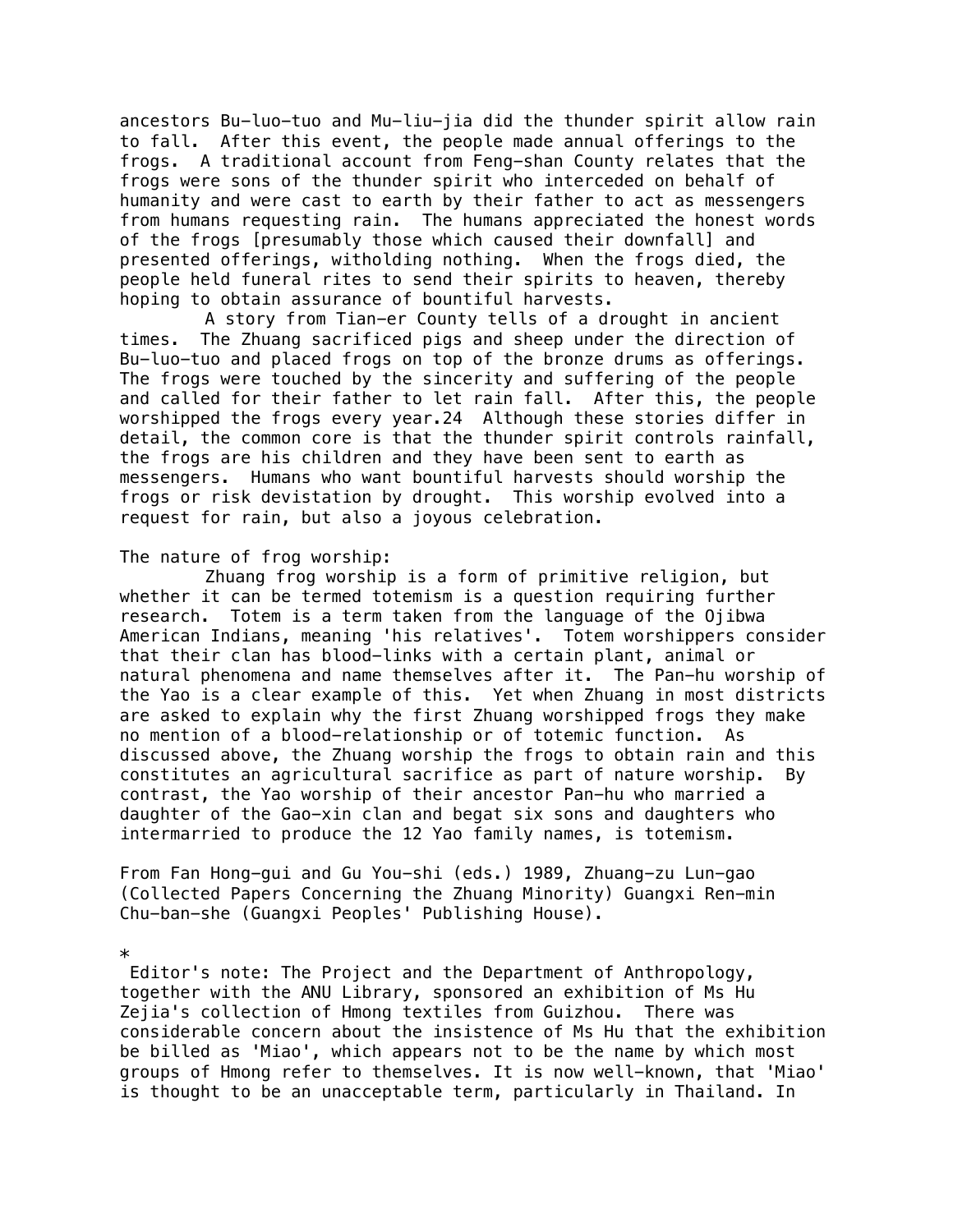the Peoples Republic of China, however, it is still the official term. There are many names in this region which are of uncertain status, and the Newsletter welcomes comment by readers on this topic.

# INTRODUCING THE MOU OF GUIZHOU

Miao is the name generally used by outsiders for these people in the Peoples' Republic of China and elsewhere. The name they commonly call themselves is represented in English as 'Hmong'. Different dialect groups may refer to themselves differently however, and those in southeastern Guizhou term themselves 'Mou'.

In February this year, the Thai-Yunnan Project jointly sponsored a display of Hmong embroideries at the Australian National University. This display represented a portion of the private collection of Ms Hu Zejia. Ms Hu graduated from the Sichuan Academy of Art in 1982, where she specialised in oil-painting. She has been employed as a factory-worker and a teacher and is now artistic director for a news agency. She is extremely interested in Mou culture and travels to their settlements several times each year to research and collect items of embroidery. What follows are excerpts from the translation of Ms Hu's commentary made by the Thai-Yunnan Project.

It is said that in ancient times a fierce tribal war took place on the central plain of China in the valley of the Yellow River. The troops of the Yellow Emperor defeated the tribe led by Chi You and drove its members southward. Centuries later, some descendants of these wanderers settled in the mountains of south-west China. The absence of detailed historical records makes it near impossible to reconstruct the history of Hmong migration or the experience of these early settlers, but the Hmong of Guizhou are convinced that Chi You is their ancestor. In their mountain strongholds these Hmong established and maintained an insular agricultural society and struggled to eke out a living. They also created a unique and beautiful culture which is expressed and has been transmitted through the embroidery-work of Hmong women. These embroideries are of special significance since the Hmong lacked a writing system for much of their history (records were kept by tying knots) and had no tradition of painting.

At present, approximately 4.34 million Hmong live scattered throughout Guizhou, but most are concentrated in the Miao-ling Mountains and the Qing-shui River region. The Hmong live mainly in inhospitable, cold and rugged high-country to which their methods of production are adapted. Their staple crops are glutinous rice, potatoes and corn. They enjoy sour and hot foods. The Hmong generally live in single-storey wooden stilt-houses. Due to difficulties in transportation, most Hmong have not journeyed beyond their own County. The Hmong hold many festivals, of which weddings and funerals are the most spectacular.

Differences in dialect, totemic symbols and customs among the Hmong are reflected in the variety of embroidery styles in the region and even Hmong from the same village but who speak different dialects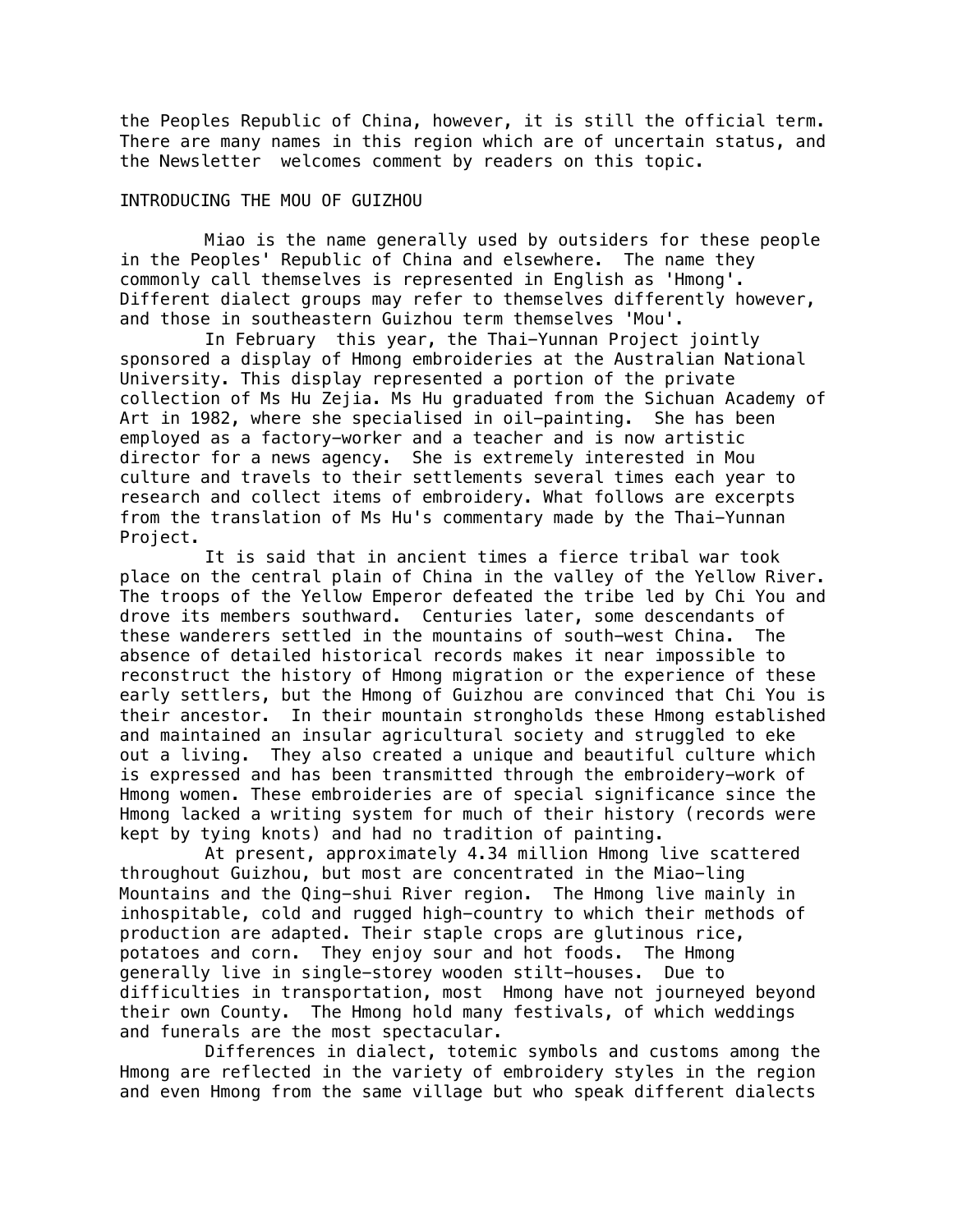preserve distinctive embroidery styles. However, most Hmong embroidery employs a common characteristic of abstract, geometric designs. Only in the area stretching for around 50 kms along the Qingshui River and centred on Tai Jiang and Shi-dong Townships do the Hmong, known as "Riverside Miao", stitch stories from history and make use of religious and animal imagery to create a unique style of embroidery.

There were three main types of Shi-dong embroidery. The panel style may be constructed as follows: the upper portion was embroidered with elephants and lions to represent loyalty and prosperity. The middle panel depicts the sun and moon and the lower part shows a nest of grass containing the newly-born Jiang Ying and his brothers. Unmarried girls made this style of red clothing to wear on festive occasions and to display their intelligence and skill. Such items formed an important basis for marital selection.

Geometric designs are employed in Shi-dong embroidery to symbolise various features: For instance, a triangle decorated with fruits and plants stands for a house and coloured stripes are used to indicate the rivers and mountains which their ancestors once crossed. In other areas, squares are used to symbolise farm fields and crosses, forests.

The Pai-yang sub-group of the Hmong prepared clothes in a totally different manner to that of the Shi-dong Hmong. Most Pai-yang clothing was patterned with 'dragon lines' which were embroidered using skeins made by braiding eight threads. A skein was then ruched and stitched onto the fabric to produce a three-dimensional, relief effect.

The preparation of a Hmong costume usually involved spinning, weaving, dyeing, tailoring and finally, embroidery and was traditionally undertaken totally by hand. Patterns were usually embroidered using a tiny needle and a single strand of silk thread. Red and blue comprised the basic colours of silk thread, but green, pink, purple, white, yellow and other shades were used to enliven the pattern.

As women worked alongside men in the fields, they could use only brief periods of leisure after finishing housework to undertake the slow task of making festive clothing. Completion of a good quality piece of work required between six months and several years. The clothing of women comprised long skirts and loose wrap-arond jackets with broad sleeves and resembled that worn by Han women during the Tang Dynasty [618-907 AD]. Womens' clothing was characterised by ornate embroidery but that of Hmong men was generally unadorned and exhibited little change in design over the years.

The lives of Hmong women are particularly hard after marriage. The blue embroidered clothes worn by married women are usually roughly-made. Economic capacity determined whether a Hmong woman owned more than one formal costume. Wealthier women displayed their largesse by attaching exquisite strips of embroidery to the back hems of their garments. Dragon, flower and bird designs were all embroidered using the braided thread technique.

After marriage these women will again prepare an intricately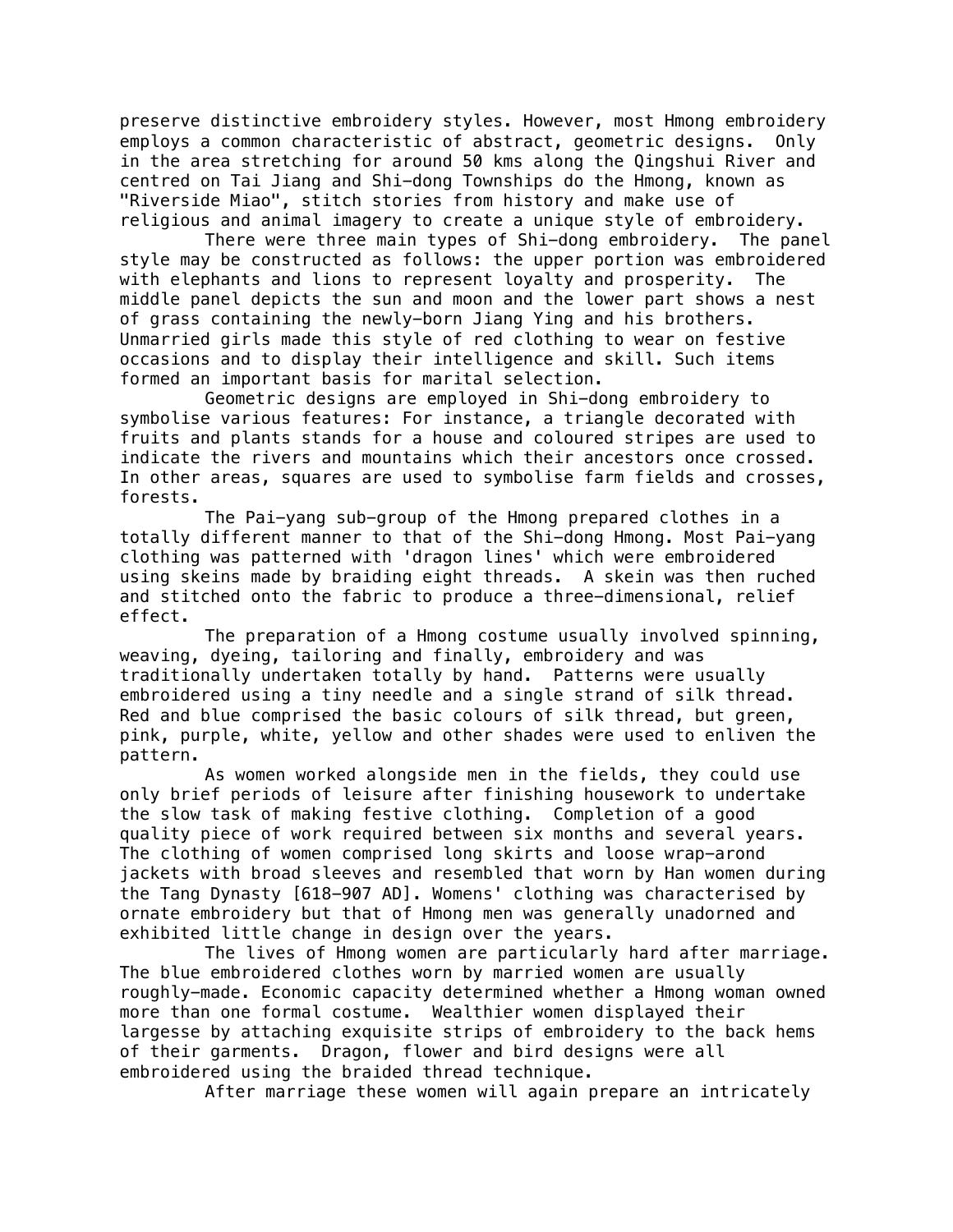stitched jacket of blue cloth which will eventually serve as the woman's funeral attire and be buried with her. Some embroidered pieces are passed down to daughters, but this practice rarely lasts more than several generations. Hmong women are usually so attached to their embroidered pieces that they will part with them only in times of dire economic necessity.

Images of animals are a common embroidery motif among the Hmong. Before the Han Dynasty (206 BC-220 AD) the dragon of the Han Chinese took many forms, such as a reptile or a winged beast. After the Han however, the dragon evolved as the symbol of Imperial power and its use as a decoration by the common people declined. The Han Chinese dragon consequently exhibits a majestic and frightening mien. The Hmong continued to depict the huge winged dragon, the snake dragon, the ox-headed dragon and the silkworm dragon, but, by comparison with the fearsome Han beasts, the Hmong dragons are simple, unsophisticated and indeed, quite congenial. Some dragons have the horns of oxen and are called "Ox dragons", others are plump and have scales like fish, hence the name "Fish dragons". There are even "silkworm dragons", 'centipede dragons' and 'water dragons'. These are the protective spirits for Hmong production activities. For example, centipede dragons represent favourable crop conditions and an abundant harvest. Dragons are also credited with having helped humans by levelling the mountains to produce more farmland and are believed to beckon the winds and rain. A dragon is also believed to have flown between heaven and earth ro seperate them.

Among Hmong dragons, the ox-headed is the most popular. Oxen are offered as sacrifices in ceremonies worshipping the ancestors and ox horns symbolise virility. The ox is also the main source of animal labour for cultivating the fields. For these reasons the ox-headed dragon appears frequently in Hmong embroidery in the company of a wizard seated on a sacred chair and holding a sacred umbrella.

It is interesting that in Hmong embroidery the relationship between dragons and humans is one of equal standing. This is also addressed in ancient Hmong songs which relate that both humans and dragons are brothers who share the same mother. Many animals are considered brothers or friends of humans and are depicted as such in Hmong embroidery. For instance, Han Chinese embroidery makes frequent use of the motif of "two dragons playing with a pearl" but the Hmong give a totally different interpretation to the image. The butterfly mother gave birth to 12 sons, among which were Jiang Yang, the ancestor of humans, the Thunder God, the dragon, ox and tiger which were the children of nature. These siblings are worshipping the female ancestor, a butterfly. This female butterfly was born from the heart of a maple tree and fell in love with the river froth. She later laid twelve eggs. Her younger sister, the ji-yo (a phoenix-like bird) helped brood on the eggs. After three periods of 49 days she was exhausted to the point where her feathers fell away and she became mere skin and bone. Only then did the Thunder God, the dragon and tiger, the ghosts and the male ancestor of humans, Jiang Yang, hatch from the eggs.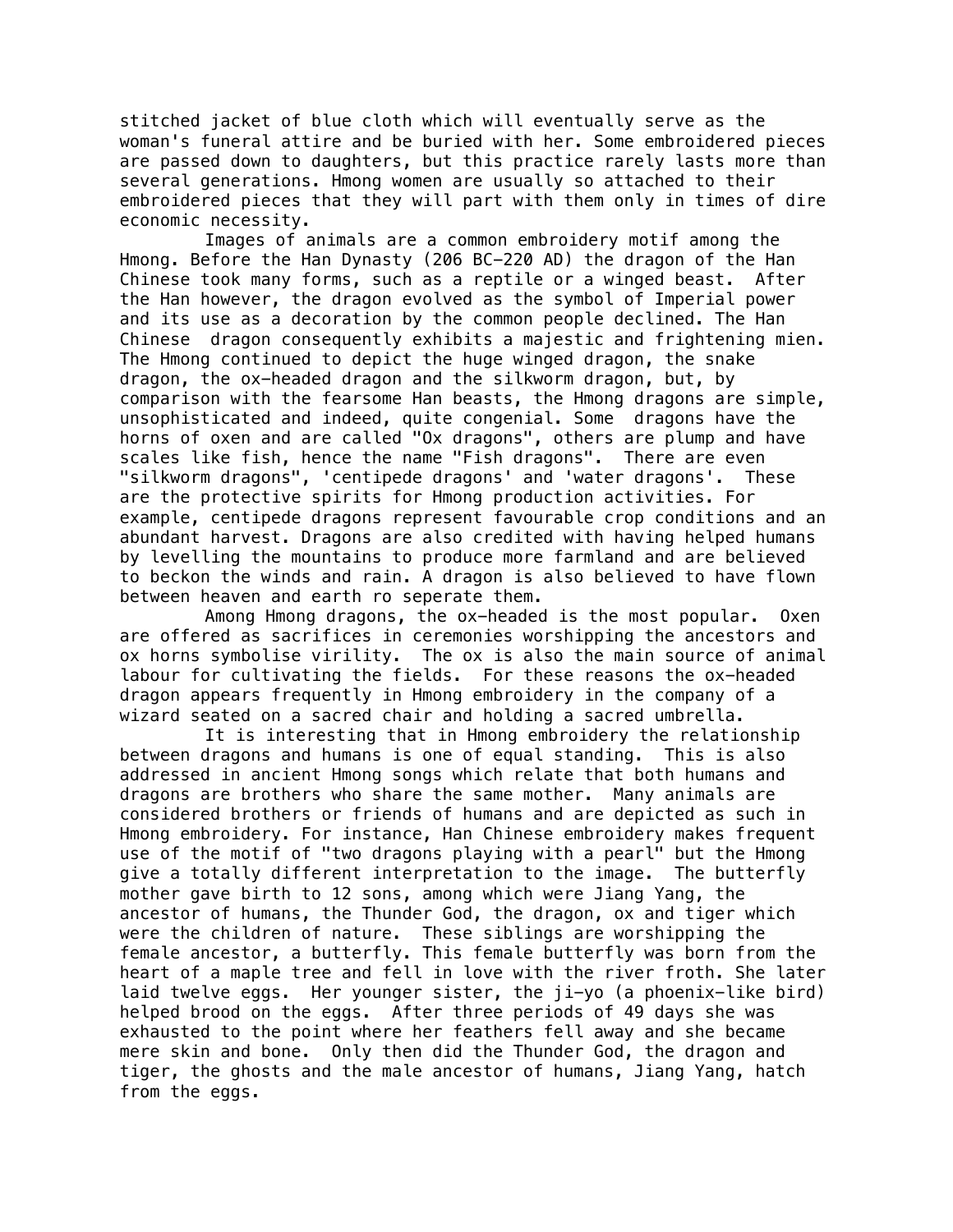For this reason, the mother butterfly and the ji-yu are the most popular symbols in Hmong embroidery. The butterfly mother is frequently depicted in Shi-dong embroidery as the female ancestor receiving obesience from dragons, birds and humans.

In addition to dragons, the Hmong admire the qualities of many other animals; the ox for its strength and stoicism, the lion for its bravery and power, the cat and the mouse for their sensitivity and intelligence and the butterfly for its lithe grace. A mouse was traditionally believed to help people find gold and silver and in embroidery a small mouse seated on a chair was considered to be a symbol of good geomancy. The Hmong phoenix is considered to bring good luck.

The animals and plants depicted in Hmong embroideries often bear close resemblence to each other; plants having eyes and animals ears turned into leaves. The sun is comprised of two flying birds. A huge frog has grown hair and carries its son, which resembles a fishbone, on its back.

The Hmong believe in mutual transformation between humans, plants and animals. An ancestor who changes into a dragon after death will bring good fortune to descendants for many generations. Tales of transformation are recorded in Hmong folk-stories. For example, 'There was a youth who climbed high into the mountains each day gathering firewood for sale to support his aged mother. One day he met a woman on the banks of the Qing-shui River who purchased his whole load of wood. When he returned home he discovered that his payment had turned to gold. He decided to return the money, but was unable to find the woman and finally lost his way. His old mother came down to the river bank, sobbing and calling out for her son. A rock rose from the river and changed into a huge fish. On its back rode her lost son and he called out 'I have become a dragon and will not return home. If you wish to see me, then come again to this site and call out. I will come to you'. Similarly, A flying bird dropped a seed from its mouth to an elderly farmer tilling his fields below. The old man planted the seed and told his sons 'I will die soon, so bury me for 49 days then come back to my grave'. The sons buried him but became impatient and hastened to disenter the corpse. They found that his body had changed into a flower and only his head remained human.

In Hmong embroideries the ears of sacred animals frequently have a broken line extending from head to tail. The Hmong explain that this 'is the intestine of the soul'. This line is apparent along the back of this large dragon which has the body of a fish and the head of an ox. Similar lines are found linking points on a yin-yang symbol and some people associate these with old star constellations.

In some Hmong embroideries the stamens of flowers are left unfinished because the embroiderer believed that a completed pattern indicated an expended life. The Hmong believe that after a person dies one spirit returns to the old home in the east, another travels to a distant place for reincarnation and a third remains at home to protect the children. The Hmong worship their dead ancestors and the original ancestor of humans, the butterfly mother. Some old pieces of blue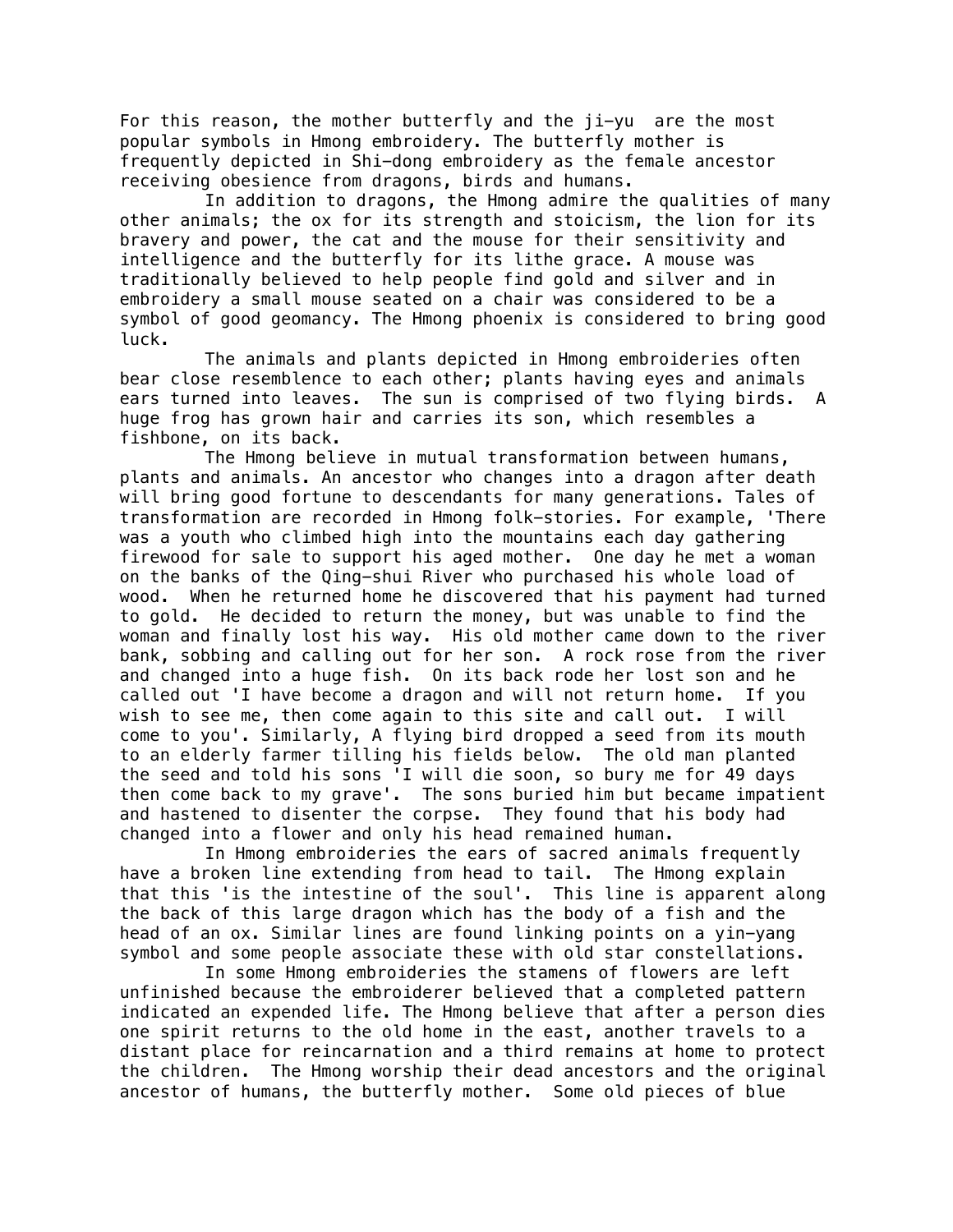embroidery show the butterfly mother and the ancestors but in authentic Hmong temples there are no such religous figures. Perhaps the ancestors of the embroidery are the spirits which have remained in the home?

A large proportion of the Shi-dong embroideries concern the worship of ancestors, spirits and ghosts and relate to the techniques used by Hmong wizards. Female wizards are sometimes depicted in Hmong mebroidery and may be depicted wearing a flowered crown and summoning forth the animal dragon and the fish dragon to help her dispell ghosts. The peculiar characteristic of the female wizard is that her arms are long wings and she has a purple goatsbeard. The belief that all things contain spirits is still a prealent belief in Hmong settlements. Individuals can escape from disaster with the help of the wizard and so clothing embroidered with wizards can also grant protection.

The Hmong of the Lei Shan region frequently depict temples surrounded by all manner of plants, flowers and grasses, the sacred beast xiu-niu bearing a temple on its back which dragons and birds are worshipping. Such embroideries may also depict the Goddess of Progeny who responsible for child-birth. The desire for descendants often finds expression in Hmong ancestor worship, in temple ceremonies and also in embroidery. Hmong women calll this design of a temple surrounded by dragons, flowers and butterflies the 'pattern for seeking children'.

 The Hmong hold many festivals and in southeastern Guizhou the 'Dragon-boat Festival', the 'Reed Flute Festival' and the 'Sisters' Festival' are the most famous. These ceremonies provide occasions for exhibiting fine embroidery. For example, Mr Li Zhi-qi is Master of the Gu-zhang Ceremony in Ji-hua village of Rong-jiang County. His 'myriad bird' costume has been passed down through four generations of his family and is over 200 years old. The material has been embroidered with all manner of bird designs. The costume is only worn at the feast for the Gu-zhang Ceremony which is held once every thirteen years to worship the ancestors. At other times the clothing is hidden away and nobody is permitted to see it.

Autumn is the traditional time for Hmong marriage ceremonies and much fine embroidery is displayed on such occassions. Following the ceremony, the bride is escorted back to her natal home by an unmarried female relative. The time which the bride spends at her parents' home varies from one year to as long as seven or eight years. The bridegroom frequently comes to request her return and finally, she agrees.

The Hmong have fought many battles throughout history and these have been mythologised in embroidery. Heroes wielding swords or daggers are commonly mounted on fish-dragons or on the backs of strange animals. Their faces are embroidered with complicated linear patterns. Is it possible that these are an ancient type of tattoo? From 1866 until 1874 a peasant rebellion against the Qing Government raged across south-eastern Guizhou and the stories of its leader, Zhang Xiumei, and the heroine Wu Maxi are common knowledge among the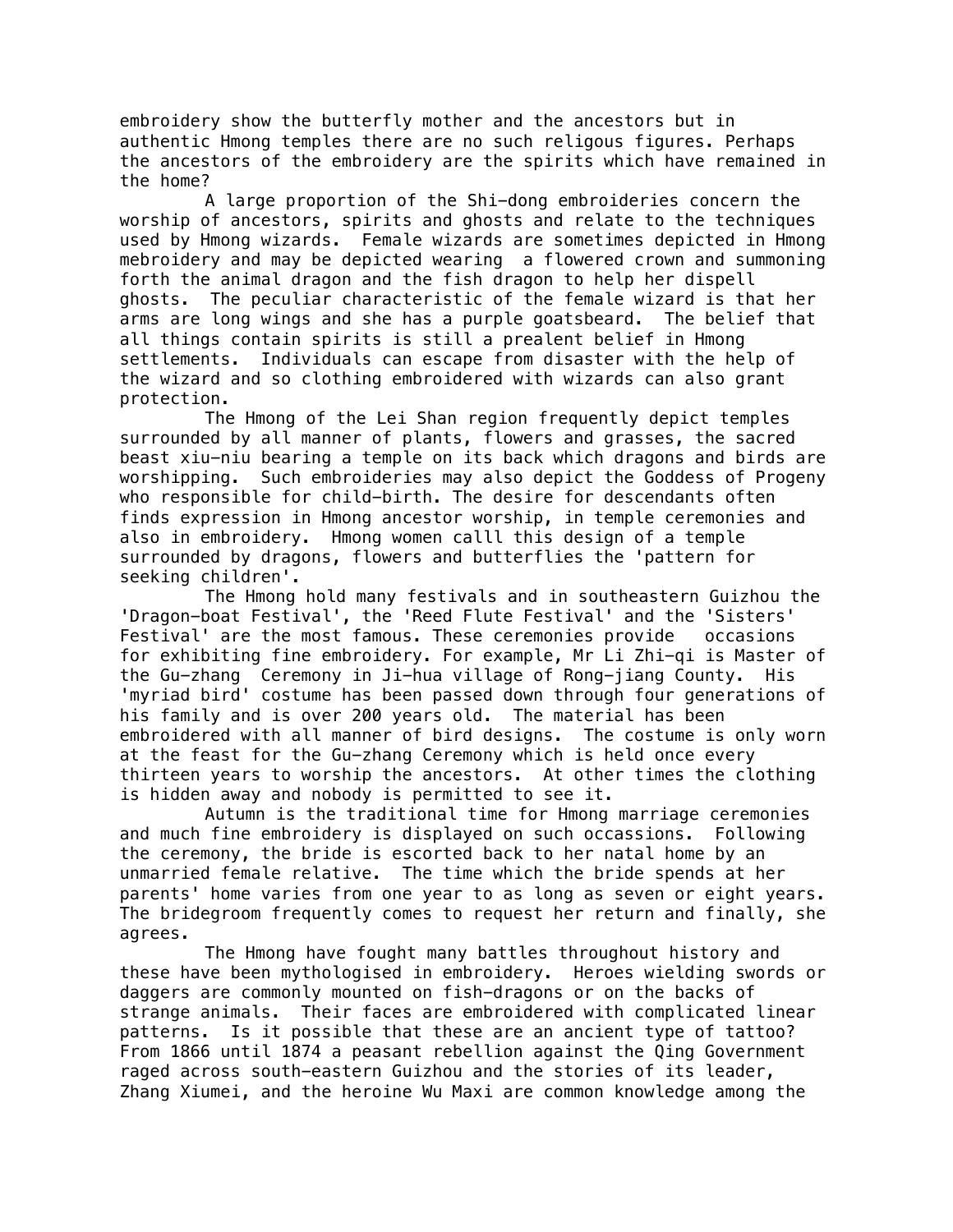Hmong. Zhang Xiumei is sometimes depicted in embroidery astride a sacred ox and carrying the banner of command. Wu Maxi is shown in a number of poses; mounted on a sacred dragon and holding a revolver, holding an opened unbrella which enables her to fly from her enemies or setting forth to battle with a baby in her arms. It is notable that female figures feature more often in embroidery than those of men and that the original progenitor of the Hmong people was a female butterfly. Some embroidered images also hint at the possibility that early Hmong society was matriarchial in structure.

 Some embroideries from Shi-dong contain designs which have been passed down from ancient times. These are predominantly patterns of animals and plants with a row of small clouds which form an elegant ensemble. They also bear a close resemblence to the patterns found on bronze-ware from the Yin-Shang Period (16th-11th century BC).

Red Clothing from Bala He displays designs which may be quite old and have patterns such as a beautifully executed dragon and lion above a line of mystical, eddying clouds. The style is reminiscent of the tao-te or water-cloud patterns found on bronze ware from the Yin-Shang period [1766-1122 BC] and Zhou [1122-771 BC] in Han Chinese culture. The dragon with clouds has traditionally been a popular embroidery theme among Hmong women, but has fallen from favour in the last forty years.

Elderly villagers are unable to explain the origin of the purple-coloured clothing which can be found in some southeastern Guizhou settlements.The pattern consists of many Chinese characters and all manner of frogs, small insects and plants. The sun is represented by an ancient coin. The cassia tree in the moon is accompanied by the male ancestor of the Hmong, Jiang Ying. From the felicitous imagery of the embroidered symbols and the presence of certain wrongly written or strange Chinese characters it is likely that the embroiderers were kinsfolk of a local Hmong official during the early years of direct contact with Han Chinese.Some of these early embroideries show figures wearing cues; a custom which had been prevalent in the Qing Dynasty [1644-1911].

In older embroideries animals, plants and people always appear together and their are suggestions of a lifestyle which incorporated hunting and fishing. These earlier embroideries are characterised by a meticulous hem-stitch finish, usually in white or other light colours.

By comparison with these early embroideries, works which are between 30 and 50 years old show strong influences from Han Chinese culture. Images are less abstract and less likely to represent religious or mythological themes. The patterns are also smoother and more delicate. On clothing less than 30 years old embroidered human images are almost totally displaced by the popularity of animal figures. Blanket stitch is no longer used along borders and the silk thread has declined in quality. Traditionally, silk was supplied by home-bred silkworms and then hand-spun.

Other embroidered items include beishan, or back-slings made for carrying babies. They are embroidered by the prospective mother and form part of her dowry. Embroidered bibs are given to babies one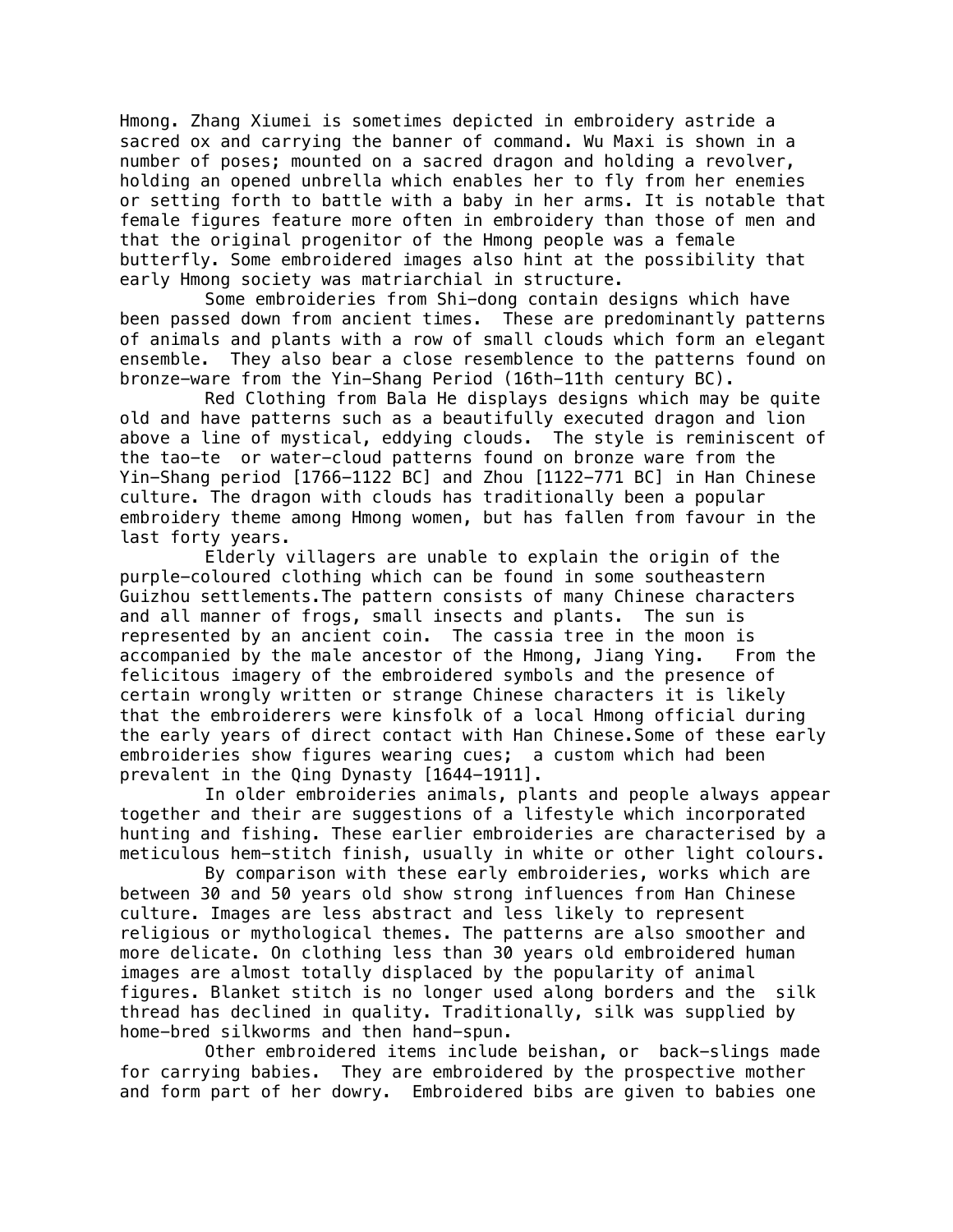month after birth. Aprons are woven on wooden looms and often form part of a full costume. The Hmong women who make these articles are deemed most intelligent since the design relies totally on individual creativity. Hmong embroidered slippers or 'flower shoes' are made in a large range of styles and are usually only worn on festive occasions.

 Hmong society changed rapidly under the impact of induced modernisation. In some settlements it is difficult to differentiate Hmong women from Han, other than by their characteristic conical hair-style and comb. The exquisite embroideries manufactured over a hundred years ago have vanished and it is difficult to find works over forty years old. Young Hmong women have lost the embroidery skills of their forebears and, instead, make crude imitations for sale. Designs are often taken from patterns printed on the packaging of purchased household goods or from childrens' school-books. Cloth is no longer hand waxed and dyed, but comes via the weaving mill and dye-factory. Perhaps these changes are inevitable, but one cannot but be saddened at the demise of such an art.

The situation regarding silver ornaments is similar to that of embroidery. Hmong women are accustomed to wearing silver jewellery and attaching pieces of silver to their clothing. In the case of unmarried women, this is particularly important as an indication to prospective marriage partners of the financial status of her family. But in truth, few village families have the capacity to produce silver jewellery for their daughters and so there is much evidence of patently fake silver pieces created by embroidery. Many Hmong women lack silver ornaments and substitute fake silver pieces made from a copper-nickel alloy.

\*

# A FURTHER DISCUSSION OF MIAO25 MEDICINE

[Part 1]

Yang Chang-wen

The origin of Miao medicine is ascribed to a mythical time. Accounts in the Shuo-wan Bian-wu by Liu Xiang and the Shan-hai Jing [Classic of the Mountains and Seas] of the Western Han period [206 BC-8 AD] support the belief that Miao medicine is of ancient origin. An initial discussion of Miao medicine (published in Guangxi Min-zu Yan-jiu no. 3, 1988) by the author detailed this early development of Miao medicine and so this article will take up other matters.

Miao medicine has an earlier recorded history than that of Han [Chinese] medicine. The Miao medicines Da-ze [a rhyzome of the oriental water plantain, Alisma plantago - aquatica] and Chang-pu are mentioned frequently in literature from the Spring and Autumn and Warring States Period [475-221 BC] , such as the "Songs of Chu". The famous historian, Professor Fan Wen-lan, records in Zhong-guo Tong-shi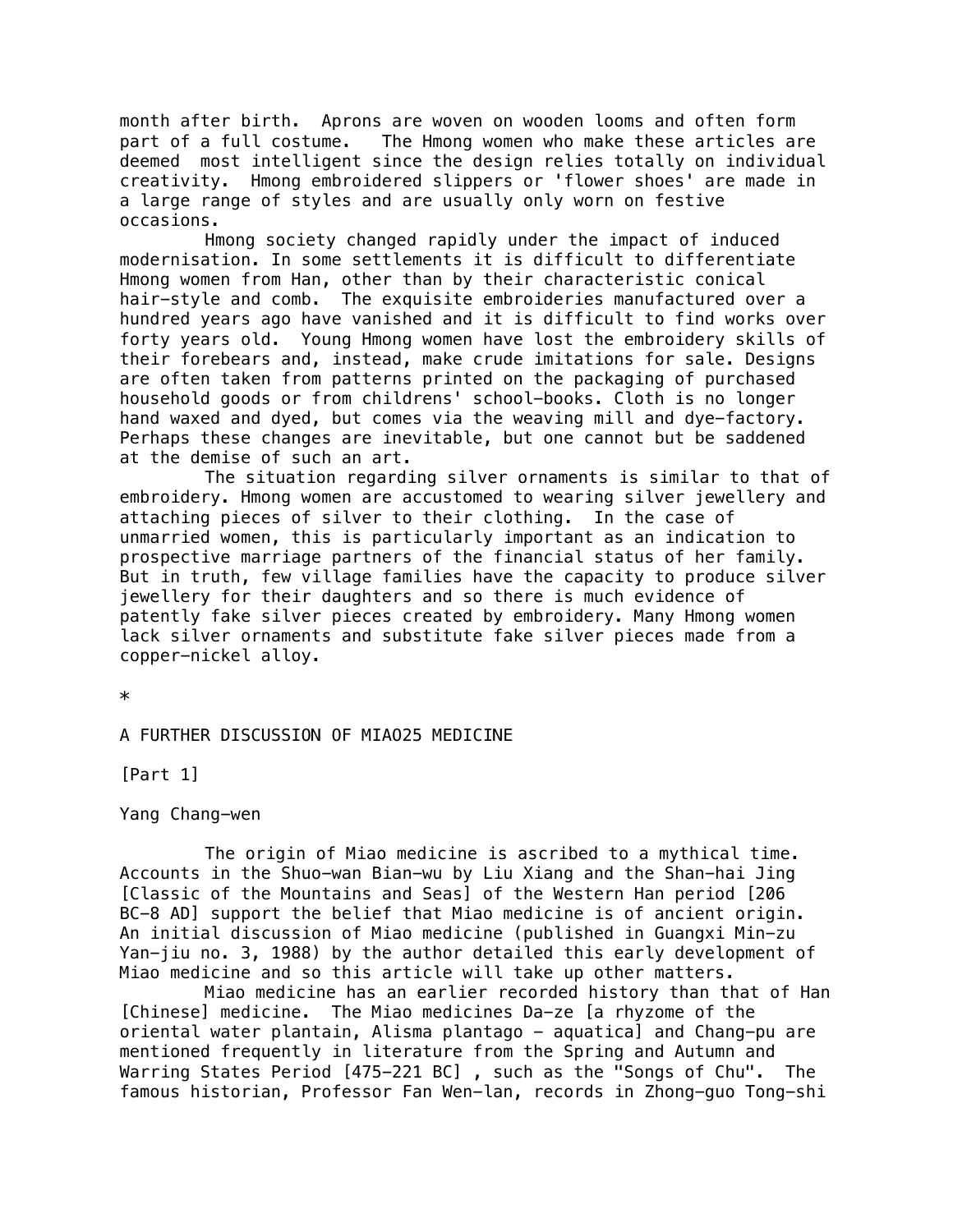Jian-bian [Concise Version of the Comprehensive History] that "The State of Chu was Miao', 'The Miao wizards of Chu often used Miao medicine in their ceremonies". The famous Miao poem "Li-sao" by Qu Yuan "used Miao language to refer to Bai Zhi [Dahurian angelica] and Chuan-xiong [a rhyzome]". The Number 1 and 2 Han tombs at Ma-wang-dui in Chang-sha contained Ze-lan [Da-ze] among the funerary objects which indicated the popularity of Miao medicine at that time. Tang Mang, who lived under the Emperor Han Wu-ti, travelled to Nan-yue [southern Yue State] and ate gou-jiang. He inquired of its origin and was told it came from the Qiang-ke river to the north-west [in present-day Guizhou Province].The Xing-ren Xian-zhi [Gazetteer of Xing-ren County] records that the "mountainous areas produce a plant with a flower resembling a liana, leaves like bi-bo and seeds like mulberries. The Miao extract the oil of this plant and make it into a paste which has a fragrant aroma. They also collect leaves to wrap betel nuts for eating as prevention against the ill-effects of miasmas. Miao girls make tokens of these betel nuts to their boyfriends". This is historical evidence of the Miao capacity to utilise plant resources for food and medicine.

The renowned Tang Dynasty herbalist Sun Shi-mao recorded the medicinal knowledge of several minorities, such as the Xi-zhou, Xiong-nu and Man-yi (which included the Miao), in his book Bei-ji Qian-jin Fang [A Thousand Important Prescriptions for Emergencies]. The famous Ming herbalist Li Shi-zhen described many Miao medicines in his book Ben-cao Gang-mu [Compendium of Materia Medica]. In the Qing Dynasty Wu Qi-jun recorded in his Zhi-wu Ming-shi Tu-kao [An Illustrated Herbal] that "the Miao in Guizhou Province burn a plant to make indigo and sell it as far north as the Yangtze and Han Rivers". 'The medicines commonly used in Yunnan and Guizhou are from the Miao'. The Qian Shu [The Guizhou Annals] written in the Qing Dynasty by Qian Wen-xiu describes 'a prickly pear, with a sweet, cool taste which is used as a digestive aid'. It was known as wild pear or ga-gong-jiang-bo-to in the Miao dialect of south-eastern Guizhou. In Miao medicine it was identified as having a 'cold' property, a sour taste and being classified as belonging to the 'heat channel'. It could reduce internal heat and stop coughing and diarrhoea. Miao used it with another medicine to cure pulmonary disease in the aged, coughing, vomiting and diarrhoea.

All the accounts mentioned above accord with present practice in Miao areas of Guizhou. Only after Qing was Miao medicine considered to be a branch of traditional medicine in China. Before the Qian-long Era [1736-96], western Hunan and the Lei-gong Mountains of southeastern Guizhou were considered to be wild, Miao areas beyond Chinese administration or control. Instead, they operated under the hereditary headman [tu-si ] system. Miao were prohibited from entering areas of Han settlement and Han were banned from entering Miao territory. Miao and Chinese medicine retained seperate traditions and Miao medicine enjoyed great popularity. "The Miao possess many medicines ... which are either taken internally or used externally with rapid results" (Feng-huang Ting Zhi: Sang-zang Pian)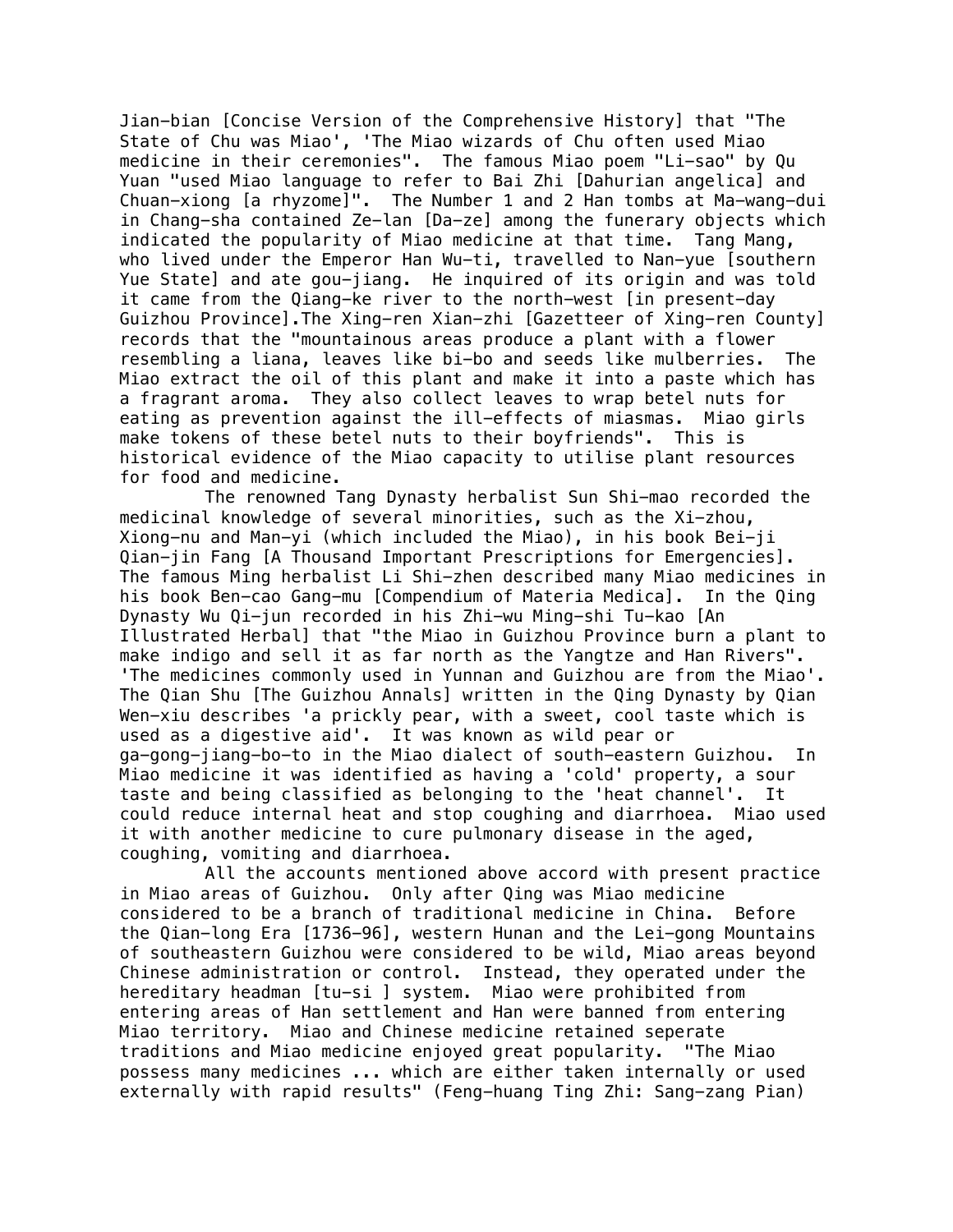[Section on Deaths and Funerals in the Gazetteer of Feng-huang Prefecture]. Military and civil officials of the Qing and later periods paid greater heed to Miao medicine. The rebel army led by Zhang Xiu-mei in the Xian-tong period [1851-1875] had a Miao doctor called Pan-gao-nai-li-jiang to care for the troops. In the Tong-zhi Era [1862-75] Yong-sui Prefecture in Hunan Province had a Miao doctor called Shi Guang-quan who was skilled in treating bone-diseases and listed among famous Miao by the famous Miao singer Shi Ban-tang in his book Miao-zu Ming-ren [Famous Miao]. Xiong Xi-ling, Prime Minister during the Northern Expedition, dispatched several delegations to western Hunan to invite Miao doctors to Beijing [Beiping]. During the campaign agianst Yuan Shi-kai in 1916, many Miao doctors actively entered the Western Hunan Army of Salvation. In 1928 Chen Qu-zhen, from western Hunan, fought the Guizhou warlord Wang Jia-lie. Chen asked Miao doctor Long Chang-qing to train a Miao medical corps in martial arts and Miao medicine. During the Long March Marshal He Long also attached great importance to Miao medicine and emphasised that 'we should not only choose good Miao guides, but also encourage Miao doctors to travel with us'. This period produced many famous Miao doctors.

According to historical documents, Chinese medicine was introduced to Miao areas only after these settlements became Han administrative territory. Western medicine was first introduced during the Republican period [1911-1949]. The first western-style hospital in Guizhou was established in 1919 by the Provincial government. This hospital had a 141 staff and 19 beds. The earliest County-level clinics were located at Zhen-yuan and Huang-ping which were established in 1938 and 1941 respectively. The Counties of Tai-jiang, Jian-he, Dan-zhai, Lu-shan (present-day Kai-li City), Shi-bing, Song-tao, Zhi-yun and Guan-ling only established hospitals<br>in 1942. In the late 1940's the Autonomous Prefectures of northeast In the late 1940's the Autonomous Prefectures of northeast Guizhou possessed only 12 clinics with 46 staff and four simple beds. The Jian-he Xian-zhi [Jian-he County Gazetteer] written before Liberation recorded that 'our County is a Miao area and we only had one Chinese medicine shop, which had only a small range of medicines, before the clinic was established. The local people were totally reliant on Miao medicine'. Other areas were in a similar situation to that of Jian-he, so it can be concluded that the Miao medicine was the sole form of medication in these areas before the arrival of Chinese and western medicine.

Miao medicine has its own theories of disease, diagnosis and treatment. The author discussed these in his "Preliminary Discussion of Miao Medicine". What follows is a further discussion of these matters.

Lu Ke-min from the Minorities Medical Research Institute in Southeast Prefecture, Guizhou summarised his findings from a long-term study of Miao medicine: Miao medicine is divided into two gang [classes], cold and hot; five jing [channels], cold, hot, side of the body, slow and fast. The slow and fast include mute. There are 36 zheng [symptoms] and 62 ji [diseases]. Almost similtaneously, Tang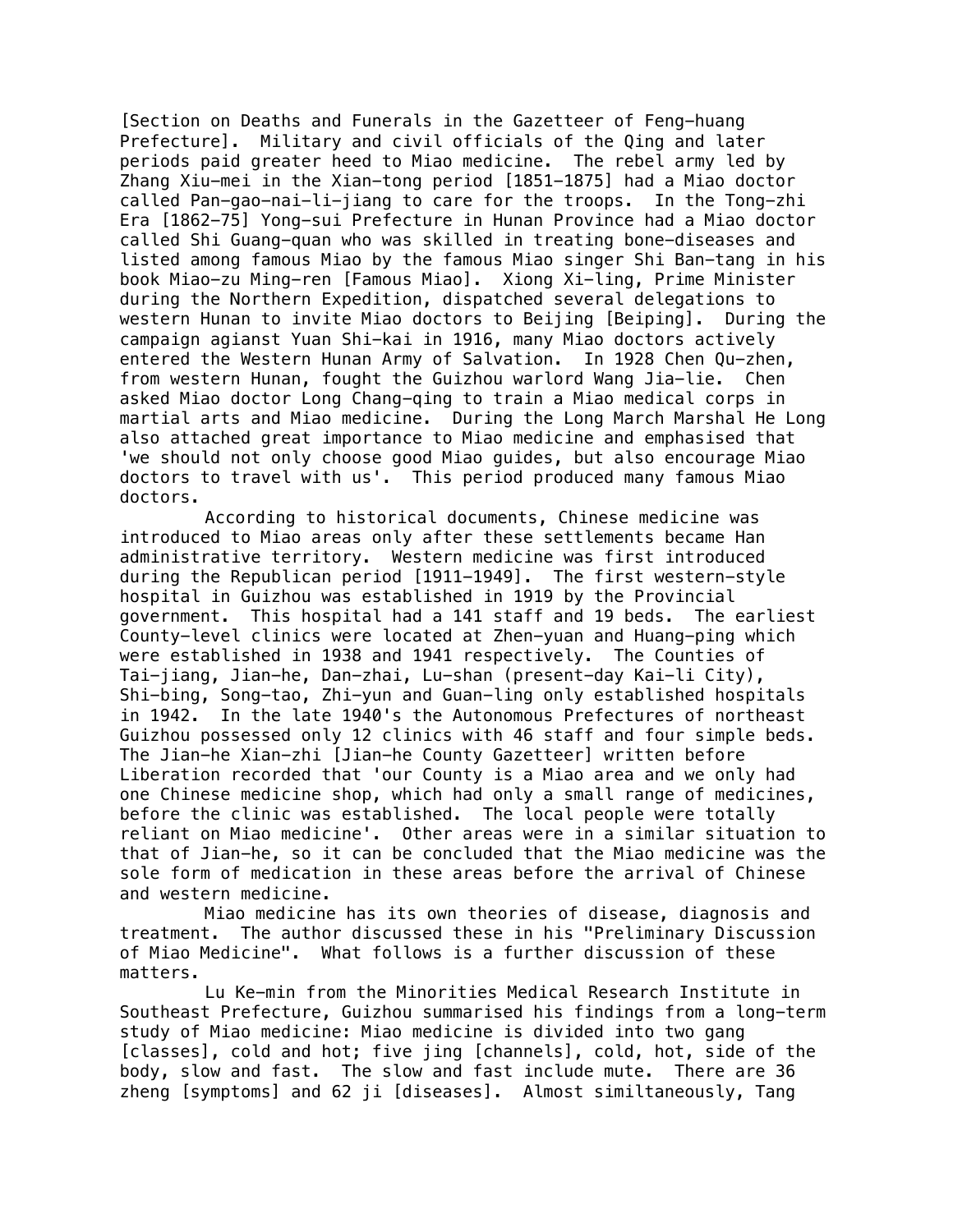Yong-jiang, a Miao from the Song-tao Miao Autonomous County Bureau of Hygeine, confirmed the findings of Lu but referred to the five jing as bing. It is apparent that the eastern and central Miao dialect areas of Guizhou recognise 36 symptoms and 62 diseases. One untitled medical text was found in Song-tao which is probably Bai-ling-ba Jiu-shi Qi-zheng Xian -fang [108 Important Presecriptions]. This book lists 108 symptoms and diseases which were referred to as 49 fan, 49 ji and 10 dan-du [erysipelas]. It is very interesting that fan was used to describe the diseases, since this word is very rare and translates as sa in Chinese, which means disease; for example crow fan, dog fan, elephant fan, snake fan and bear fan.. They are all used as analogies for certain diseases. The "Initial Search for the Miao medicine of western Hunan" ("Xiang-xi Miao-yi Chu-kao") by Ou Zhi-an from Feng-huang County supports these findings on the basis theory and structure of Miao medicine.

How does Miao medicine diagnose and treat disease in clinical practice? The following description is based on the situation in southeast Guizhou.

As described above, the two main classes of disease in Miao medicine are hot and cold. This resembles the classification of yin and yang in Han Chinese medicine. A doctor undertaking diagnosis first identifies the illness as hot or cold then attempts to ascertain which channels, symptoms and disease(s) are concerned.

The clinical manifestation of the five channels is obvious to Miao doctors. The cold channels are apparent as shivering and pallor. Hot channels are evident in overheating, sweating, thirst and high colour. The 'side of the body' channel is shown by numbness of the head, tongue, leg and arm on a particular side. The fast channels are apparent from unconsciousness, sweating, cramps in the limbs and crazed eyes. A person with such symptoms will die one or two days after losing consciousness. The mute channel which is a sub-category of the fast channel usually results in sequelae. The slow channel is evident from the slow manifestation and cure of the disease, in weight-loss, pallor, weakness, insomnia and night-sweating. Once the doctor has identified the channel concerned, an appropriate treatment will be prescribed. For example, diarrhoea can be identified as the cold or hot channel. A patient with cold channel diarrhoea will feel chilled and bloated and stool will increase and become looser. Heat channel diarrhoea is apparent in a flushed and sweating patient who complains of overheating and constipation. Similarly, a cough can be classified as hot or cold. A patient who coughs during the day-time and has high internal heat has a hot cough, but a patient who coughs at night and spits phlegm has a cold cough. An unconscious patient, a dumb patient and a partially paralysed patient should be classified as either affected in the 'part of body' channel or the fast channel.

In practice, Miao medicine shares some common characteristics with Han Chinese medicine but differs from the medicine of the Tong minority. Miao medicine in southwestern Guizhou is based on consultation, observation, taking the pulse and examination of the body by touch.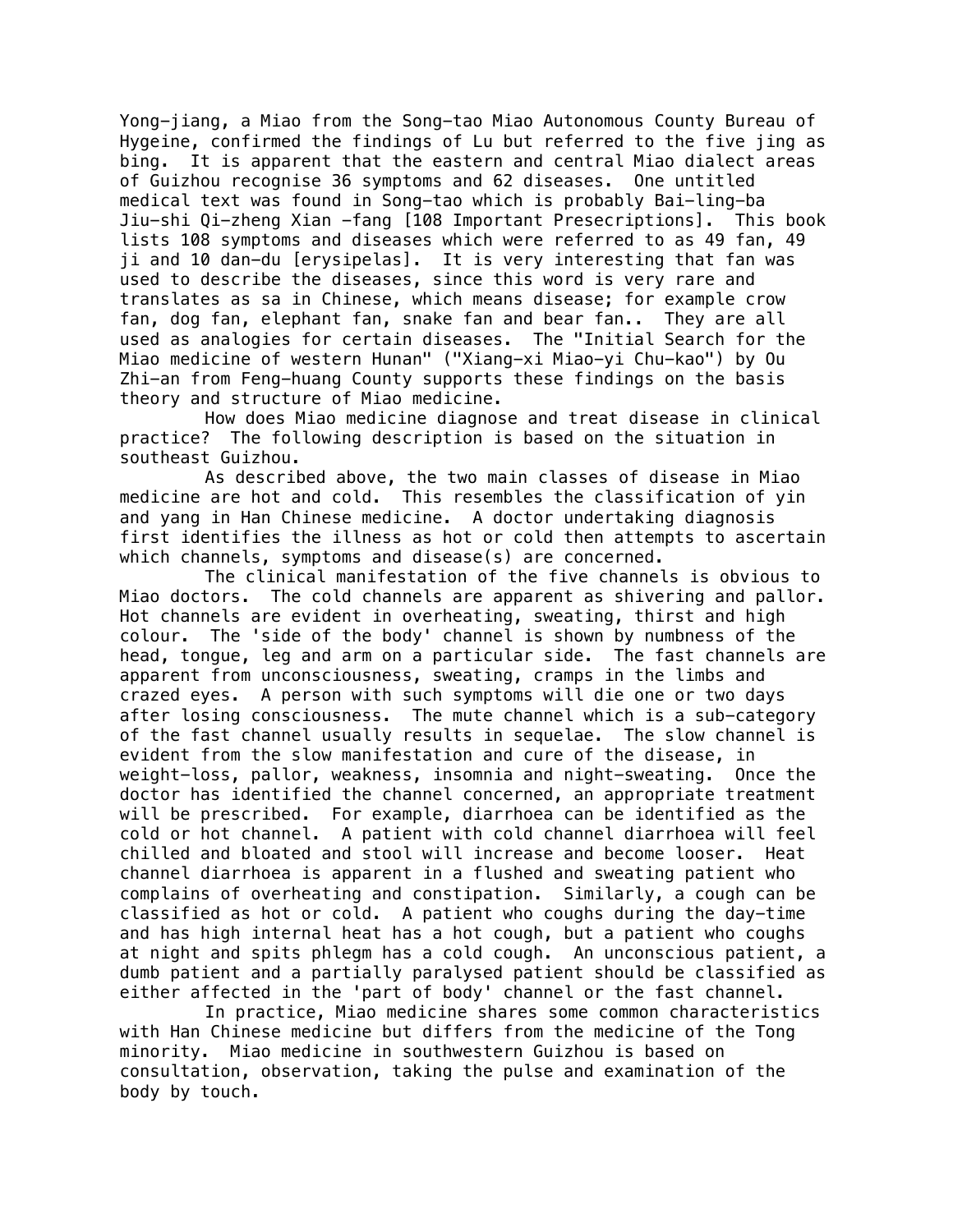1)Consultation: Is based on a description of symptoms by the patient. The doctor will inquire about the patients' history of health, history of the particular affliction and medicine already taken intreatment. The doctor forms a preliminary assessment.

2)Observation: In this important stage of diagnosis the doctor will observe the patients' gait to determine the severity of the illness, the complexion (a dark grey complexion indicates a disease which is rapidly increasing in severity, pinkness indicates a 'hot' disease, sallowness indicates either a 'yellow-skin disease' if the illness appeared rapidly and caused the skin to yellow or an internal ailment if the patients' temperature is normal but the skin has yellowed; a purple coloured face indicates a dangerous desease , whether the patient feels cold or hot) and the mouth and tongue (inflamation indicates a hot disease, pale or pink skin shows a cold disease).

3)Taking the pulse: In combination with consultation and observation, this method can identify the type of illness.

 4)Examination by touch: Miao medicine does not recognise internal organs. The forehead, chest and abdomen are touched to determine whether the patient is sweating and whether the disease is hot or cold.

Miao diagnosis stresses the health status of the patients' close kin and this factor will receive careful consideration during arrangements for betrothal. Arrangements for marriage will terminate if it becomes apparent that the family of one party has a history of leprosy. Few people visit an individual afflicted with an infectious disease, such as tuberculosis.

# characteristics:

1) Martial arts and medicine are closely linked. Miao doctors skilled in treating injury are generally also masters of martial arts. Some villages of Ma-jiang County, Song-tao County, Kai-li City, Da-fang County and An-shun County contain Miao doctors also skilled in matrial arts. When Chen Qu-zhen from western Hunan fought Wang Jia-lie in 1928, he organised a Miao medical corps which was also trained in martial arts. Members could box, fight with knives and sticks, and practised qi-gong. Some Miao fighting positions resemble those illustrated on a diagram unearthed in a Ma-wang-dui Han tomb. The Miao of western Hunan possess several types of martial arts combined with medical skills which are known as 'iron-ox', 'blood-stopping' and 'Hua-tuo' (a historical person highly skilled at treating disease). For example, 'iron-ox' qi-gong was frequently used to treat fractures and dislocations. 'Blood-stopping' concentrates qi-gong on a particular part of the body to staunch bleeding or cure pain. 'Hua-tuo' qi-gong was used to lessen pain during surgery. These three types of qi-gong were renowned for their rapid efficacy. When Miao doctors prescribed treatment they usually encouraged the patient to undertake some martial excercises to speed recovery.

2) Links between medicine and scorcery: Some Miao wizards also offered treatment for disease. They helped the patient to plea for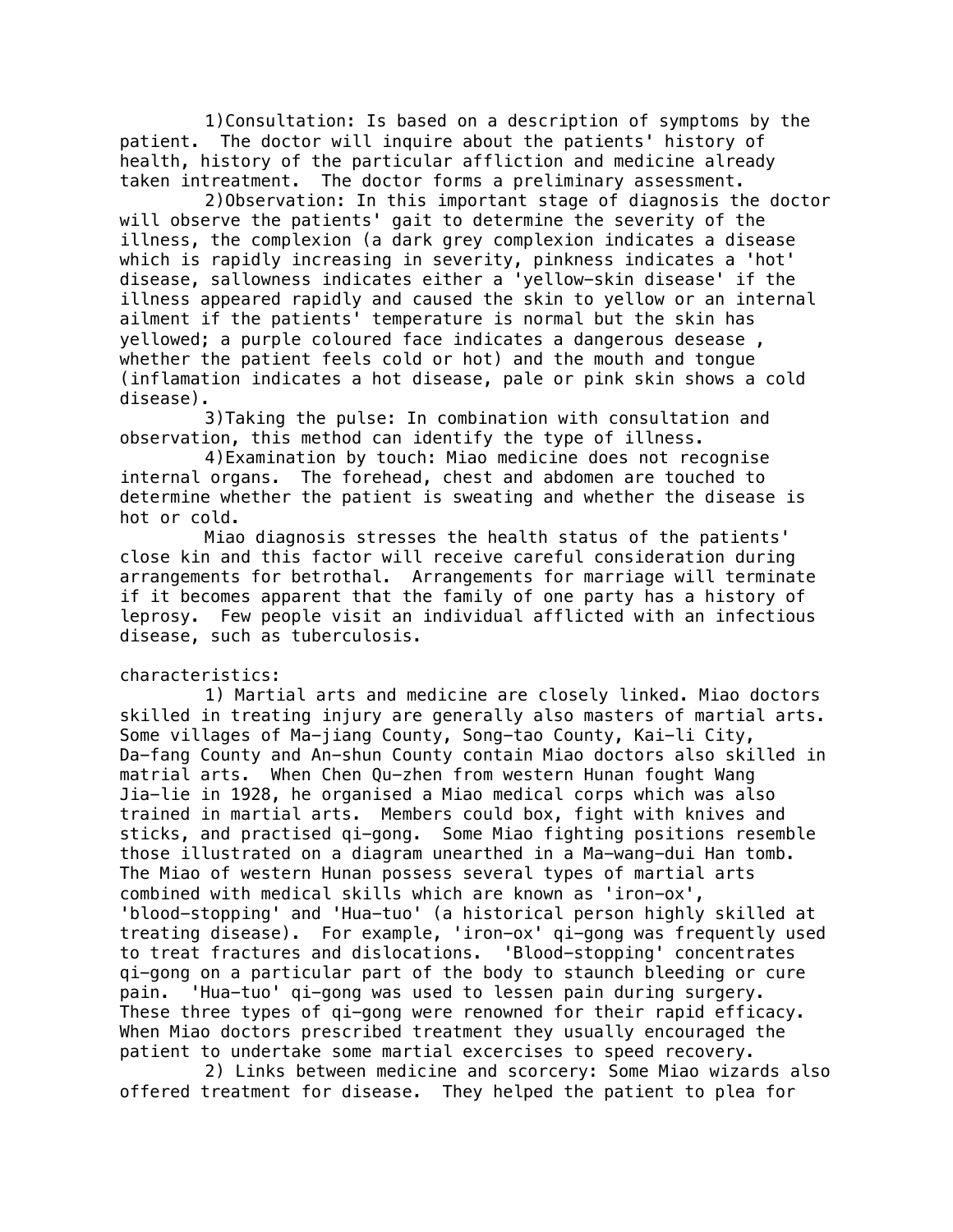help from the spirits in exorcising the devil. Undoubtedly, such treatment owed much to superstition but also had some value for psychosomatic ailments. If the illness was not cured by such treatment, the wizard would administer medicine. The Gazetteer of Feng-huang Prefecture Vol.12 records that, in addition to seeking medical treatment, the patient should also appeal to the spirits.

3) The relationship between doctor and medicine: Miao doctors have a profound knowledge of diagnosis and pharmacology. Doctors collect and process materials for their own prescriptions and may cultivate a private herbal garden. They make use of local herbs when treating diseases in different localities.

4) The relationship between diagnosis and nursing: Miao doctors nurse their own patients and mix their own medicines. They do not seek assistance for fear that their knowledge will be stolen. In cases of mild illness the family of the patient will undertake nursing and the doctor will make house-calls only.

5) The relationship between medicine and commerce: In many places, Miao doctors take their medical paraphenalia to market where they operate small stalls to treat customers and dispense medicine. Of these local markets, Gang-wu, Hua-jiang, Yong-ning, Bao-bao and Bei-kou are the most widely renowned as sources of medicine. For instance, over one thousand people attend each Hua-jiang market-day and medicine stalls line the roadway for over eight hundred metres. Medicinal stalls comprise over half of all stalls at the Gang-wu market. Over one thousand Miao doctors from Guan-ling Autonomous County pedal Miao medicine in other areas of China each year. They encounter many strange diseases and have earned a good reputation and are paid well. A Miao woman, Li Yun-fen, from Hua-shi-ban village in Pan-xian Special District is one of 120 households which have benefitted from selling medicine since economic reforms were first implemented in 1978. These households have achieved food self-sufficiency and built new housing. Li Yun-fen earns 10,000 yuan each year from her enterprise.

6) Relationship between disease prevention and cure: Miao medicine is concerned with prevention of disease as well as its cure. Miao people consume Miao medicines on a daily basis and also carry medicines on their person. For example, they use mugwort to repel snakes and evil; anise and a variety of vine to prevent skin disease and realgar with mashed garlic and wine to prevent a range of infections. The Miao carry garlic, mu-jiang-zi and ku-suan-guo with them when travelling and chew some before drinking water from unfamiliar areas. They also carry Chinese lobelia and wormwood to treat snake-bite and injury and plant zhi-jia [finger-nail] flower and mo-yu around their houses to repel snakes. They carry a back bamboo stick to prevent attack by a rabid dog (it is said that a rabid dog will flee when it sees such a stick). They put hot knotweed, quan grass and leaves from the Chinese scholar tree and the willow in their toilets to discourage maggots. Individuals infected with diseases such as leprosy are moved to isolated quarters outside the village. After the person has died, all their possessions are burnt.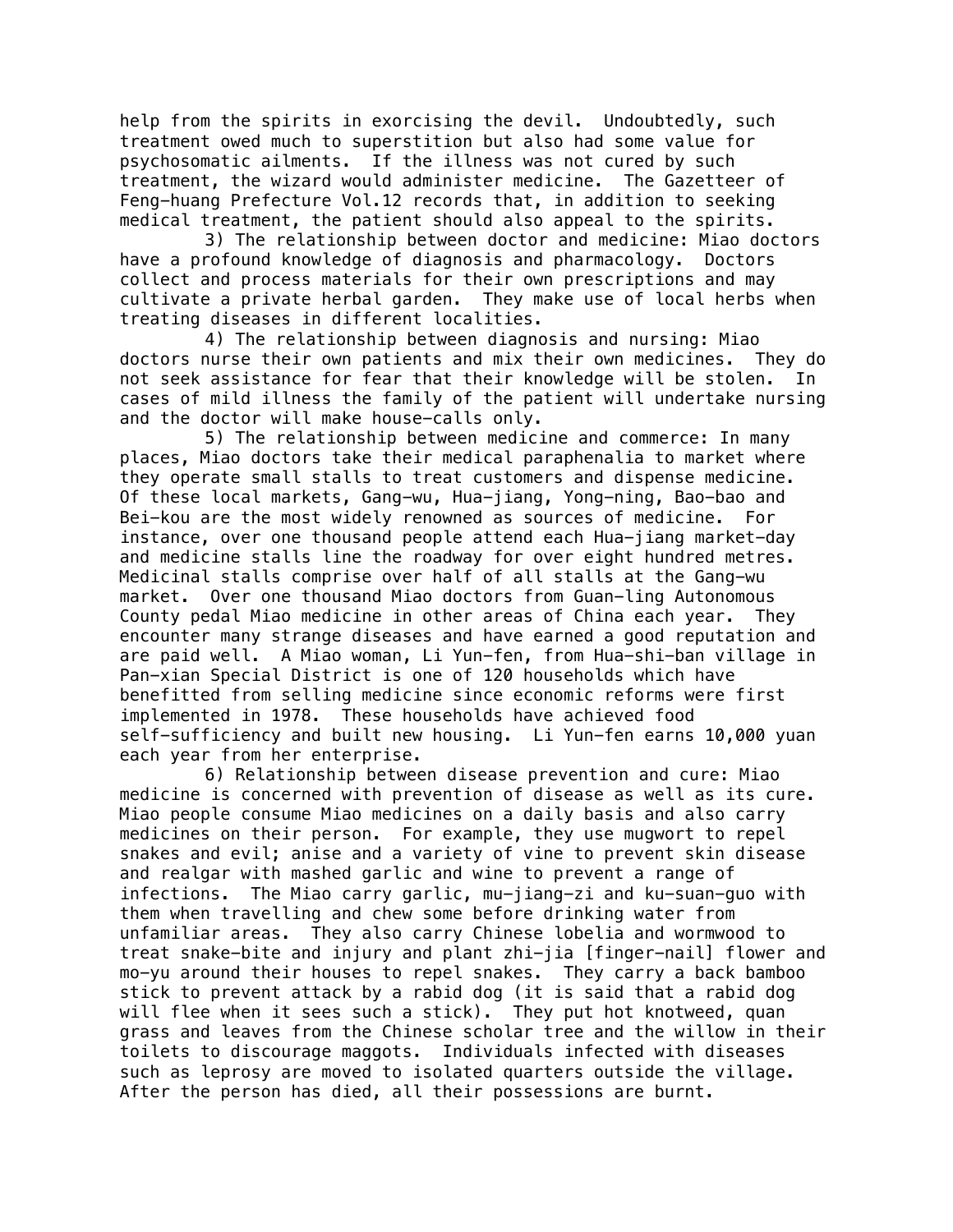In southeastern Guizhou the Miao build raised-houses with wooden floors and sometimes erect projecting balconies to avoid diseases caused by cold and damp, such as rheumatism. They dig wells as the base of the mountains to ensure a supply of fresh water and sometimes use a system of interlinked basins; the first for drinking water, the second for washing vegetables and the third for washing clothes. The Miao enjoy eating sour fish soup and chicken congee as these encourage production of saliva and aid digestion. Sour soup is consumed throughout the year because its 'cold' property can quench thirst, prevent hot weather diseases, stimulate appetite and nourish the spleen. There is a Miao saying that "A person who has not taken sour soup for three days will be unable to walk".

The Miao are skilled in preventing illness, but poverty forced many into unhealthy eating habits and starvation.

Miao doctors are experienced in utilising medicinal materials and have a compendium of over 1,000 medicines. There are common sayings that "Every plant is a medicine for those who know how to use it" and "There are 3,000 Miao medicines and 80,000 prescriptions". Miao prescriptions usually prescribe one to five ingredients; only a few require more. Generally there is a single medicine per perscription and one prescription per illness. Ingredients are usually used fresh, without processing, unless the ingredient is poisonous in its original form. Miao medicine has a seasonal character which has a basis in plant psyiology; flowers and leaves of medicines are used in spring and summer since they constitute the most important part of the plant and stalks and roots are used in autumn and winter.

The Miao consider that each plant has its most efficacious part: for example, "The arbor tree is mainly used for its leaves, bark and fruit. Bushes, herbs and vines are used in their entirety, flowering plants are nipped for their buds, plants with fibrous roots are used for their above-ground parts only and tuberous plants are used for their roots". The properties of these parts are that "Vines can cure colds, plants with paired leaves and stems can staunch bleeding, furry or spikey plants can reduce swelling, glossy and sappy folliage can act as an antidote for poison". "Tonics are usually sweet, haemstatic medicines are tart, aromatic medicines can whet the appetite and anti-phlogistic medicines taste bitter."

By comparison with Han Chinese medicine, Miao medicines are named according to the part of the plant, its function, its taste and its colour. The property of the medicine can be identifyied from its name; for example, the Miao is southeastern Guizhou call yin-xing cao "jia-jia-ga-shou" which means the medicine for treating diarrhoea and call ma-bian cao [Verbena officinalis L.] jia-lao-gei which means the medicinne for broken bones.

Research by Lu Ke-min indicates that the Miao use 'cold' medicine to treat 'hot' diseases and vice versa. Sweet, peppery, aromatic and hot tasting medicines have 'hot' properties and sour, bitter and tart tasting medicines have 'cold' properties. Cold medicines act on the hot channels and, likewise, hot medicines act on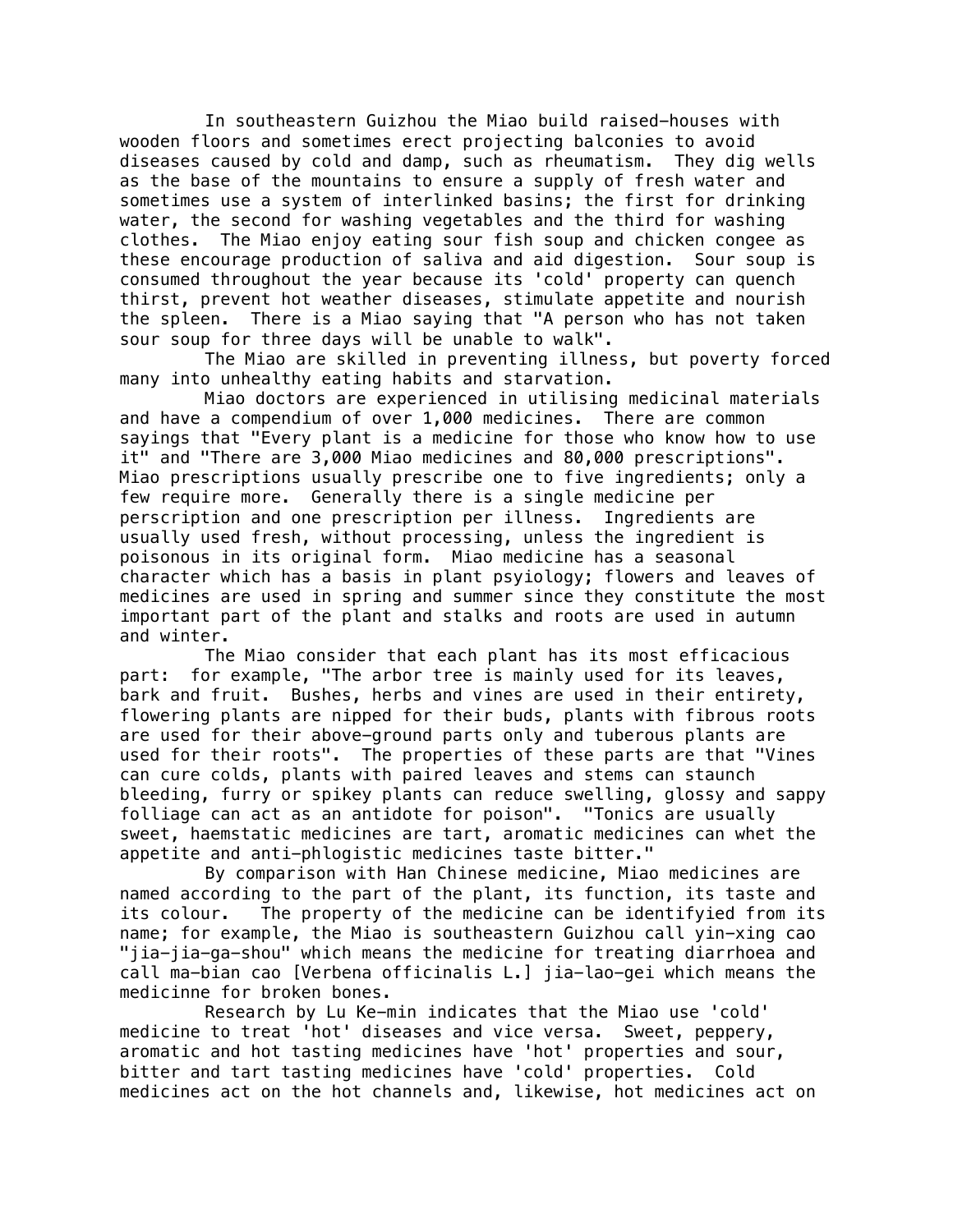cold channels. Aromatic and hot tasting medicines act on the fast and 'body-part' channels. For example, a day-time cough indicates pulminory internal heat which results from a 'hot' illness. According to the principles mentioned above, a sour, bitter or tart tasting medicine should be prescribed as a cure. This principle resembles a Chinese medicine saying that "Hot, sweet medicines are the yang principle and sour and bitter medicines are the yin princiciple".

[To be continued]

NEW BOOKS:

Kang Jian et. al. (eds.) Wang Zi-yao (trans.) 1988, Hong Shui Ji (The Epic of the Flood) Guizhou Min-zu Chu-ban-she (Guizhou Minorities Publishing House).

The 'Story of the Flood' is a universal myth. The people of the central plain of China tell of the Lady Nu-wo who 'Collected reed-ash to stop the flood-waters of Yao',1 the story of Gun who "Stole soil to block the flood-waters"2 and the story of Yu who "Diverted the flood through a great ditch".3 all contain descriptions of a great flood. Almost all the minorities of southern China possess similar accounts of a flood, such as 'The Floods Surge Heavenward' and the 'Marriage of the elder brother and younger sister'4 told by the Miao,26 "Catching the God of Thunder" of the Bu-yi,5 "The Origin of the Ancestors" of the Tong,6 "Long, Long Ago" told by the Yao,7 "The Growth of the Human Race" of the Tu-jia8 and "The Floods which Overwhelmed Heaven" told by the Na-xi.9 Little was known of these ethnic accounts before 1949. There are similar stories of floods found in overseas literature, such as that of Noah's Ark and Babylon recorded in the Bible. These stories have spread with the transmission of religious doctrine.

The Yi minority "Chronicle of the Flood" translated in this book is the most complete account in the old Yi language and is known throughout western Guizhou. It was little known to people beyond this region until the late 1950's when the Yi translation group based in Bi-jie translated and edited a mimeographed version titled "A History of the Flood", published in both Yi script and Chinese romanisation. In the early 1960's the ethnic literature section of the Guizhou Literary Group rewrote this version and deleted the old Yi and international phonetics which had proved difficult to print. Only the textual commentaries were retained. In 1984, the Bi-jie Yi translation group prepared another story called "Du-mi and the Flood". These two stories are generally similar, with only slight differences in plot, and it seems that they originated from the same source. However, they are markedly different from stories of the flood currently circulating in the Yi areas. Only the basic story line, that humans who were nearly anihilated by the flood were eventually saved, is common to both groups.

The present version is by far the most complete translation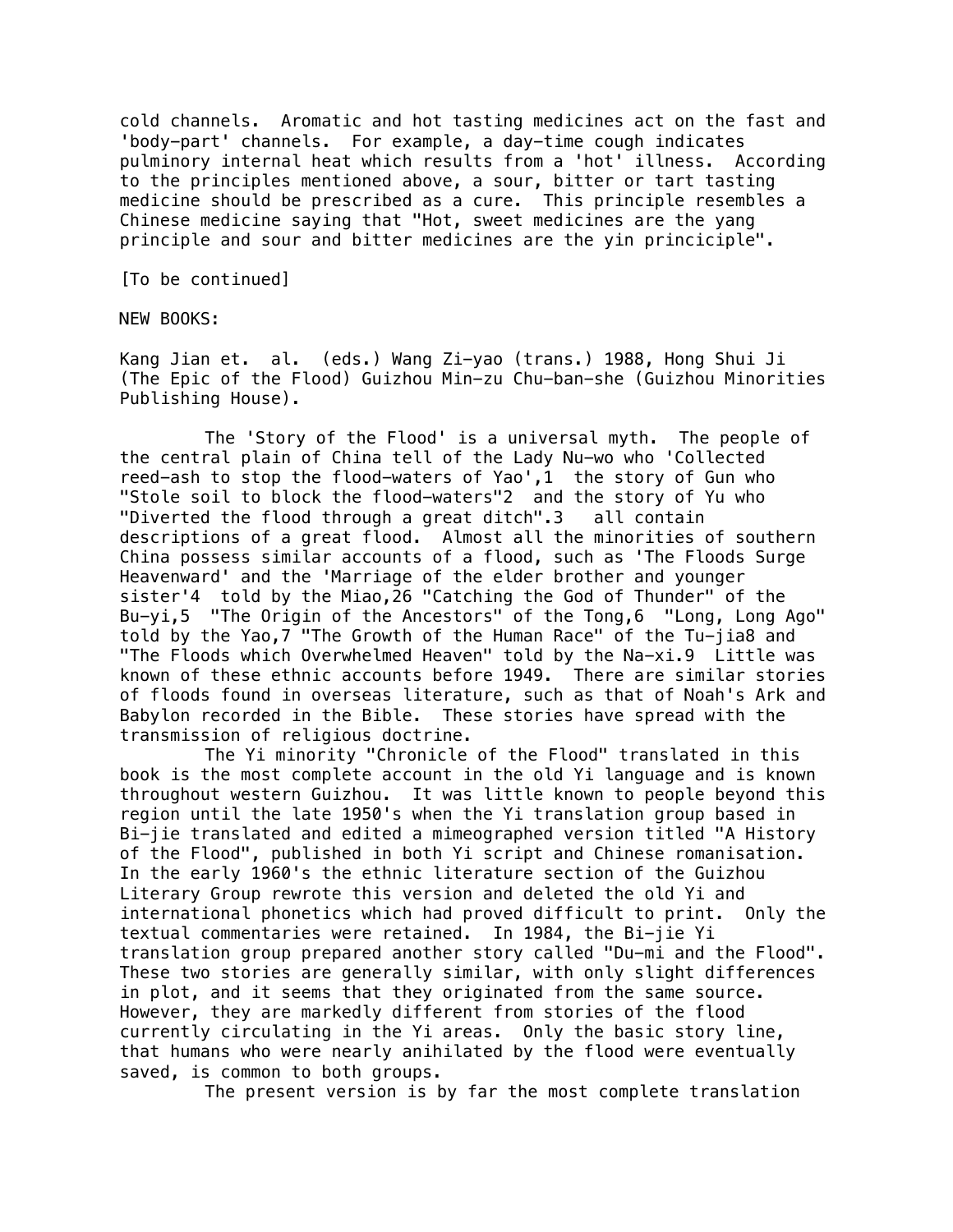available to date. It contains 19 chapters in two main parts: The first describes the formation of heaven and earth and the creation of nature and the first human beings... the second, major part, of the book relates the birth of Du-mu-er to Wu-luo-zuo and his partner, the relationship between Du-mu and his two brothers and the origin of conflict between these three tribes. Heaven called on the brothers to stop fighting but the conflict escalated. Heaven finally took revenge by loosing a terrible flood which wiped out two of the tribes. The youngest brother, Du-mu-er, was spared, but could not produce prodgeny. The senior spirit took pity on the plight of humanity and gave Du-mu-er three beautiful wives to ensure the perpetuation of the human race. These three women were the fiancees of the Er, Mo and Wu families in Heaven and the families sent troops to recover them. Du-mu-er received assistance from the senior spirit and was able to overcome the heavenly forces and retain his wives. Each wife subsequently bore two sons which became the ancestors of the Six Yi sub-groups.

The Han Shi [History of the Han Dynasty] supports this account and records the existence of a person called Du-mu. Some Yi experts estimate that Du-mu lived from the late Chou Dynasty until the early Warring States Period (about 300 B.C.). This hypothesis is supported by evidence that the Zhu-ming or Zhong-mu-you who appears in Han historical documents and was famous during the Warring States Period is actually Du-mu or Du-mi. There were two great floods in ancient China, that in Shu and another in Yao. The former flood occured during the Warring States period and is probably the same as that mentioned in the Du-mu story. In this case, the records of the Yi and Han corroborate.

News and Correspondence

Donn Bayard (University of Otago) writes

I have just completed analysis of an interesting attitudinal evaluation of Standard Thai accents, using the variables of gender (two each female and male speakers), /l/-/r/ merger and hypercorrection of /l/ to [r], and initial consonant cluster reduction. Thanks to the generous help of Dr. Somsuda Rutnin I was able get 62 questionnaires completed in Bangkok and Chiang Mai. These give some interesting insights into different views of what I am calling 'colloquial', 'standard', and 'hyperstandard' Tha, as well as the apparent inability of listeners to detect what appear to me to be obvious Phasa Isan features in one speaker's accent (i.e., /ia/-/ya/ merger and hypercorrection). Perhaps more importantly, it gives some insight into different evaluation by Thai and Farang of power, solidarity, and what I call 'charisma' variables vis-a-vis speaker gender. The use of terms like 'hyperstandard' and 'charisma' are very tentative.

Donn Bayard would like to make contact with Dr. Deeyo Palikupt who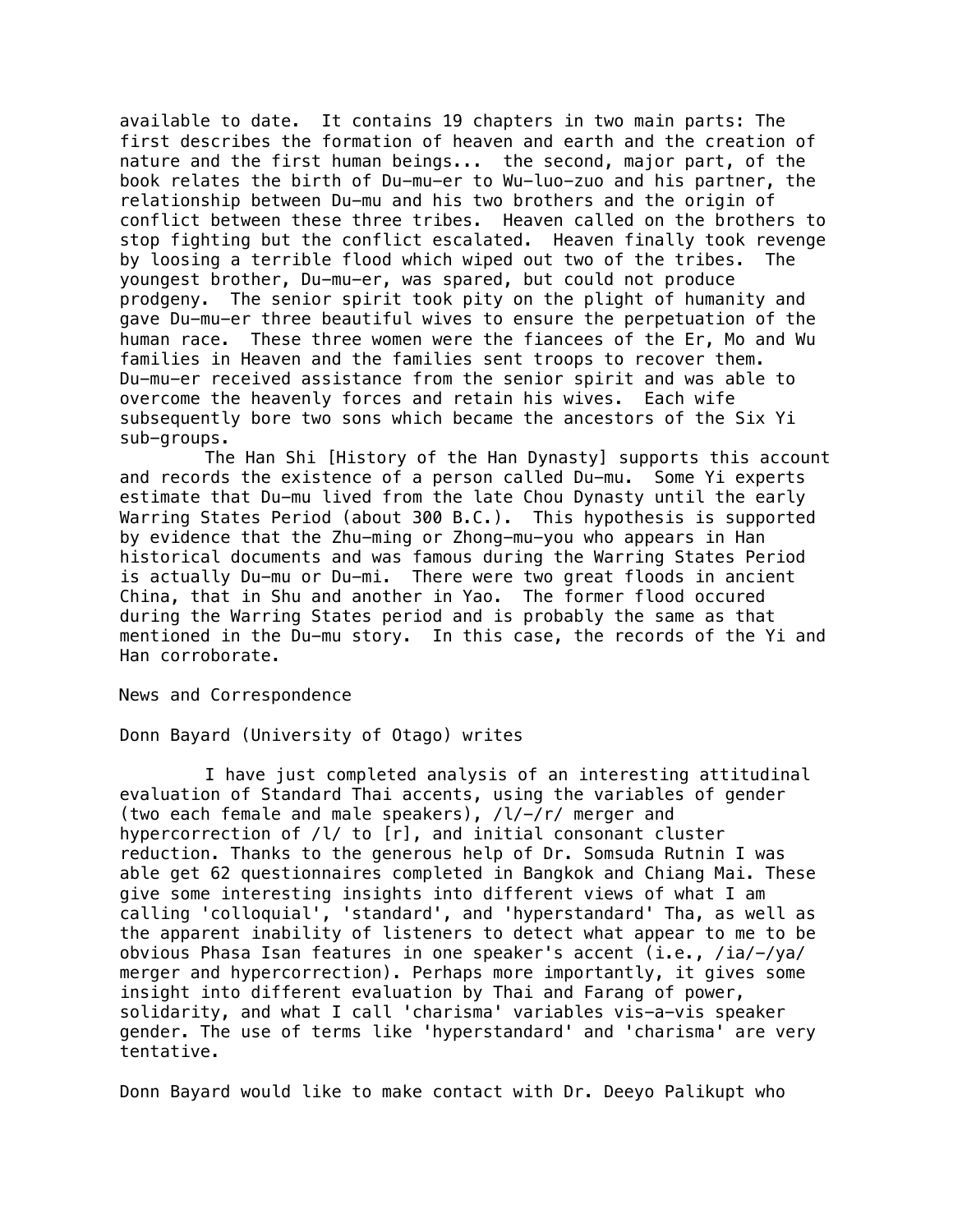completed a thesis on this subject in 1983, and with others with similar interests. \* Louisa Schein is completing a PhD in anthropology at the University of California, Berkeley on the Hmong of China, Thailand and the United States. \* Jim Placzek of the Institute of Asian Research, University of British Columbia has sent us a copy of the newsletter Friends of Thailand News which is published by Friends of Thailand Educational and Cultural Society which is 'a non-profit group dedicated to sensitizing Canadians to Thai language and culture, and to helping Thais understand Canadian life and culture'. The newsletter is local and social in content, but does give coverage to academic and business issues. It has useful information on the spoken language. The January 1990 issue leads with a story [by Placzek] on the Thai Investment Promotion Mission to Montreal, Toronto and Vancouver. The reports cites the Thai Minister Korn Dabbarangsi as saying that over the last thirty years foreign investment in Thailand has been dominated by Japan - some 50%. The report goes on, 'Other nations who have recently opted to invest in Thailand are the Swedes (production of Volvos, telephones and telephone exchanges, trucks and major appliances), the Belgians (largest PCB production unit in Asia, petroleum-related industries), the French (many sectors, especially the hotel industry ...), and the Australians who submitted only 14 projects in the last 30 years, but 34 new projects last year, including a proposal to build the great new bridge over the Mekhong river to Laos.' \* The Northwest Regional Consortium for Southeast Asian Studies calls for papers for their Third Annual Conference on Change, Identity and Justice to be held at the University of Washington, Seattle, October 19-21, 1990. The conference welcomes papers on any subject in historical and contemporary Southeast Asia Paper title, brief abstract and CV by 15 May to Daniel S. Lev Southeast Asian Studies, DR-05 229 Thomson Hall University of Washington Seattle, Washington 98195, USA \* The Program for Southeast Asian Studies at Arizona State University issued its first Newsletter (Suva\$n\$nabh\*umi Southeast Asia - Land of Gold) in February.

The Program received a grant from the National Endowment for the Humanities for a two-year project on humanist approaches in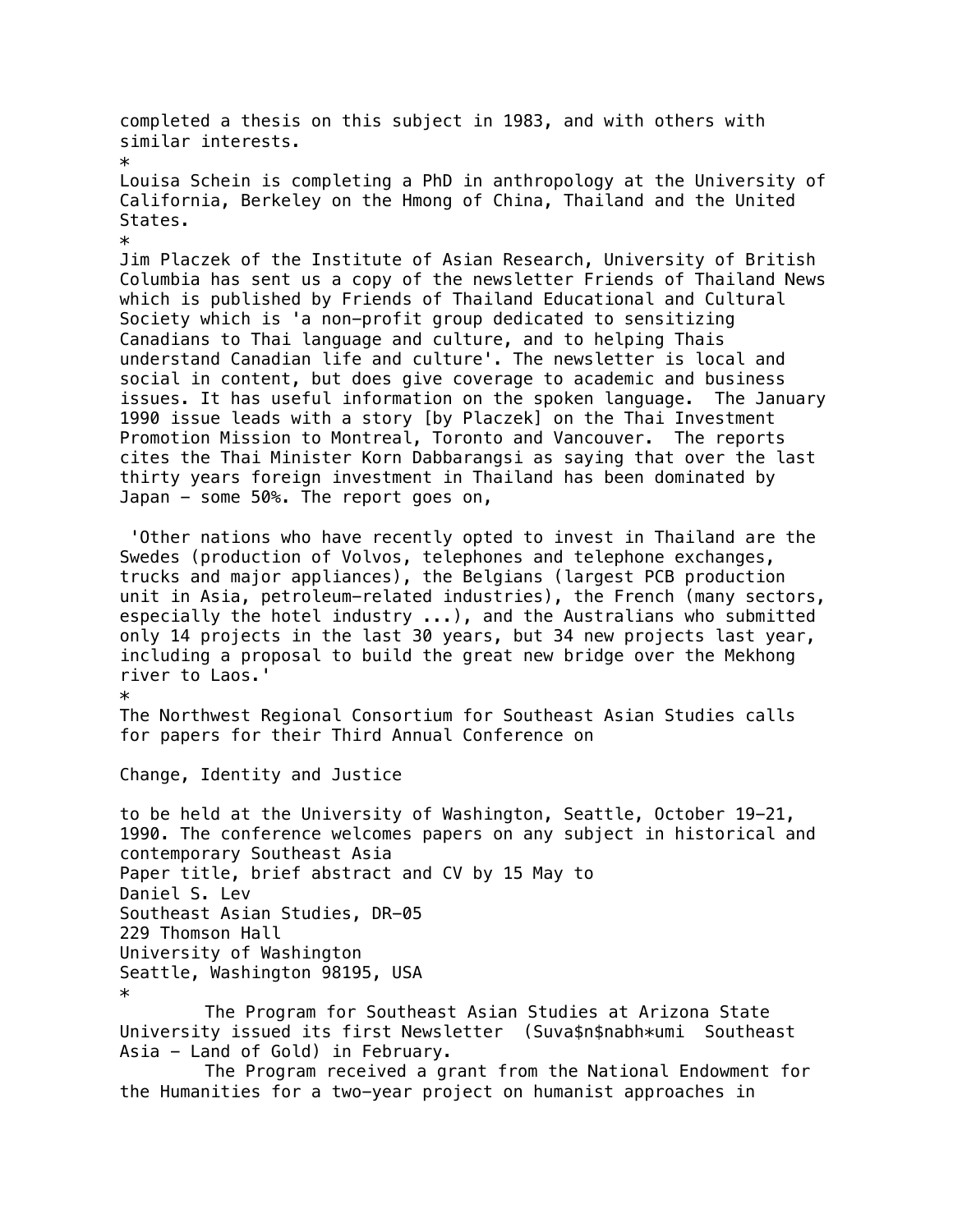Southeast Asian studies. The first of a series of faculty workshops sponsored by the Endowment was on 'Buddhist jataka tales and their interpretation in Southeast Asia'.

The address of the Program is Krause Hall 102, Arizona State University, Tempe, AZ 85287-3101.

 $\ast$ 

We are most pleased to record the completion of PhDs by the following associated either with the Dept. of Anthropology or the Project

Nerida Cook (now with the Department of Anthropology, Monash University) on 'Astrology in Thailand: the future and the recollection of the past' (Department of Anthropology).

Scott Bamber (Post-Doctoral Fellow with the Project) on 'Trope and Taxonomy: an examination of the classification and treatment of illness in traditional Thai medicine' (Southeast Asia Centre).

Irene Bain (Translator with the Project to March. Project Officer Du An Yao Poverty Alleviation Project from April 1990] 'From here to modernity: agricultural reform in Taiwan' (Department of Geography).

Terry Narramore (former translator with the Project. Currently holder of Japanese Department of Education Scholarship) 'Making the news in Shanghai 1912-1937'. (Department of Far Eastern History).

1This may be identified as muang suay song fai fa, a tributary state under two 'skies' (authorities) in Thai. For this Lahu community, the two authorities were the local Chinese and the highest Wa authority. 2In the past, the Wa villages were very formidable places and quite impregnable against any force that the neighbouring groups could bring against them. Scott has detailed descriptions(Scott 1932: 303-305). 3Lady Scott wrote: 'It must be remembered that firing these villages, with their grass and mat houses, is not the same thing as burning an English village. Furniture there is none, and a few days suffice to rebuild. The Wa always carried off their dead if there were any and their losses could not be estimated but were probably small. 'We never saw a dead Wa' (Mitton 1936: 241).

But elsewhere Scott describes the ingenuity, skill and effort that goes in the building of the Wa house (Scott 1932: 305-6). 4While the book on the Wa was in press in 1936, it was reported that there had been some jungle warfare which was sharp engagements between the Wild Wa, 'co-operating with Chinese bandits'; the Wa later submitted under the forces of the Burma Military Police, Buffs (R.East Kent), and the Burma Rifles. Villages were burnt. 5The MM form is /k¨re»/; Anglo-Karen contacts date from the annexation of Tenasserim and must hence postdate Anglo-Mon contacts. This two-fold division of the Karen exonym as well as a Mon origin of the Thai word for Karen has been known for some time; see C.F. Keyes, ed. Ethnic adatation and identity: The Karens of the Thai frontier, Philadelphia, PA, ISHI, 1979, 25-61, here pp. 45, 60 n. 68; T. Stern 'A people between' ibid., 63-80, here p. 64. The etymologies provided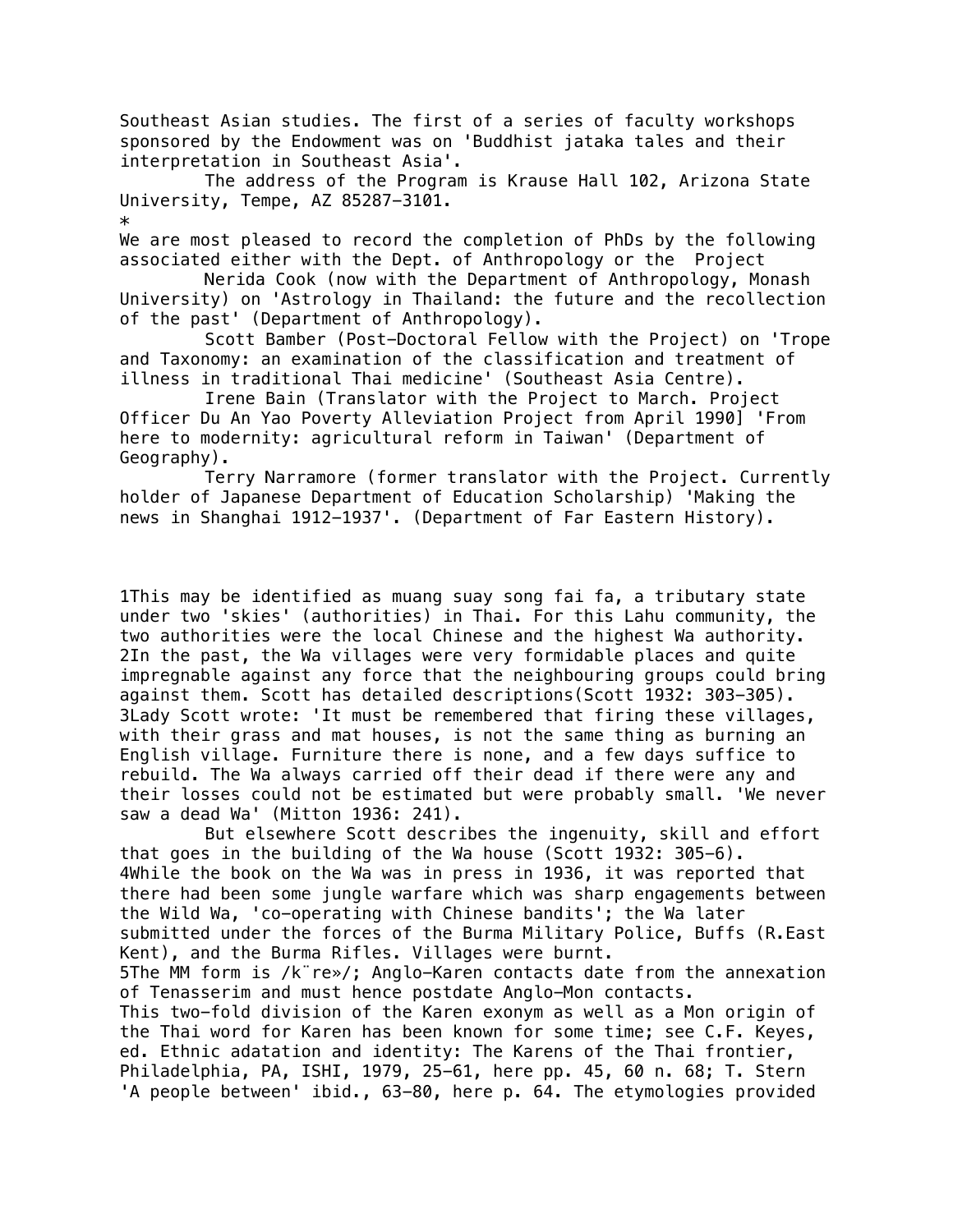by F.K. Lehman in his 'Who are the Karen and if so why? ibid., 215-63, here pp. 229, 251-2 n. 14, are erroneous. See also G.H. Luce Phases of Pre-Pag‡n Burma, Oxford University Press, 1985, Vol. 1, pp. 24-35. 6This is problematic insofar as Shorto interprets OMja'\$ba as an ethnonym for 'native(s) of the region of northern Laos', connecting it with Lao sw%a (\*jv%a).  $*$  The author is Head of the office of History of the Church of Christ in Thailand. 7From Swanson, 'The Kengtung Question', 59-68. 8See Dodd, The Tai Race, 50, 161. 9Vincent, 'Missionary Statesman', 476-479. 10Dodd, 'The Explorations of a Decade', 27, 29. 11Marsden, Fundamentalism and American Culture, 109-110. 12Hovenkamp, Science and Religion, 5-10. 13Bozeman, Protestants in an Age of Science, 60-62, 101ff. 14Noll, 'Common Sense Traditions', 226-227. 15Geoffrey Walton is a free-lance ESL teacher and writer/editor who has lived in Thailand since 1967, for the past four years in Chiangmai. 16 Dr. Hans BSˇnziger is an entomologist and naturalist who has been conducting research in the forests and mountains of northwest Thailand for over eighteen years. 17According to Guang-xi Feng-wu Zhi [Gazeteer of Guangxi Scenery] edited by Mo Jie (1984 Guangxi Minorities Publishing House), the scope of the ceremony encompasses several villages and between 10 and 20 youths are involved in searching for the frog. This account suggests that the frog is considered to be auspicious because it eats harmful insects and so protects crops - trans. 18 'Frog Burial' by Hu Meng-sheng in Guang-xi Min-zu Yan-jiu Tong-xun [Guangxi Ethnographic Research Bulletin] Vol. 7, published by the Ethnographic Research Association of Guangxi; Ou-yang Ruo-xiu et. al. Literary History of the Zhuang , Vol. 1 pp. 79-80; 'The Frog Festival' by Tan Jian-ping in Records of Customs among the Minorities of Guangxi , Guangxi Minorities Publishing and fieldwork by the author in Nan-xian-dan. 19 Huang Zu-yu, He-chi Xian-zhi [Gazetteer of He-chi County] Vol. 2. 1919 relief-print. 20 Tan Yi-ran, 1955: 'Bronze Drum Discovered in an Ancient Grave in Gui County, Guangxi', Wenwu Can-kao Zi-liao, Vol. 7. Cultural Work Team, Guang-xi Autonomous Region, 1978: 'A Brief Report on Excavation of Grave No. 1 at Luo-po-wan, Gui County, Guangxi', Wen-wu , Vol. 9. Cultural Work Team, Guangxi Autonomous Region, 1978: 'The Bronze Drum Grave at Pu-tuo, Tian-lin County, Guangxi', Wen-wu , Vol. 9. Cultural Work Team, Guangxi Autonomous Region, 1978: 'Discovery of a Grave from the Warring States Period in Tian-dong, Guangxi', Kao-gu [Archaeology] Vol. 6. 21 Hong Sheng, 1974: 'Research on the Ancient Drums of Guangxi', Kao-gu Xue-bao, Vol. 1 and Jiang Ting-yu, Concise History of Bronze